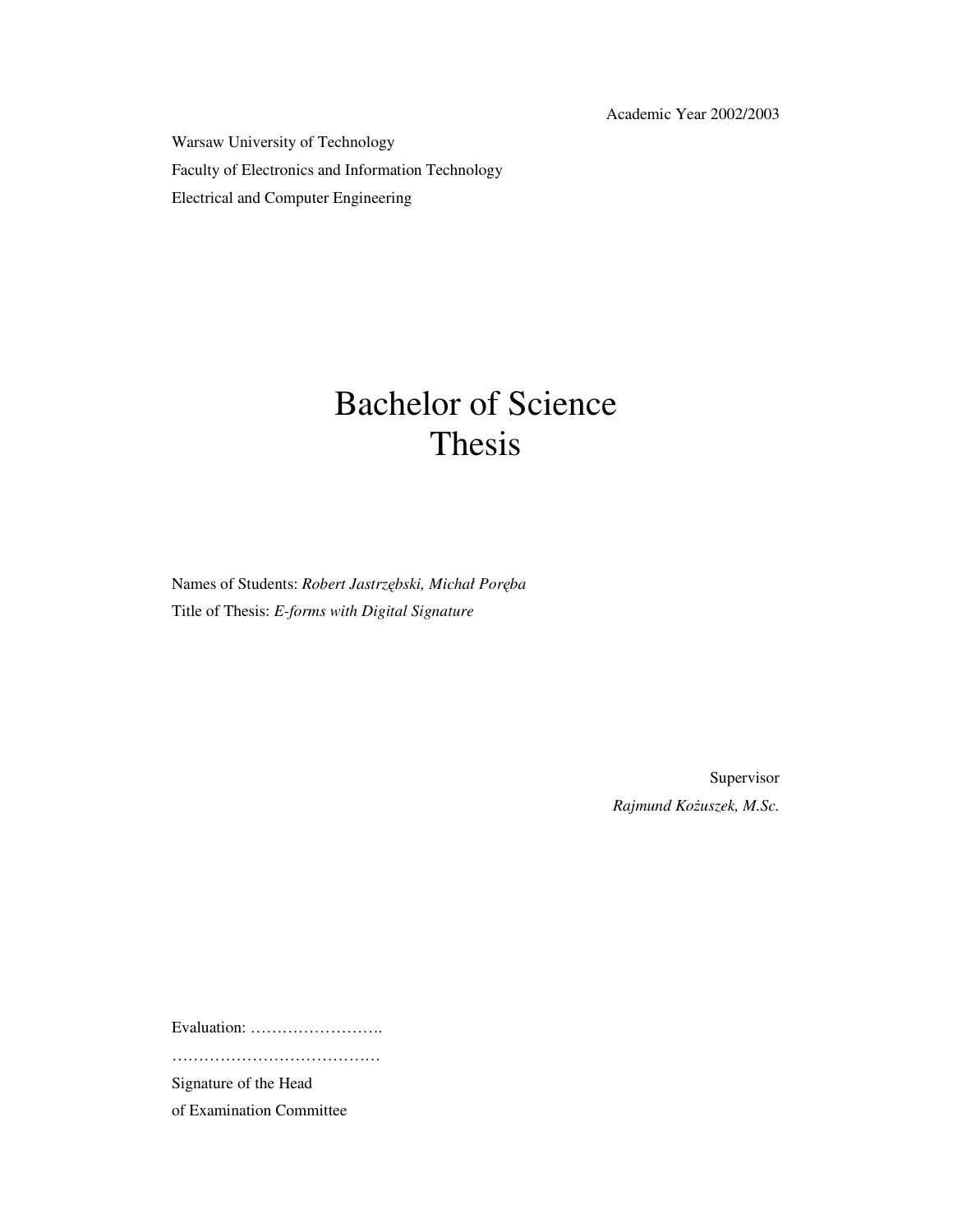Electrical and Computer Engineering

| Name:                                     | Robert Jastrzębski |  |
|-------------------------------------------|--------------------|--|
| Date of Birth:                            | September 29, 1980 |  |
| Starting date of Studies: October 1, 1999 |                    |  |

#### Curriculum Vitae:

*I was born on September 29, 1980 in Warsaw, Poland. I attended XXVIII LO under the patronage of Jan Kochanowski in Warsaw. Currently, I am a student at Warsaw University of Technology, at the Faculty of Electronics and Information Technology. My undergraduate specialization is Computer Systems and Networks. I am an owner of a FCE English certificate and ZD German certificate.* 

…………………………

Signature of the Student

#### **B.Sc. Examination**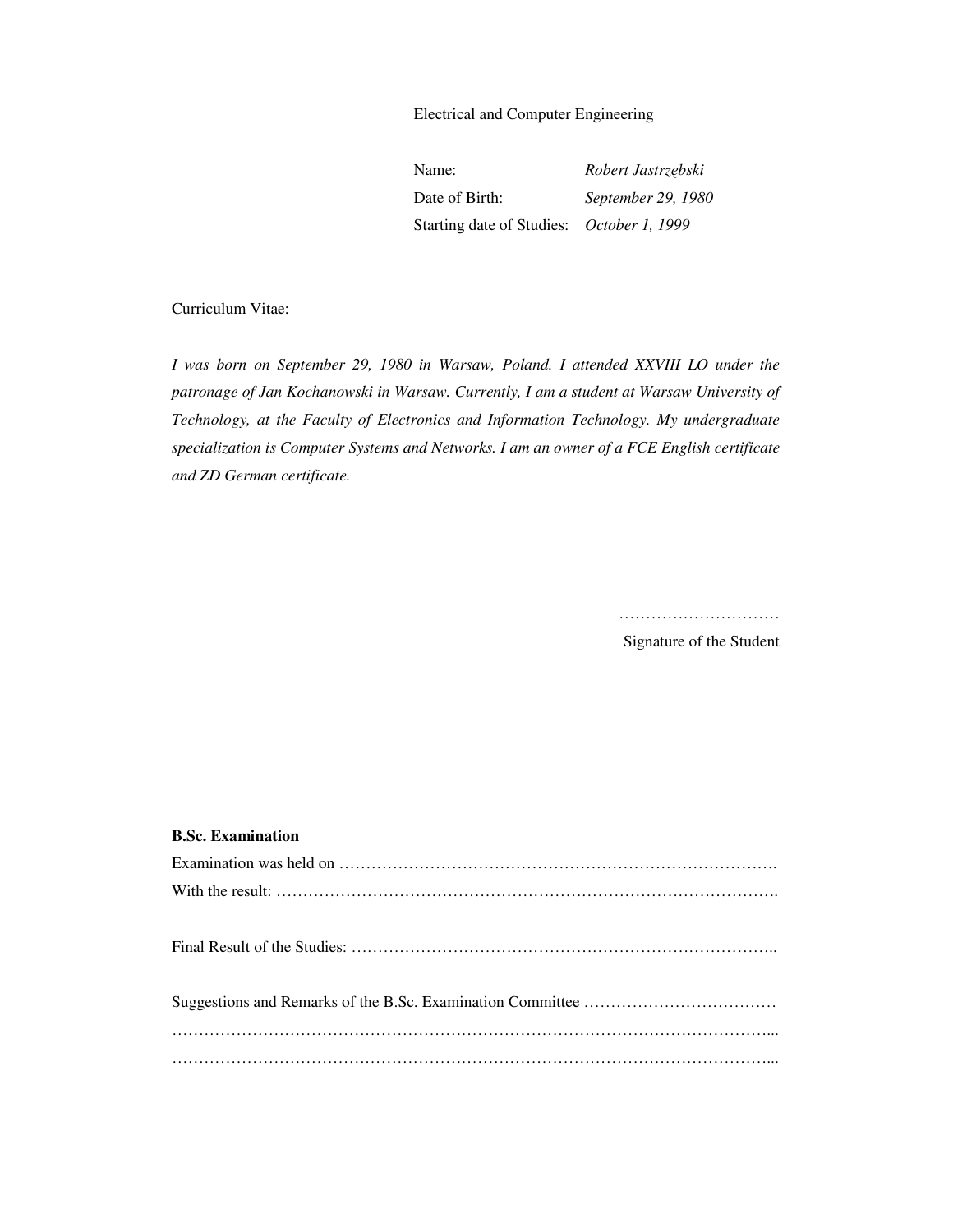Electrical and Computer Engineering

| Name:                                            | Michał Poręba      |
|--------------------------------------------------|--------------------|
| Date of Birth:                                   | September 25, 1980 |
| Starting date of Studies: <i>October 1, 1999</i> |                    |

#### Curriculum Vitae:

*I was born on September 25, 1980 in Warsaw, Poland. In 1999, I graduated with honors from LO under the patronage of T. Kościuszko in Pruszków. I am studying at the Warsaw University of Technology in the Faculty of Electronics and Information Technology, specialization in Computer Systems and Networks. In 2000, I passed the examination for the Certificate of Proficiency in English. I am interested in science fiction, role-playing games and kendo.* 

…………………………

Signature of the Student

#### **B.Sc. Examination**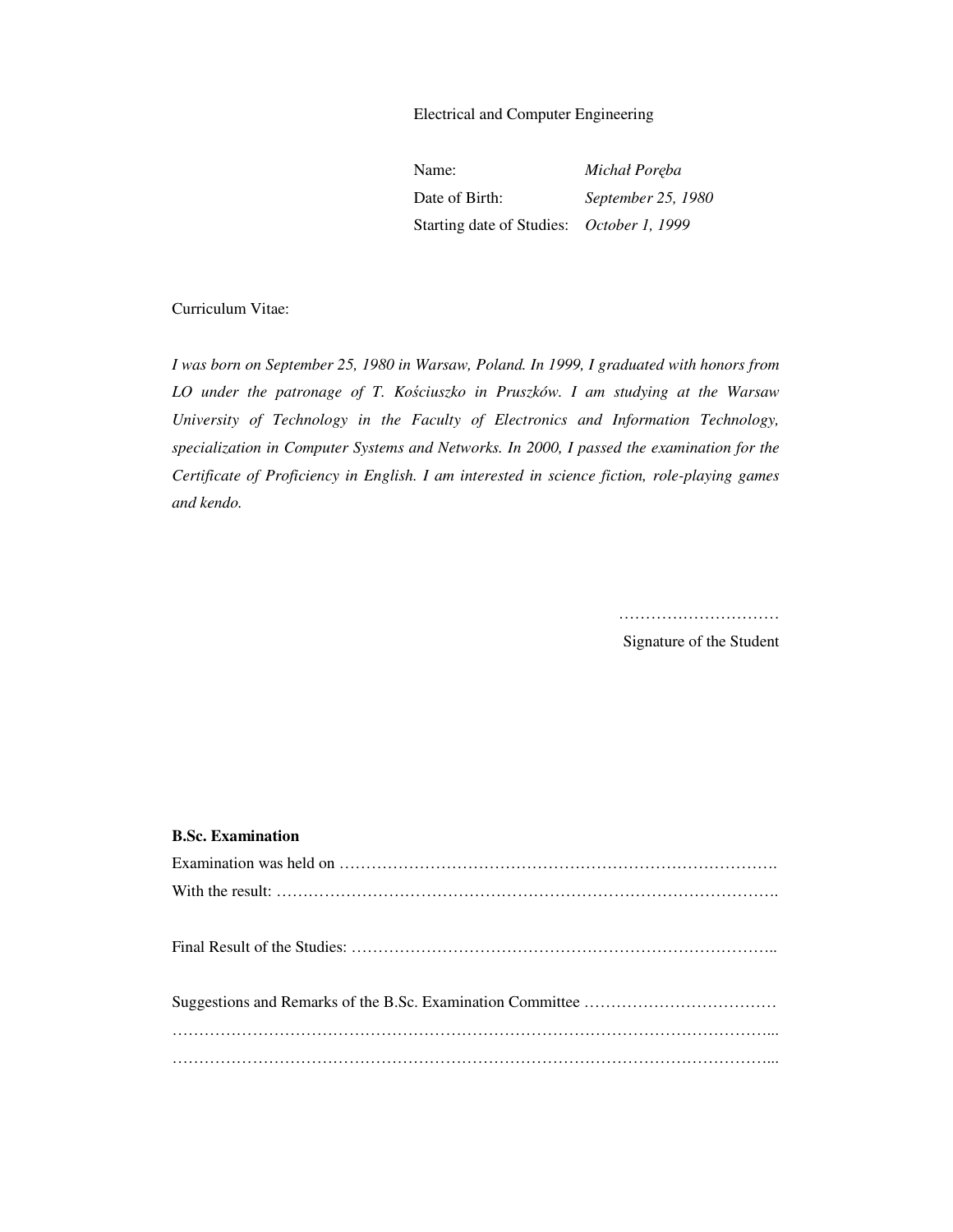#### SUMMARY

*The thesis presents the analysis of the techniques that are available to create a system for creating and managing digitally signed e-forms. Various document formats, submission and processing methods are described and compared in the perspective of using them in today's Polish reality in order to construct a system that would allow an ordinary citizen to fill certain forms (e.g. tax form, driver license application etc.), sign them electronically to ensure the data integrity and users identity, and submit said forms to the local government office.* 

*Basing on the result of this analysis, a sample system of such a kind is implemented and described in more detail in the thesis. The system uses a combination of well-known technologies like PHP, ActiveX, and C++ language; and is based on Apache web server, MySQL database engine and MS Internet Explorer web browser. Such a system is universal and extensible and can be tuned up to suit the needs of various local governmental offices and other institutions that would be interested in using the electronic signature in today's society.* 

Keywords: e-forms, digital signature, electronic signature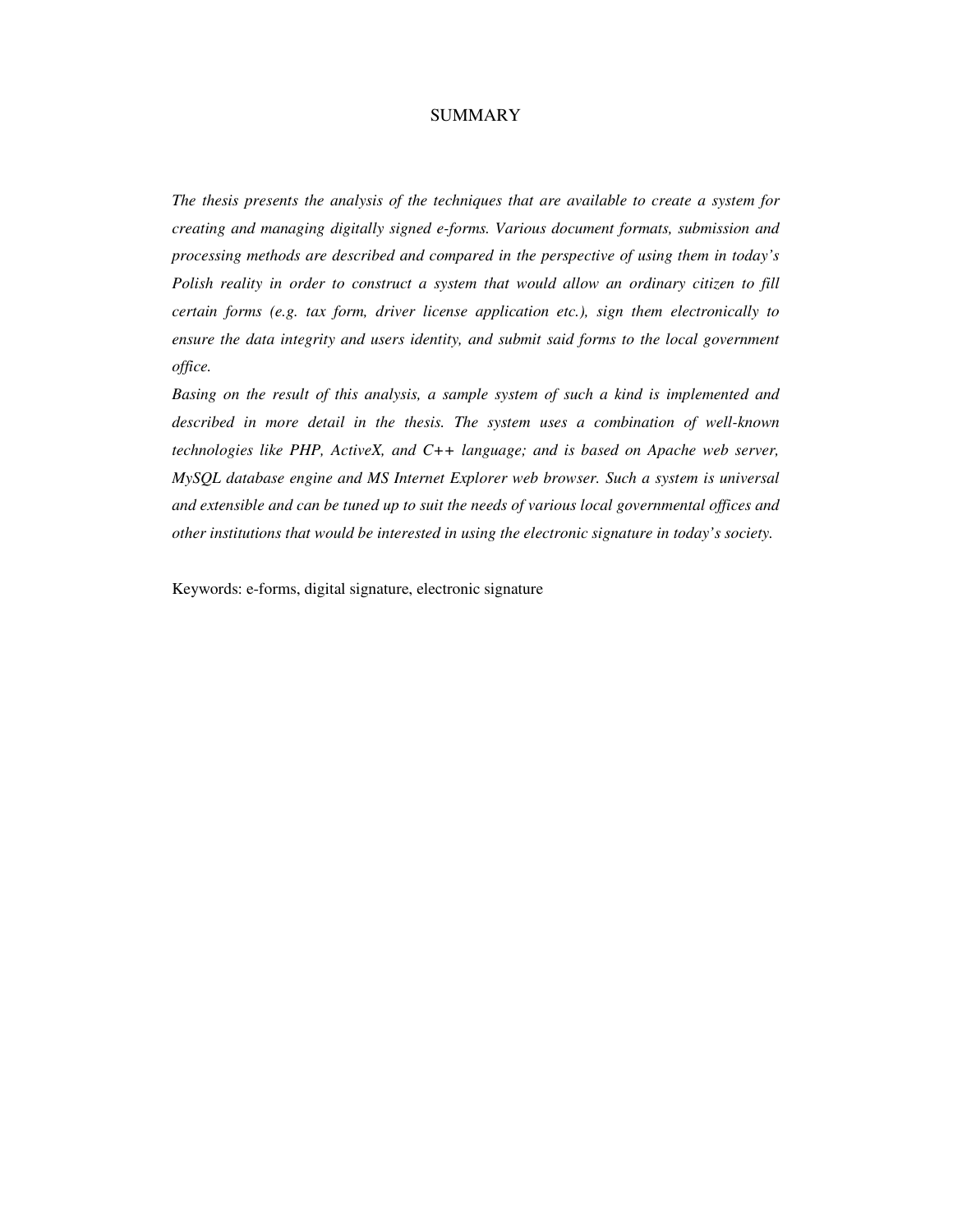# **Table of Contents**

| <b>TABLE OF CONTENTS</b>                                                                                                                                                                                      | 5                                |
|---------------------------------------------------------------------------------------------------------------------------------------------------------------------------------------------------------------|----------------------------------|
| I. INTRODUCTION (MICHAŁ PORĘBA)                                                                                                                                                                               | $\overline{7}$                   |
| 1. E-forms: Advantages and Risks                                                                                                                                                                              | 7                                |
| 2. Digital Signature: Reducing the Risk                                                                                                                                                                       | 7                                |
| 3. 'E-forms with Digital Signature': Aim and Structure of the Thesis                                                                                                                                          | 8                                |
| II. PRELIMINARY SPECIFICATION (MICHAŁ PORĘBA)                                                                                                                                                                 | 9                                |
| 1. Project Assumptions and Constraints                                                                                                                                                                        | 9                                |
| 2. Functional Requirements                                                                                                                                                                                    | 9                                |
| <b>III. ANALYSIS</b>                                                                                                                                                                                          | 11                               |
| 1. Popular Document Formats (Michał Poręba)<br>1.1 RTF<br>1.2 MS Word .doc<br>1.3 PDF<br>1.4 XML<br>1.5 XHTML                                                                                                 | 11<br>11<br>12<br>13<br>14<br>16 |
| 2. Document Generation Methods (Michał Poręba)<br>2.1 Basic Methods Available<br>2.2 Methods Comparison<br>2.3 Summary                                                                                        | 16<br>16<br>18<br>20             |
| 3. Digital Signature Algorithms (Robert Jastrzębski)<br>3.1 The overview<br>3.2 The algorithm                                                                                                                 | 21<br>21<br>23                   |
| 4. Crypt Libraries in Operating Systems (Robert Jastrzębski)<br>4.1 Cryptographic services under Microsoft Windows OS<br>4.2 Cryptographic services under Linux OS<br>4.3 Cryptographic services under Mac OS | 24<br>24<br>25<br>26             |
| 5. The Electronic Signature Bill (Robert Jastrzębski)<br>5.1 Introduction<br>5.2 Abstract<br>5.3 Conclusions                                                                                                  | 26<br>26<br>26<br>28             |
| <b>IV. PROJECT DESCRIPTION</b>                                                                                                                                                                                | 29                               |
| 1. Our Choices of Implementation (Michał Poręba)                                                                                                                                                              | 29                               |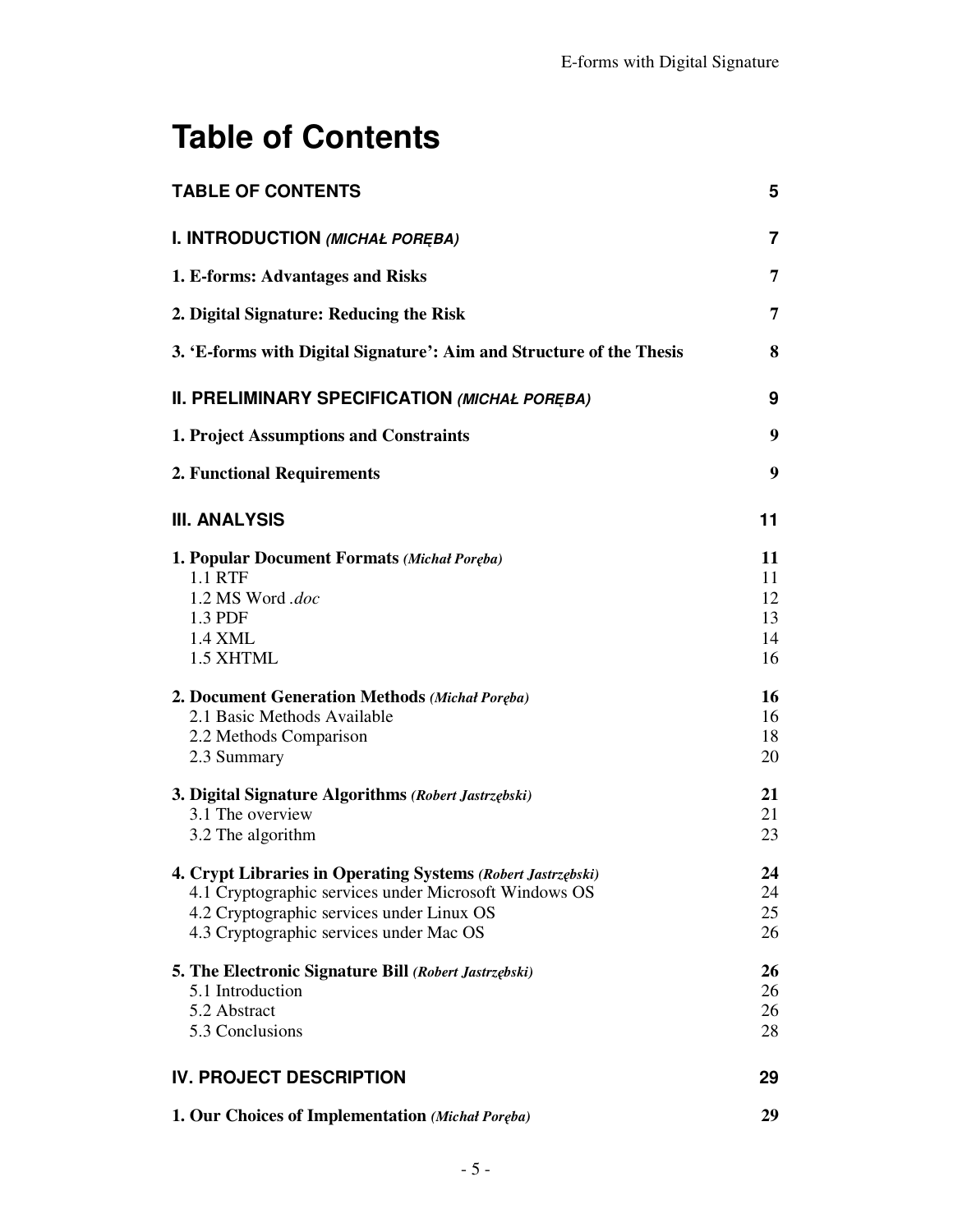| 1.1 General Method                                                 | 29 |
|--------------------------------------------------------------------|----|
| 1.2 Client                                                         | 29 |
| 1.3 Server                                                         | 29 |
| 1.4 Scope of the Project                                           | 29 |
| 2. System Architecture (Michał Poręba)                             | 30 |
| 2.1 General Appearance                                             | 30 |
| 2.2 Modular Composition                                            | 31 |
| 2.3 Server Environment                                             | 32 |
| 2.4 File Structure                                                 | 32 |
| 3. User Registration and Login (Michał Poręba)                     | 34 |
| 3.1 User Interaction                                               | 34 |
| 3.2 File Structure                                                 | 34 |
| 3.3 Holding User Information                                       | 34 |
| 3.4 Maintaining Application Context over HTTP Protocol             | 34 |
| 3.5 Safety Concerns                                                | 36 |
| 4. Document Creation (w/data verification) (Michał Poręba)         | 38 |
| 4.1 Form Selection                                                 | 38 |
| 4.2 Form Filling                                                   | 38 |
| 4.3 Form Submitting and Verification                               | 40 |
| 5. Document Signing (Robert Jastrzębski)                           | 41 |
| 5.1 C++ implementation                                             | 41 |
| 5.2 ActiveX                                                        | 46 |
| 5.3 Visual Basic and Dynamic Link Library                          | 50 |
| <b>6. Document Submitting (Michal Poreba)</b>                      | 52 |
| 7. Document Receiving (Michal Poreba)                              | 53 |
| 8. Document Decoding & Signature Verification (Robert Jastrzębski) | 53 |
| 8.1 The overview                                                   | 53 |
| 8.2 Document format vs. XML standard                               | 55 |
| 9. Archiving (Michał Poręba)                                       | 56 |
| V. SUMMARY (MICHAŁ POREBA)                                         | 58 |
| 1. Summary of the Work                                             | 58 |
| 2. Expansion and Tuning Possibilities                              | 58 |
| 2.1 Client Software                                                | 58 |
| 2.2 Server System                                                  | 58 |
| <b>BIBLIOGRAPHY</b>                                                | 59 |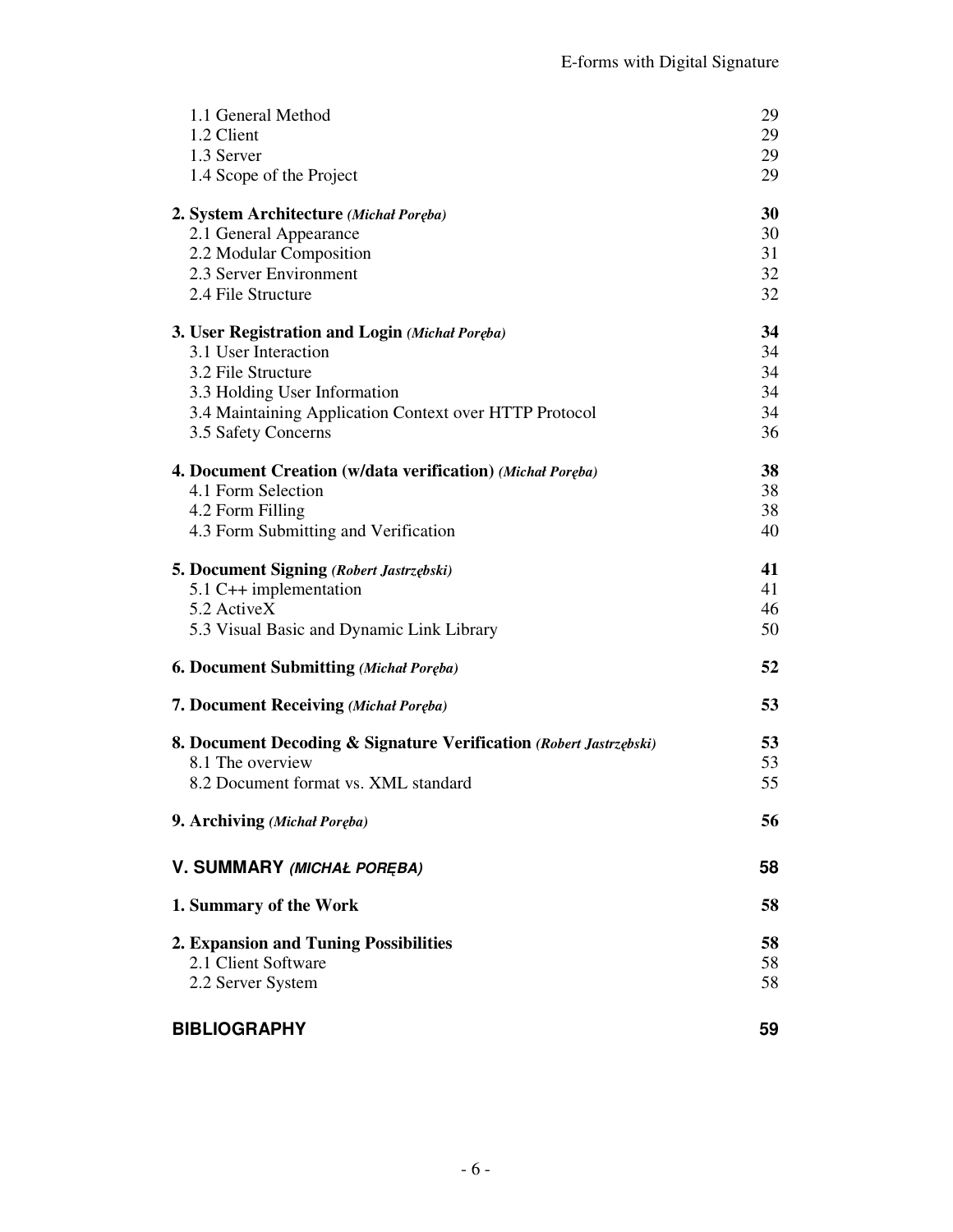# **I. Introduction** *(Michał Poręba)*

# **1. E-forms: Advantages and Risks**

During the last two decades, the Internet has evolved from a small-scale scientific and military experiment to the level of one of the most important inter-human communication media. No longer is it a read-only medium, a means of presentation only: more and more interactive services are being introduced every day. Business usage of the Internet is a fact for almost a decade now, and national governments also use the global network for the support of their activities and interaction with the society. The situation evolves quickly: every day more and more information is submitted in the digital form instead of creating or submitting them the traditional way. E-forms – digital interactive forms that are filled by the user – are a large part of this information interchange.

Thanks to the introduction of the digital form of documents, their transport and processing time is shortened significantly, their generation, storage, and processing costs can be lowered dramatically. Archiving, modification and publishing of documents in electronic form is much easier than when using traditional (i.e. paper) format. Electronic document databases give more opportunities for document processing and analyzing, including such trivial examples as searching for the proper document or finding a set of documents basing on a given criteria.

However, there are also some risks involved in electronic handling of the documents. Like their paper counterparts, digital messages can be a target of forgery attempts, data manipulation etc. It is definitely easier to change some data in a document in a digital form than on a paper document, and doing it without leaving any traces of the manipulation at all is not so difficult, either. Therefore, some way of ensuring the document integrity in its digital form is required, along with some way of checking the author's identity.

# **2. Digital Signature: Reducing the Risk**

In order to meet these requirements, a digital signature concept has been introduced. This concept consists of methods of advanced cryptography that are used to generate and encrypt a digital 'digest' of the document and relate it to its author – thus making it a fully-operational 'signature', and appropriate physical infrastructure (so-called PKI – Public Key Infrastructure) that allows any interested party to identify and verify the signature of any other user of the system. In general such a system is based on an asymmetric key concept: a user has a pair of keys at his disposal, one of them being called 'private', and the other – 'public'. Private key is known only to its owner and is safely stored in a smart card (or, more rarely, on a computer disk), while the public key is publicly available. A message signed with the person's private key can be verified only by the usage of this person's public key. If the decoding process returns the 'invalid' result, it means that either the message had been compromised and changed between being signed and decrypted, or the keys are not a valid pair – that is, the message have been signed with a key that does not belong to the same person as the public key.

The infrastructure and signature generation methods can span a single company or organization, can be accepted as a means of communication between some bodies of different kind (for example for the purpose of money transactions between select banks that agreed to some method of digital signing), or can be regulated by the legal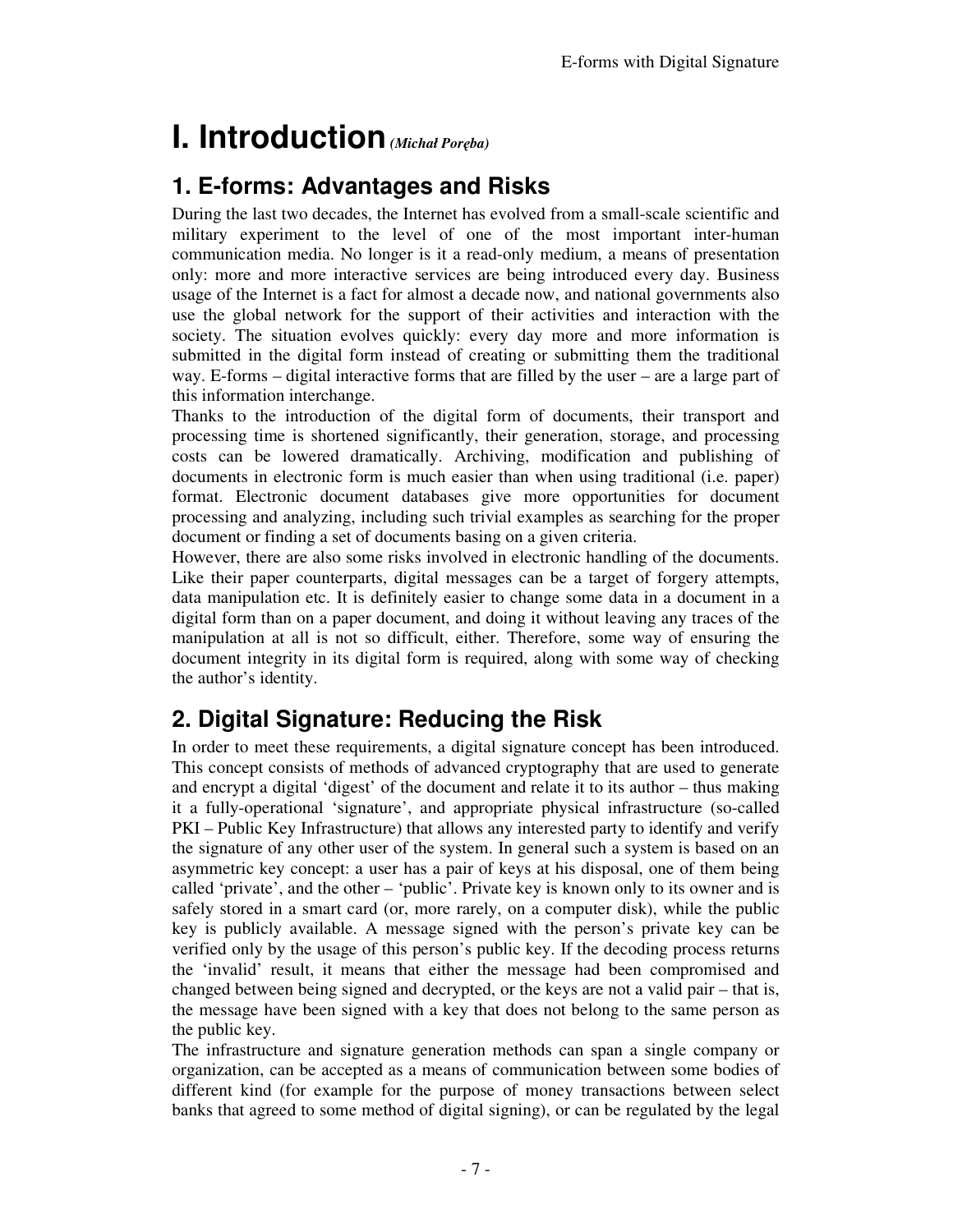system of a given country to define a single standard of digital signature that is legally equivalent to the personal handwritten signature in its aspect of the legal statement of will. Day by day, new countries all over the world introduce legal bills regulating this method of data interchange and authentication: for example in 1997 such a bill was introduced in Germany, in 2000 a Digital Signature Act was signed by the President of the USA, and in 2001 a similar bill was signed by the President of Poland.

# **3. 'E-forms with Digital Signature': Aim and Structure of the Thesis**

In this thesis, we are to analyze the technical possibilities and methods of introducing digitally- and electronically-signed<sup>1</sup> e-forms in today's Poland, when it comes to their usage by an average citizen of the country. While certain companies and organizations already use the digital signature for quite a significant time (e.g. KIR S.A. – National Clearing House responsible for inter-banking money transfers has such a system operating since 1991), similar solutions for open public are still scarce. In the thesis, we investigate the technologies that could be used for such a purpose, along with their benefits and fallbacks, basing on an example of a system of submitting e-form applications to the local governmental agency. Eventually, we implement a sample system that could work on a powiat- or voyevodship-level and allow the citizens to submit electronically signed e-forms to the local government office.

First part of the thesis consists of a preliminary analysis of the requirements that would stand before a system of such a kind, simultaneously outlining the basic stages of a process of creating and signing an e-form. Second part contains a more detailed analysis and description of more popular of the currently available technologies that can be used for the purpose of e-forms generation and digital signing. Finally, third part of the document contains a specification of the sample system we decided to implement, along with implementation notes and remarks on more interesting aspects of the task. As a conclusion, a few methods of expanding the system are presented.

<sup>-</sup><sup>1</sup> The difference between *digital* and *electronic* signature is basically a legal one: an electronic signature is a digital signature that adheres to the legal norms of Polish law.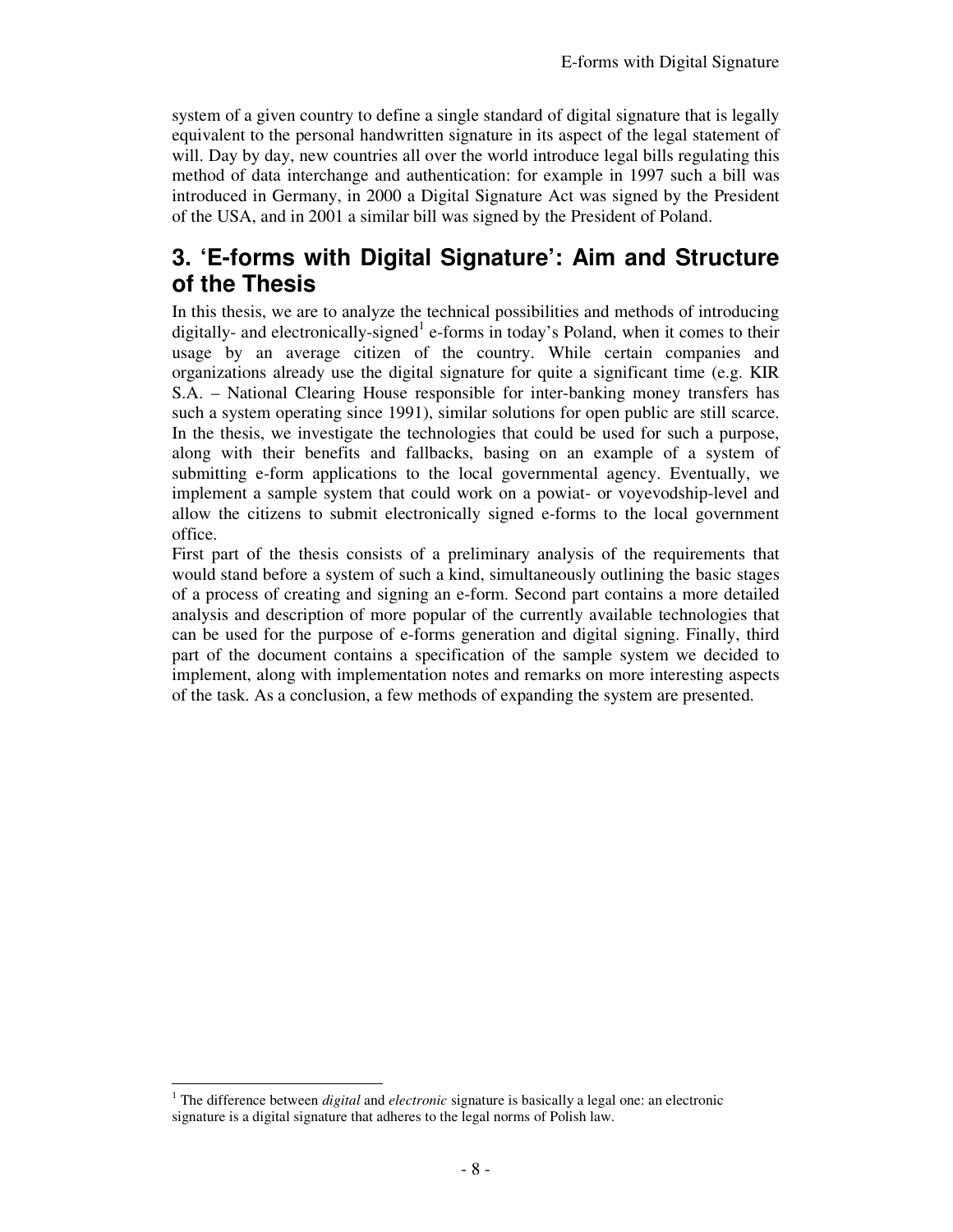# **II. Preliminary Specification** *(Michał Poręba)*

# **1. Project Assumptions and Constraints**

According to the Electronic Signature Bill, all governmental agencies and offices must be prepared to manage electronically-submitted, digitally-signed official documents as soon as the year 2004. This thesis shall investigate the possibilities of creating and maintaining a client-server system allowing an average citizen of Poland to contact his local governmental office and submit digital forms such as driving license application, tax form and similar documents.

Due to this assumption, the system should be able to interact with users of different hardware and software platforms (PC, Mac, Windows™, Linux…). It should not require nor promote any commercial document format, submitting method etc. Adding new forms and modifying existing ones should be allowed.

# **2. Functional Requirements**

### **Hardware and Software Platform**

In current Polish reality the most popular client system is a PC-class computer (Intel or AMD x86-family processor) equipped with Windows™-family operating system, Internet Explorer™ web browser and a low or medium-bandwidth Internet link. The system should be primarily designed to work in such a configuration.

Additionally, there should be a possibility of submitting the e-forms from different platforms: most notably Linux or Unix family and MacOS.

### **Document Creation**

Document contents and layout should be easy to comprehend, presented in a clear, organized and easily readable way.

Document should have the same or very similar appearance when viewed using different hardware and software.

User assistance should be included  $-$  in the form of context help, tips, wizards, or in similar manner.

Form management should be intuitive and as simple as possible.

User-entered data should be verified and its correctness assessed before the document is signed.

All the data entered must be secure from any external hazards; any manipulation by a third party shall be prevented.

### **Data Verification**

User-entered code should be checked for presence of malicious or illegal contents (SQL commands, some special characters, letters entered instead of digits etc.).

Data consistency and cross-validity should be checked (e.g. PESEL versus userentered gender, age etc.). An option to override the mechanism in specific situation should be introduced.

### **Document Signing**

Signing process should adhere to the legal norms (the Electronic Signature Bill). The system should work with various certified signing equipment.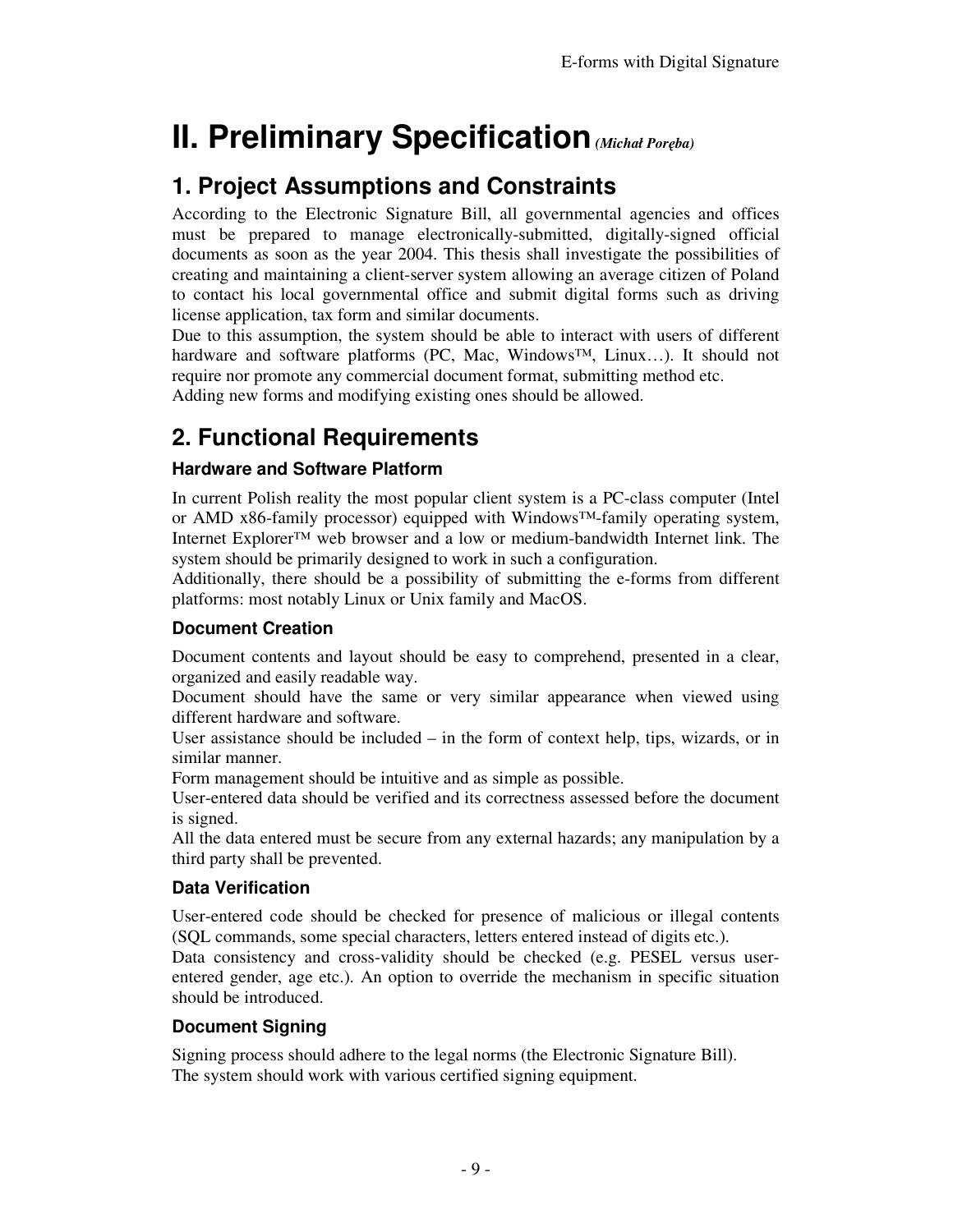Document signing process should be controlled by the user – the signing cannot be done automatically, it must be initiated by the user as an 'act of will' as the legal norms require it.

#### **Document Submitting**

Document submitting process should be controlled by the user.

Submitting through the Internet should be done using a secure encoded communication channel.

The user must be sure his data is submitted to the second-party it is intended to.

If the user has no access to digital signing equipment, he should be able to print out the form and submit it via traditional mail.

#### **Alternative Document Acquisition**

If the user doesn't apply digital signature and the document is printed and submitted via traditional mail instead, the printing format must be independent of the hardware and software platform used – the document is to be scanned and OCR-ed by the office.

#### **Signature Verification**

The digital signature must be verified according to the legal regulations, by contacting the certified Center of Authorization. The document integrity and author identity must be checked.

#### **Data Verification Repeated**

Data verification process must be repeated server-side in order to prevent any changes introduced after primary verification and before signing – to prevent both unintentional mistakes and hacking attempts.

#### **Data Management**

All the data shall be stored in such a way that its manipulation and processing is relatively easy. This means for example inserting the critical data into some kind of relational database or, if such a need arises, using a full-text database.

#### **Archiving**

The documents are to be stored for a long period, as the legal regulations require.

Compatibility problems with reading the document in the future should be minimized (i.e. a document format that is not likely to become obsolete soon is required).

Additional data regarding the key, certificate, date of signing etc. should be attached to the archived document if required by the office.

Finding the specific form basing on various search criteria should be possible in a realistic time.

#### **System Maintenance**

New forms with validation rules should be easy to add.

A possibility of modifying and/or removing existing forms should be present. This includes modification/adding/removing of any or all of validation rules, of form fields or both.

Help system should be easily adjustable.

Some software for writing the forms for the system may be prepared.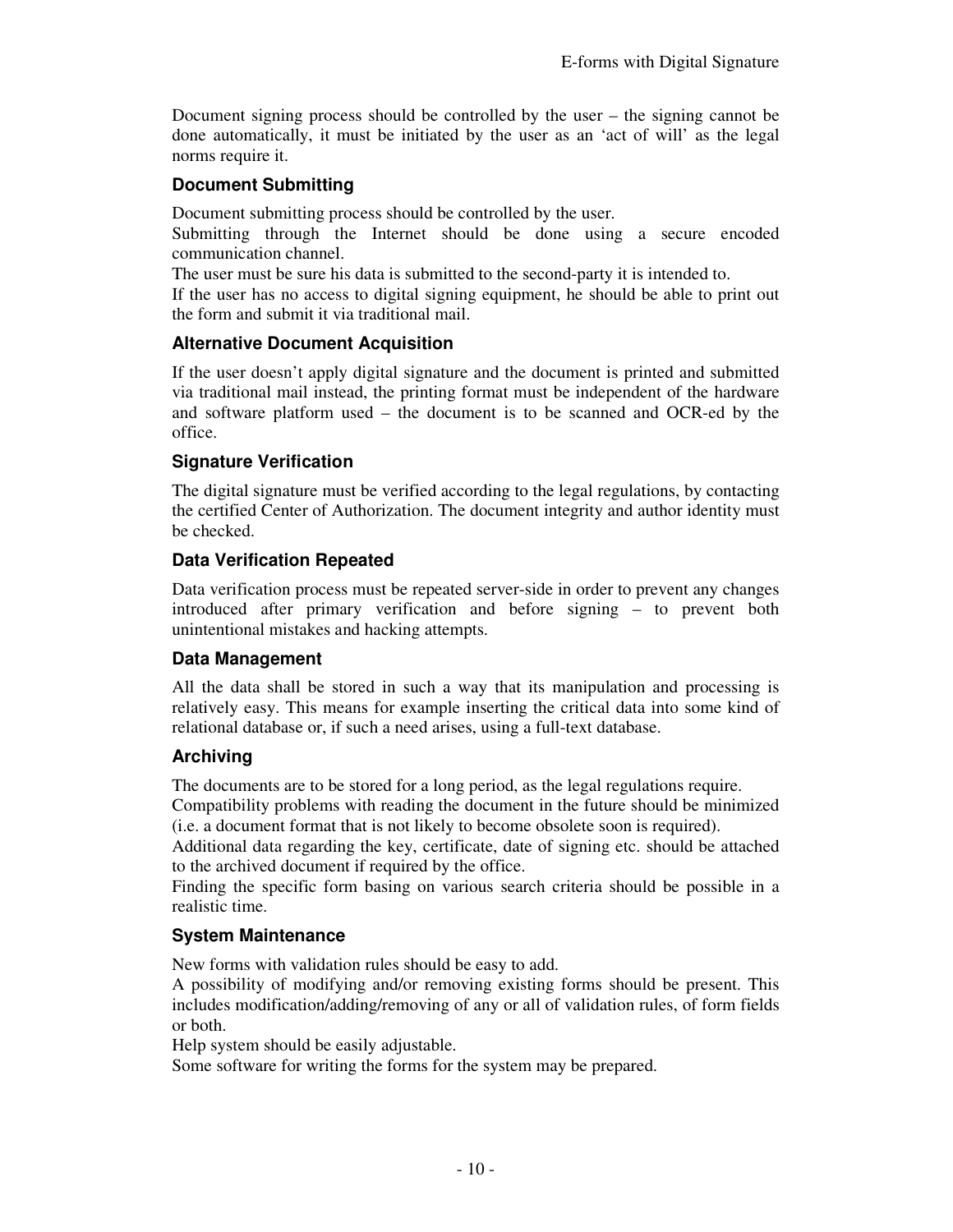# **III. Analysis**

This part is devoted to the analysis of possible methods of implementing a digitally signed e-form management system in the light of the requirements specified in the previous chapter.

An analysis of the most popular document formats that could be used in the project is performed, then comes the filling and submitting methods analysis and their comparison, along with summary on both formats and methods. Next part contains the description of encryption algorithms used in digital signing process, and investigation on various crypt libraries that can be used with different operating systems. Finally, the Bill on Electronic Signature is described in order to specify the legal requirements that would stand before the project.

# **1. Popular Document Formats** *(Michał Poręba)*

# **1.1 RTF**

RTF (Rich Text File) is a Microsoft-designed document format that was introduced to allow data interchange between various devices, operating environments and operating systems.

### **RTF file contents**

An RTF file consists of unformatted text, control words, control symbols, and groups. Reading the document requires separating the control information from plain (unformatted) text, acting upon control information and then inserting appropriate text in appropriate places (called 'destinations').

A **control word** is a special command that marks printer codes or application instructions inside the document body. It begins with backslash and takes the following form: *\LetterSequence<delimiter>*. The delimiter may be space (if so, it is treated as a part of the control word and is not displayed in the document), a nonletter, non-digit character (treated not as the part of the control word) or a digit sequence, possibly preceded by a minus sign (this entire number is treated as a parameter to the control word and must be delimited by other means at the end). A control word is generally used to set some property on, off or assign it some value. It may also be used to select a destination (e.g. *\footnote*) for the selected group.

A **control symbol** begins with backslash and consists of one character treated as special, non-delimited. Control symbols are mostly used for inserting special characters into the document body.

A **group** is a sequence of characters or other data delimited by the braces: '{' at the beginning, and '}' at the end. A group state (control information attributed to a group) specifies the status of an entire block that is included inside its body – this typically means character or paragraph properties (align, facing etc.), or table or section properties (number of rows, number of columns etc.).

### **RTF document structure**

Any RTF document consists of two parts: header and document area.

The **header** contains information such as RTF version, character set and fonts used – along with the possibility of embedding a font definition inside the document header. It may also contain: information on the code pages used, a file table (only if the document is composed from subdocuments), a color table (defining the colors used in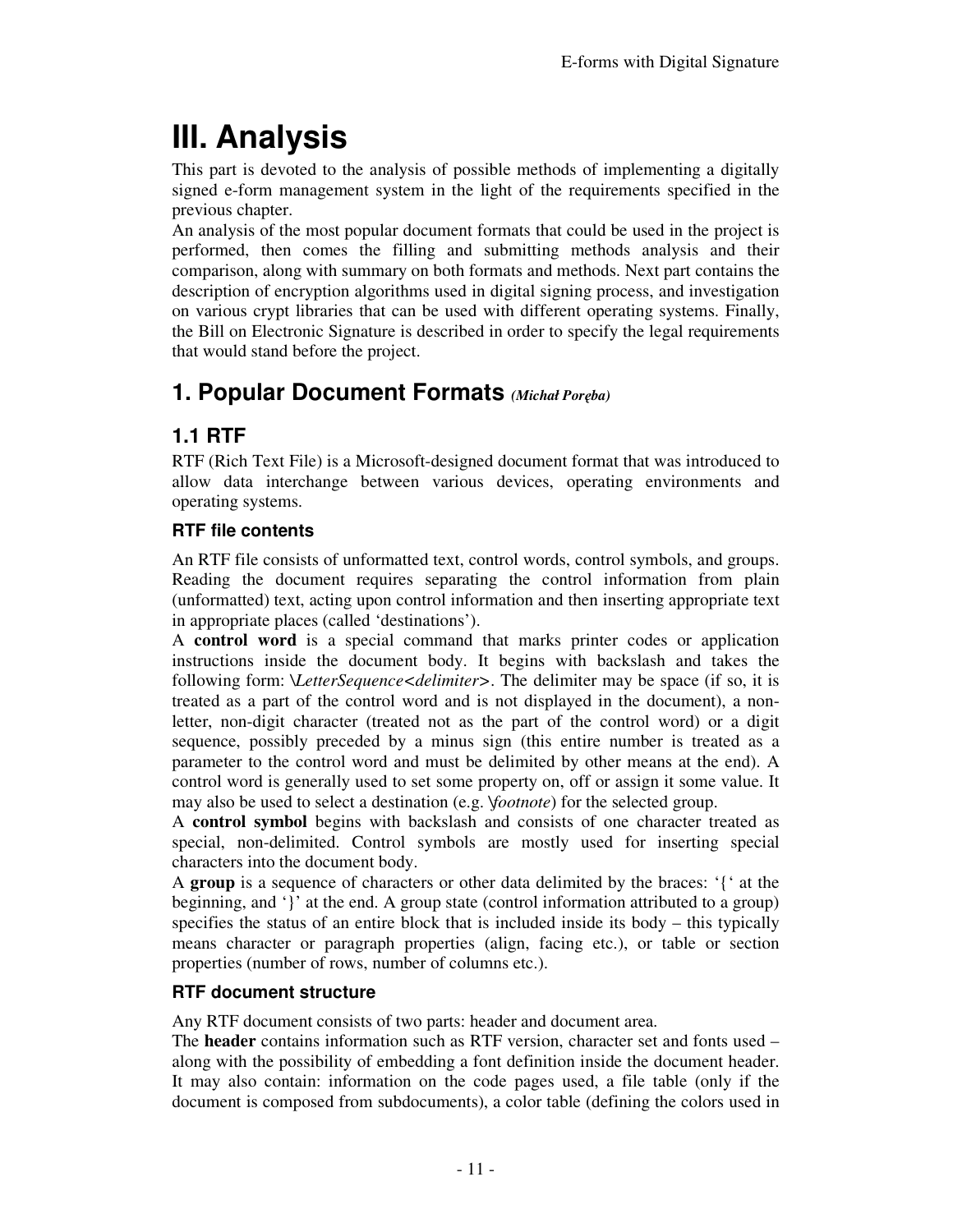the document), a style sheet (containing a set of styles that are used in the document), a list table (e.g. later versions of MS Word<sup>™</sup> use header to store information about lists rather than the paragraphs in the document body themselves) and a revision table (used to keep track on the document revisions and versions).

The **document area** stores the proper document contents. It may contain an information block describing the document author, title, subject, creation time and similar properties. Then there can be placed a document-formatting block with information regarding the document appearance, margins, details about spacing, footnotes, and other document-related technical info. After these sections, a number of one or more text sections follow. These sections contain the 'proper' document text, data, tables, pictures etc., along with information on it's formatting.

#### **Summary**

The current RTF specification (version 1.6 established in A.D.  $1999$ )<sup>1</sup> does not support any internal digital signature mechanisms at all. It also lacks any technology that could be used in a sensible way to present and allow for filling an e-form. Of course, it can be signed 'externally', as every other document format, but this leads to unwanted and unnecessary complications. In addition, the popularity of RTF seems to be currently falling because of the growing popularity of PDF format in technical usage and *.doc* in business.

### **1.2 MS Word .doc**

This is the primary document format of the Microsoft Word™-family word processors. Due to the large number of the users of this software, during the last few years the *.doc* format, although unwieldy and large, became one of the most popular means of data interchange especially between business agencies and unqualified computers users.

Word document is a  $docfile$  – an OLE-conformant<sup>2</sup> binary file that contains streams of data stored as linked lists of file blocks. They are (and must) be accessed by using an appropriate OLE APIs.

A Word file consists of a main stream, a summary information stream, a table stream, a data stream and a number (zero or more) of individual object streams that contain private data for the embedded objects. These objects may include anything from pictures to sounds to spreadsheets and are not interpreted by the Word itself – appropriate OLE APIs are used to access them. The main document stream consists of Word file header, the text, and the formatting information. If the file has been saved incrementally (without erasing the previous values, this is a default setting for the Word auto-save feature), additional content is appended at the end of the first stream.

#### **Summary**

-

The Word-document format is subject to change every time a new version of MS Office<sup>™</sup> is issued. Owing to this, the compatibility issue can be a serious problem: while in newer versions of Word some methods of digital signing can be introduced, older versions of the software won't support them. Moreover, a docfile does not contain any internal mechanisms for e-forms creation; and finally, MS Office<sup>TM</sup> is a solution fitting for business companies rather than for home use.

<sup>&</sup>lt;sup>1</sup> For more information on RTF document format, see [8]

 $2^{2}$  OLE – Object Linking and Embedding – a technology introduced by Microsoft in order to allow for linking and inclusion between various document types.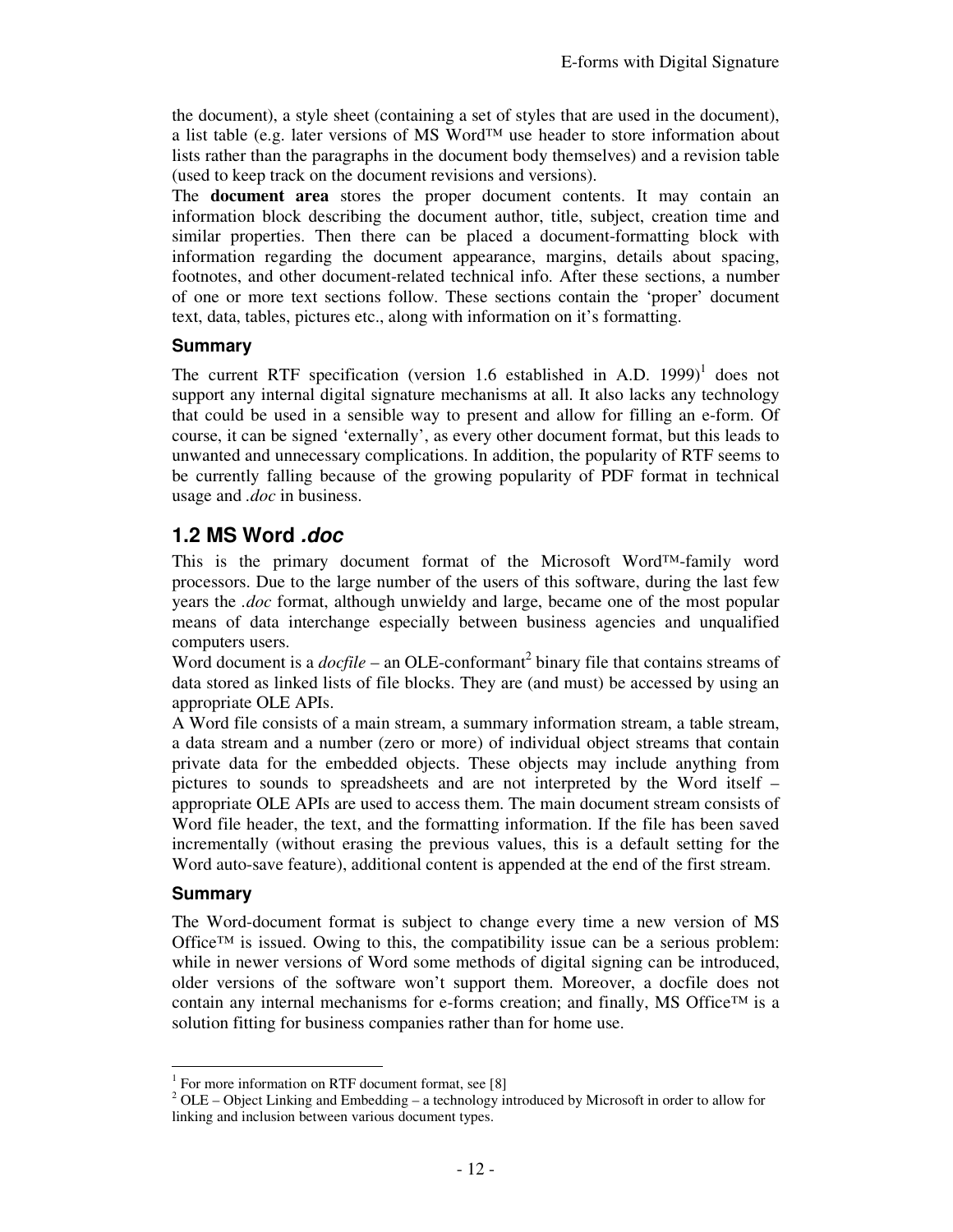# **1.3 PDF**

The Adobe PDF (Portable Document Format) in version 1.5 is probably the most popular document format when it comes to the exchange of technical data between the users of various application software, hardware, and operating systems, especially over the Internet. Originating from the PostScript language files, this file format is also quite popular in government and business usage when it comes to publishing the data on the web.

### **PDF file contents**

A PDF file contains a PDF document (see below) with an addition of data regarding its structural information, all encapsulated as a single self-contained sequence of bytes.

A PDF document is based on describing individual pages, which are described by a content stream that contains a sequence of graphic objects to be printed to the output device. The objects are not to be read in a sequence – a viewer application processes the file by following the references from object to object. When the document is modified, the previous data is not overwritten – rather, the new object is added as a new section and all the relevant links are updated. All the elements are indexed in the cross-reference table that is placed at the end of the file.

As an addition to static data, these objects may describe some active or interactive objects that are available only in electronic form of the document: this may range from internal and external hyperlinks to sounds and animation to file attachments. A document can also have added triggers that react to user actions (e.g. mouse movements) and undertake specific actions, and forms that can export the data entered by user to other applications. An object can also contain some higher-level application data that describes its logical structure and may be used for information interchange with other applications, for searching and editing parts of the document etc.

 The document contents may be optimized for faster viewing or searching using a *Linearized PDF* file organization. In order to reduce the file size, the PDF format supports many methods of internal compression for both graphics and text, including JPEG, and LZW (Lempel-Ziv-Welch) among the others. PDF also allows for font embedding, including the possibility of embedding only such a subset of the font definitions set that is really used in the document. There is also a set of 14 fundamental fonts that is required to be implemented in every PDF-reading software/device, therefore making it's embedding not needed.

### **PDF document structure**

Characters in PDF file are divided into three groups: regular, delimiter and whitespaces. The following characters are treated as a white-space: null, tab, line feed, form feed, carriage return and space. Delimiters are all four kinds of braces, slash and percent sign – they are used to delimit syntactic entities such as strings, arrays, names, and comments. All other characters are treated as regular. A sequence of regular characters is called a token. One or more tokens make up an object. Objects may be of one of the eight types: Boolean value, integer/real value, string, name (an unique, atomic identifier), array (a sequential set of different objects), dictionary, stream, and null.

These objects are arranged into the PDF file the following way: first comes a one-line file header specifying the version of PDF specification the document conforms to. Then comes the document body (containing all the document data, as described above), the cross-reference table and, finally, a trailer giving the location of the cross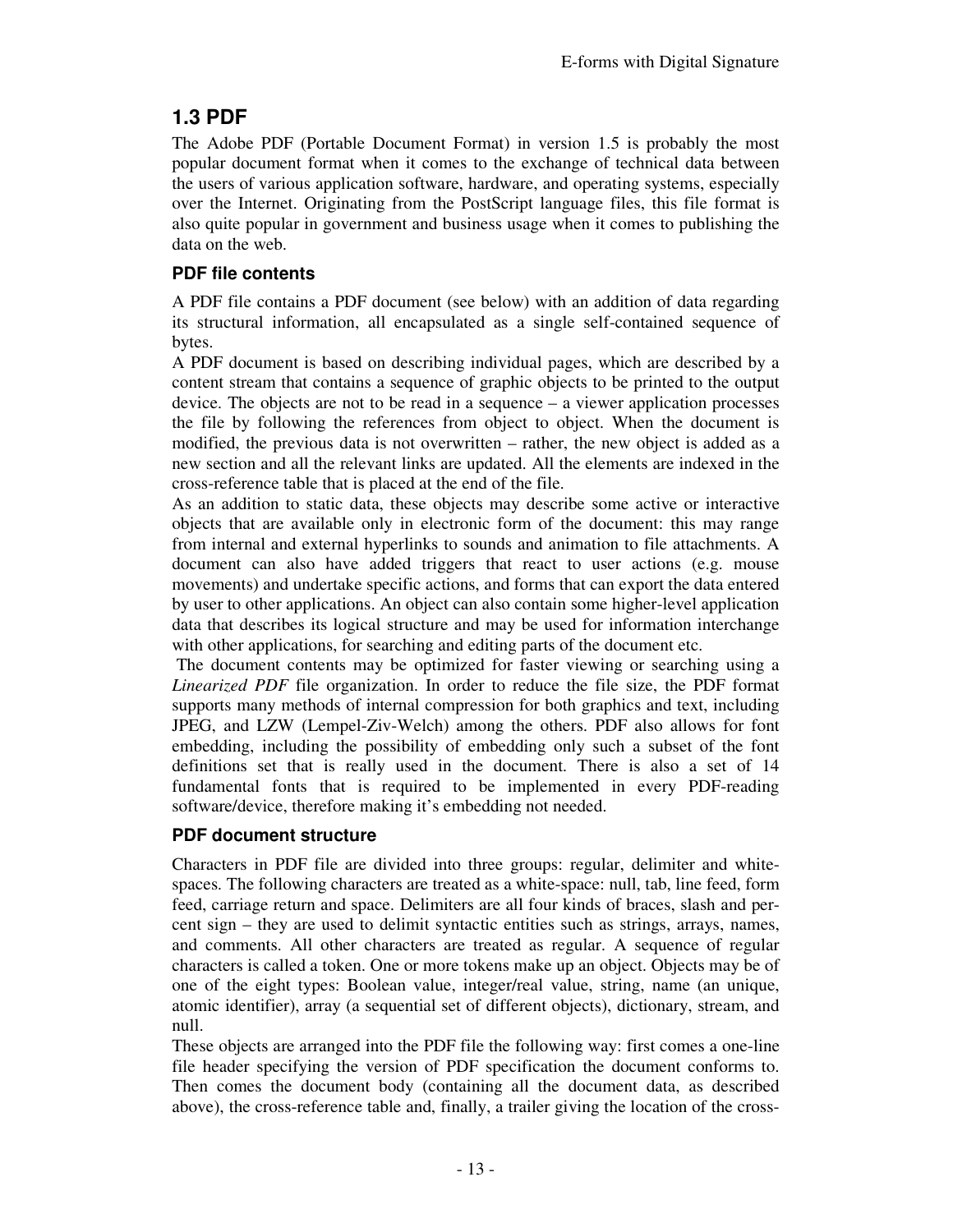reference table and of certain special objects within the file body. Every time the incremental updates are made to the file, a new part of the document body, a new cross-reference table, and a new trailer is added at the end of this structure.

#### **PDF forms**

An interactive form used in PDF format, is a collection of fields used for gathering information interactively from the user. A PDF document may contain any number of fields appearing on any combination of pages, all of which make up a single form spanning the entire document. These fields may include: buttons, checkboxes, radio buttons, text fields, choice fields. Digital signatures are also included here.

Arbitrary subsets of this document-spanning form can be imported or exported from the document. This can involve sending the data to the specified server in the specified format – including HTML, XML and the Adobe-specified FDF (Forms Data Format). The data may be processed server-side and sent back to the source document, triggering some actions.

#### **Summary**

The PDF format offers many inherent methods of digital signing and encrypting the document. Thanks to its object structure and the presence of the cross-reference table, digital signatures can be applied to the document in series, and previously signed versions of the document can be accessed and their consistency verified even after the document had been modified a few times by different persons. As described above, the Adobe format has also internal support for e-forms creation and filling. When it comes to comparing the self-contained file formats, Acrobat's PDF is definitely the most well suited and prepared to handle e-forms with digital signatures.<sup>3</sup>

### **1.4 XML**

XML (Extensible Markup Language) is a successor to SGML (Standard Generalized Markup Language), optimized for usage as a data exchange format in the Internet environment and for document parsing simplicity. This language (or a meta-language, because it is used to formulate other markup languages) concentrates on organizing and describing the document contents and logical structure rather than its appearance – the document appearance can be interpreted by the reader program and/or defined by the usage of external style sheets.<sup>4</sup>

An XML format is getting increasingly popular these days. MS Office™ 2003 is supposed to be based on an XML format, as well as some of the databases and many specialized applications. A digital signature format definition in XML was officially released in spring 2003, and HTML language had been reformulated in XML as XHTML.

### **XML markup**

An XML document has a tree-like structure composed of elements, with boundaries marked either by start-tags and end-tags, or  $-$  in case of an empty element  $-$  by an empty-element-tag. A starting tag is marked by triangular brackets (*<element\_name>*), an ending tag is of the form *</element\_name>*, and empty element is of the form *<element\_name />*. As seen in these examples, an element name is stored in the tag. Along with it, some attributes may be defined in a strictly regulated way, for example: *<car type="truck" color="red" />*.

<sup>&</sup>lt;sup>3</sup> For more info on PDF document format, see [7]

<sup>4</sup> For XML format specification and additional information, see [2]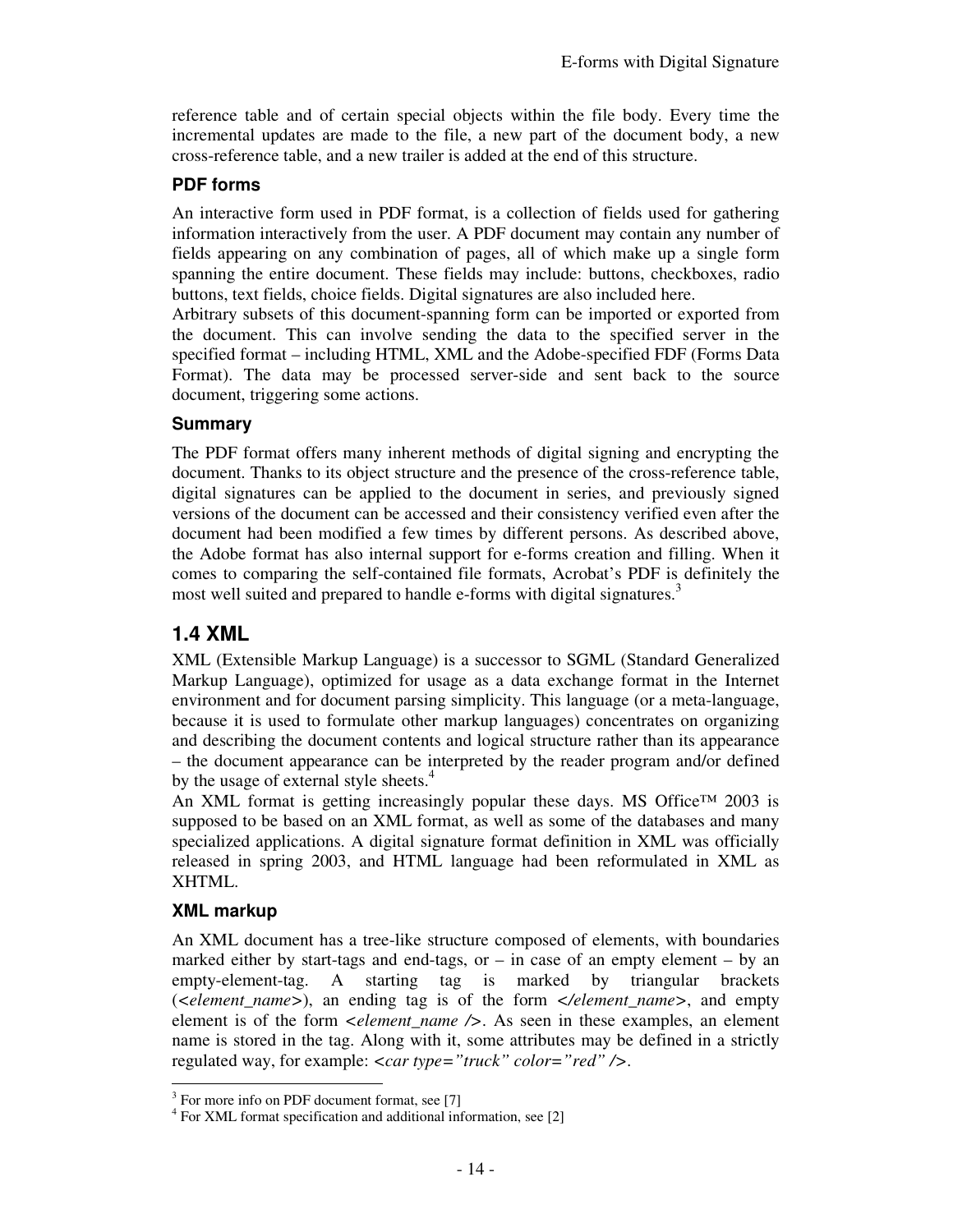A non-empty element can contain other elements to create the mentioned hierarchical structure. For example, a simple XML document may look as follows:

```
<?xml version="1.0" encoding="Windows-1250"?> 
<garage owner="Michael"> 
<car type="truck"> 
<driver name="John" /> 
<cargo>fresh food</cargo> 
</car> 
<car type="taxi" color="blue"> 
<driver name="Hans" /> 
\langle car>
</garage>
```
Names of the elements used and allowed tree structure are defined by the creator of the document or application in which the document is going to be used. Basic way of defining and describing a new document type that will be used in an application is preparing a Document Type Definition (DTD). Such a definition describes in a formal way all the elements that can be used in the document, their attributes (allowed or required, along with possible default values), and contents (other elements with their number possible, character sequence etc.).

A DTD for the file above could look as follows:

```
<!ELEMENT garage (car)* > 
<!ATTLIST garage 
      owner CDATA #REQUIRED 
      > 
<!ELEMENT car (driver?, cargo?) > 
<!ATTLIST car 
       type CDATA #REQUIRED 
       color CDATA 
      > 
<!ELEMENT driver EMPTY > 
<!ATTLIST driver 
       name CDATA #REQUIRED 
      > 
<!ELEMENT cargo (#PCDATA) >
```
#### **Summary**

Although there exist a few ways of using XML for data presentation, this format is destined mostly for data storage, interchange, and processing. It can contain other documents or links to such objects, and has a defined and widely recognized digital signature format. A natural – and compatible with most of the client software – way of presenting XML-stored data in the web environment would be an XHTML document format. XHTML can be also used for designing an e-form to collect required data, and for passing it to the server to form an XML document. XHTML is described in more detail the next chapter.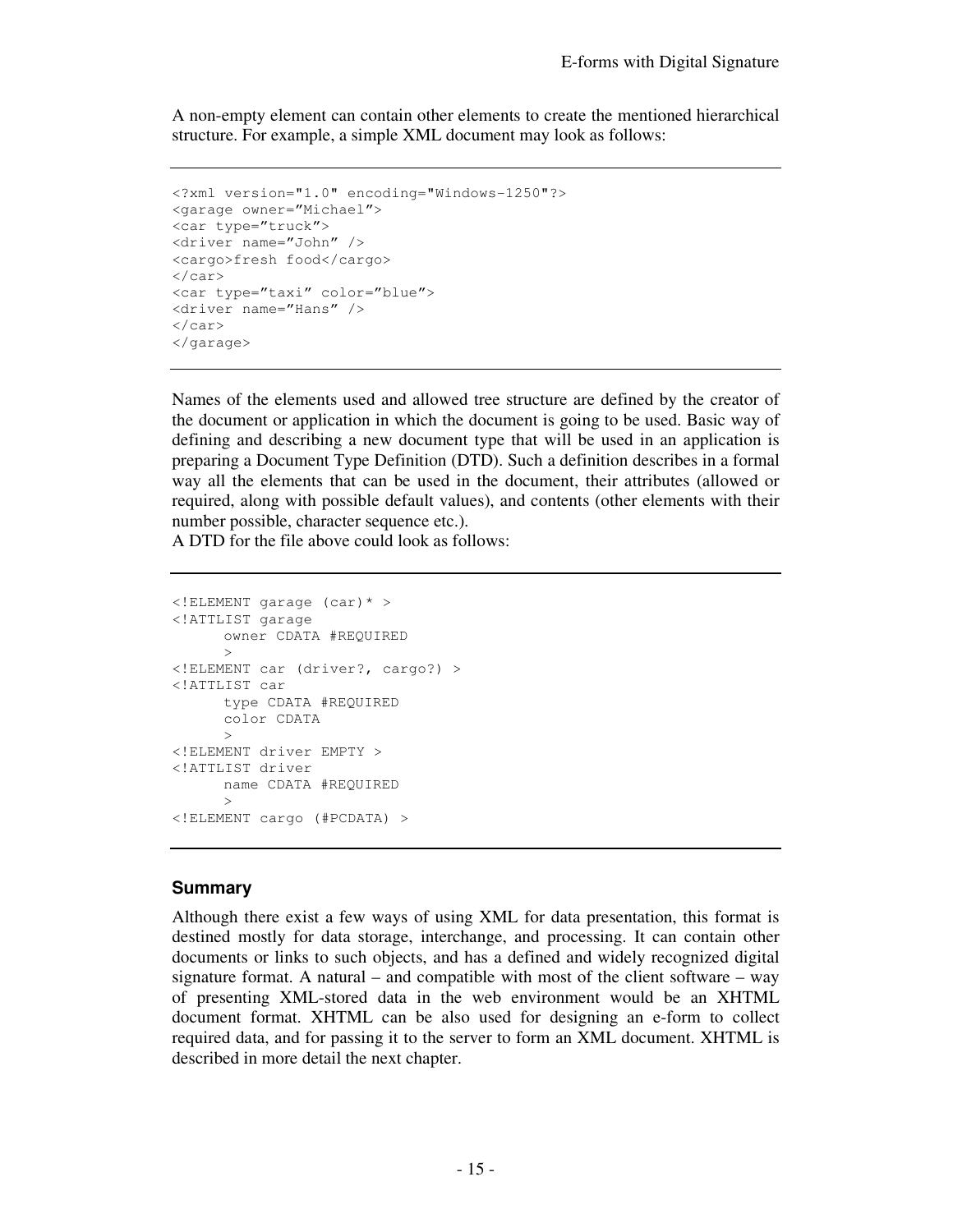# **1.5 XHTML<sup>5</sup>**

XHTML (Extensible Hypertext Markup Language), essentially an HTML 4.01<sup>6</sup> updated to conform to XML 1.0 standards, is the basic language used for the construction of web pages. A predefined set of tags that are allowed to be used in XHTML is defined in three basic DTDs that are publicly available on the World Wide Web Consortium web pages (http://www.w3.org/TR/xhtml1/#dtds). These elements are supported by a vast majority of modern web browsers (technically named *useragents*) and can be used to describe the appearance of the page on the screen or other output device. Web browser producers often create their own extensions to the HTML, but these are not always supported by other user-agents, while the W3 documents are treated as a standard every program should adhere to.

### **XHTML forms and submitting**

XHTML supports a defined set of elements that are used to build an on-line document form. These include text fields (with both and 'password-like' method of displaying entered text), text areas, drop-down menus, radio buttons and submit buttons. Data entered into the form can be submitted to the target page/script/program on the server in an HTTP request using one of the two methods: GET or POST. The GET method is based on appending the data to the requested document URI (Uniform Resource Identifier), while in the POST method, the data is sent inside the message body. Former of the methods is supposed to be used in simple tasks such as querying a web search engine, while the latter is to be used when there is some data manipulation or other visible effect expected as a result of analyzing the input data (for example, making a money transaction with the bank, or ordering a pizza).

Any data that arrives from the user through the web server can be processed serverside by a specified script or program and given actions may be undertaken basing on its contents. This usually means at least displaying another web page (for example as in search engines), and may also include updating internal database, sending an e-mail or Usenet news article etc.

### **Summary**

When it comes to designing a web application using a web browser, XHTML is the only possible choice, that can be augmented with a great many of supporting technologies such as JavaScript (to form a so-called *Dynamic HTML*), Macromedia  $F$ lash<sup>™</sup> etc. As described above, this language supports form creation very well, and although it cannot be self-signed as the PDF format can, it is small and flexible enough to be included into XML file for signing and data storage.

# **2. Document Generation Methods** *(Michał Poręba)*

## **2.1 Basic Methods Available**

### **Offline document passing**

The form is prepared as a document in one of the well-known commercial standards such as .pdf, .doc or other, using one of the commercial-grade word processors. The document is then sent to the user by means of e-mail, or downloaded by the user from ftp server or web page using appropriate software and protocols. The user then fills

 5 For full XHTML format specification, see [9]

<sup>6</sup> For information and formal specification of HTML, see [3]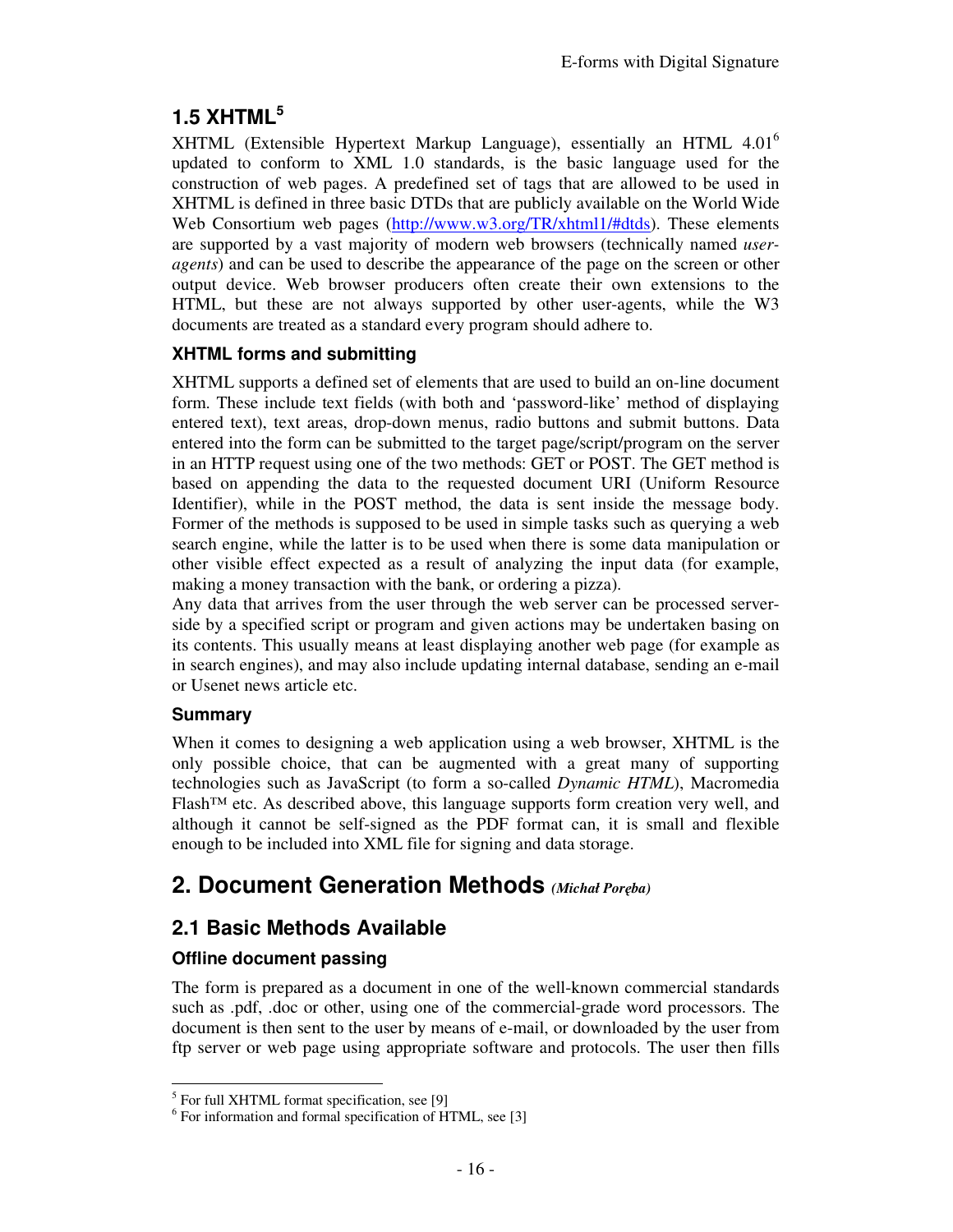the form using appropriate software and signs the document, possibly by appropriate plugin integrated with the user's word processing software. Then the signed document can be sent to the office via e-mail (digital signature could also be done in this stage, by signing an entire e-mail message) or any other appropriate method. This can be broken up into the following stages:

- client:
- downloading the proper e-form document
- filling the e-form
- assessing data validity client-side
- signing the document
- submitting the document
- server:
- receiving the document
- verifying digital signature
- assessing data validity server-side
- issuing confirmation to the user
- managing received data

Basing on the results of analysis in the previous chapter, an Adobe PDF format would be preferred if this method was to be used.

### **Online form filling**

This method makes use of web browser and HTTP server as a means of communication between client and server systems to generate the form on-line. The form is created in a form of a web page (using XHTML with possible addition of other appropriate techniques), and server-side scripting (PHP, JSP, ASP etc) is used to manage the data on the server side. The document is signed by using an appropriate web browser plugin that is to be installed on the client's machine and submitted using the HTTP protocol again<sup>7</sup>. Java Script can be added to the pages in order to increase the client-side functionality. The whole process would contain the following stages:

- selecting and downloading the proper e-form document (client/server)
- filling the e-form (client)
- submitting the form (client/server)
- assessing data validity server-side (server)
- generating the document to be signed, containing previously entered data (server)
- retrieving the document (server/client)
- signing the document (client)
- submitting the document (client/server)
- verifying digital signature (server)
- comparing the data received with previously validated one (server)
- issuing confirmation to the user (server/client)
- managing received data (server)

### **Dedicated client**

-

In this method, a special program is to be written and installed on the client's machine, similarly to the 'Program Płatnika' of Polish ZUS. It contacts the server directly and is responsible for all the operations done to the document. The program should be easy to update – both the main engine and e-form templates.

 $7$  For detailed info on the HTTP protocol, see [4] and [5]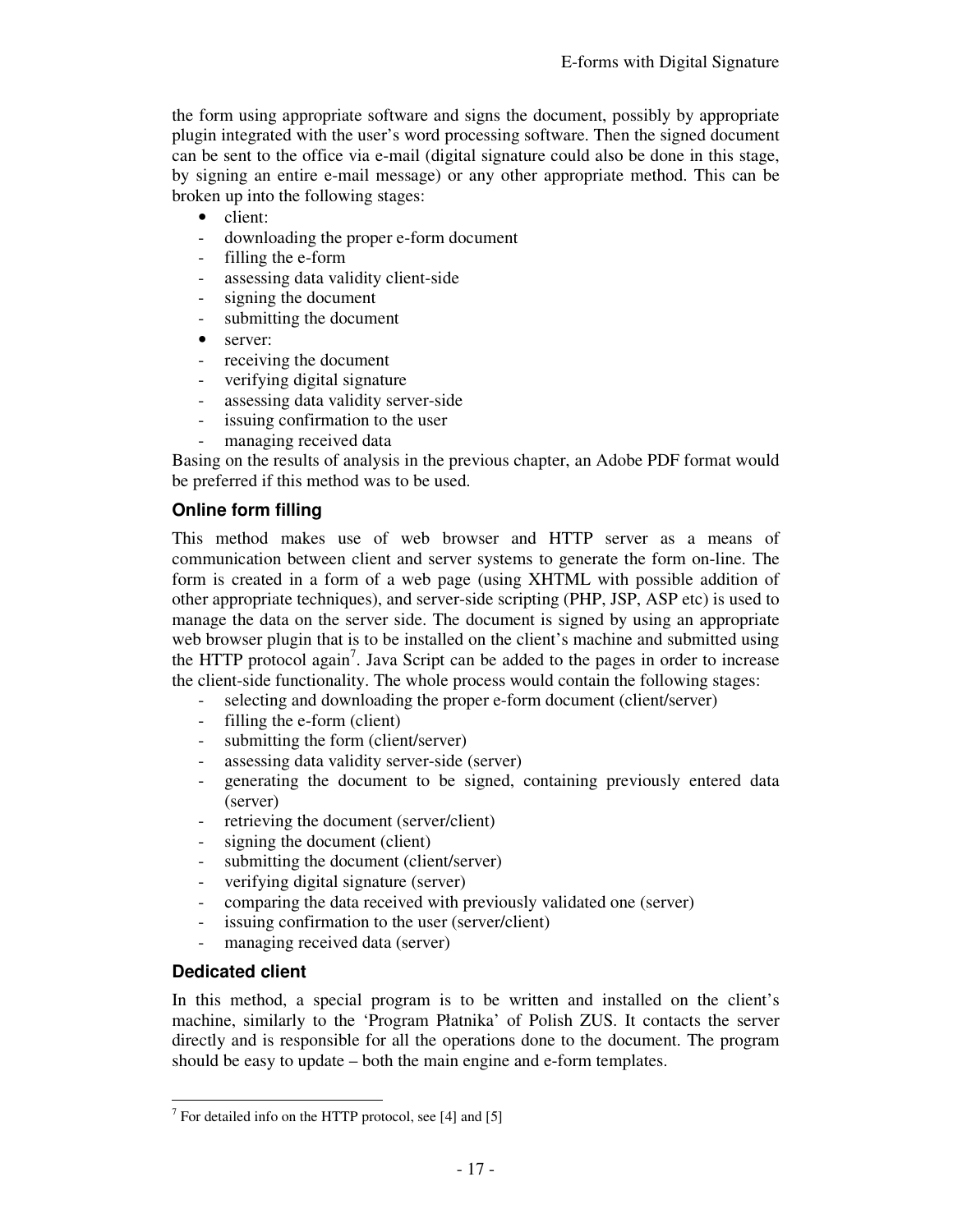- client:
- selecting the proper e-form document<br>- filling the e-form
- filling the e-form
- assessing data validity client-side
- signing the document
- submitting the document
- server:
- receiving the document
- verifying digital signature
- assessing data validity server-side
- issuing confirmation to the user
- managing received data

# **2.2 Methods Comparison**

The following table compares the most important characteristics of the highlighted implementation techniques.

| Phase      | Aspect         | Method                                         |                         |                 |
|------------|----------------|------------------------------------------------|-------------------------|-----------------|
|            |                | Offline passing   Online                       |                         | Dedicated       |
|            |                |                                                |                         | client          |
| General    |                | Portability w/r Poor (specific Excellent (any) |                         | None (specific) |
|            | to             | different commercial-                          | system                  | client<br>for   |
|            |                | hardware and grade software equipped with      |                         | different       |
|            | software       | for                                            | specific web browser    | operating       |
|            | platforms      | platform                                       | is $\vert$ can be used) | systems is to   |
|            |                | required)                                      |                         | be prepared)    |
|            | User costs     | Very High                                      | Low                     | Very Low        |
| Document   | Presentation   | Very Good                                      | Good                    | Excellent       |
| Generation | clarity        |                                                |                         |                 |
|            | Document       | Very Good                                      | Good                    | Excellent       |
|            | appearance     |                                                | (dependent on           |                 |
|            | identity under |                                                | the<br>web              |                 |
|            | various        |                                                | <b>browser</b>          |                 |
|            | platforms      |                                                | appropriate             |                 |
|            |                |                                                | page design is          |                 |
|            |                |                                                | needed<br>to            |                 |
|            |                |                                                | minimize                |                 |
|            |                |                                                | differences             |                 |
|            |                |                                                | between                 |                 |
|            |                |                                                | various<br>user         |                 |
|            |                |                                                | agents)                 |                 |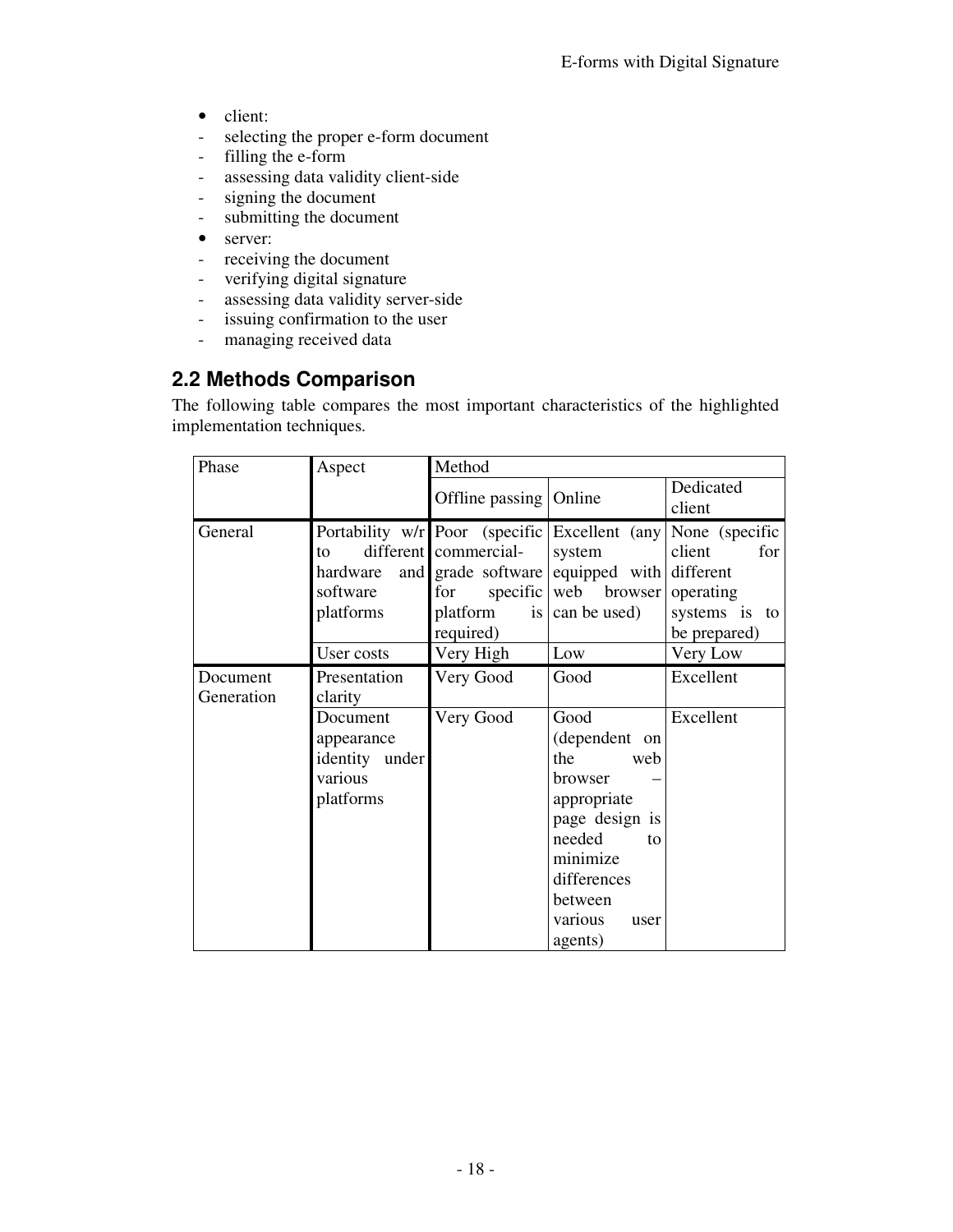| Phase                               | Aspect                                                                                      | Method                                                                                             |                                                                                                                                   |                                                                                                    |
|-------------------------------------|---------------------------------------------------------------------------------------------|----------------------------------------------------------------------------------------------------|-----------------------------------------------------------------------------------------------------------------------------------|----------------------------------------------------------------------------------------------------|
|                                     |                                                                                             | Offline passing Online                                                                             |                                                                                                                                   | Dedicated<br>client                                                                                |
|                                     | User assistance Poor<br>during<br>document<br>generation<br>phase                           | and<br>the macros<br>be<br>tips can<br>introduced as a<br>of<br>the  <br>part<br>form<br>document) | (some Very<br>context help as<br>new or pop-up<br>web pages can<br>be added, can<br>easily<br>be<br>modified<br>on<br>the server) | Good Good<br>(built)<br>(on-line hints, into the client<br>program)                                |
|                                     | <b>Server</b><br>and<br>network usage<br>during<br>document<br>generation<br>phase          | N <sub>o</sub>                                                                                     | Yes                                                                                                                               | N <sub>0</sub><br>(or Yes,<br>depending<br>on<br>implementatio<br>n)                               |
| Primary<br>Document<br>Verification | Time<br>preliminary<br>document<br>verification                                             | of Very Short                                                                                      | Short to Very Very Short<br>Long if<br>the<br>is<br>server<br>overloaded                                                          |                                                                                                    |
|                                     | System<br>security<br>against<br>data<br>Data security                                      | Poor<br>(validation<br>bad must be done<br>by macros)<br>Very Good                                 | Very<br>(enforced)<br>by<br>the server)<br>Good                                                                                   | Good Very<br>Good<br>(hard-coded<br>into<br>the<br>program)<br>(data   Excellent                   |
|                                     |                                                                                             |                                                                                                    | transmission<br>be<br>must<br>secured)                                                                                            |                                                                                                    |
| Document<br>Signing                 | Integration<br>with<br>system                                                               | Medium<br>signing (appropriate<br>plugins are to<br>be used)                                       | Medium<br>(appropriate<br>be used)                                                                                                | Excellent<br>(signing can be<br>plugins are to performed by<br>the document<br>editing<br>program) |
| Document<br>Submitting              | Data<br>transmission<br>security                                                            | Depending<br>submission<br>method                                                                  | on Very Good (if<br>using encoded<br>transmission)                                                                                | Good<br>(own<br>protocol<br>and<br>encoding<br>can<br>be used)                                     |
|                                     | Data extraction Difficult<br>of<br>Similarity<br>printed<br>document<br>VS.<br>OCR template | Very Difficult<br>Good Poor<br>Very<br>differ<br>(may)<br>because<br>of<br>printer<br>settings)    | to $\vert$ Easy<br>(may)<br>differ<br>because<br>of<br>different<br>browsers<br>and<br>printer<br>settings)                       | Very Easy<br>Very<br>Good<br>(requires<br>own<br>handling<br>οf<br>printing)                       |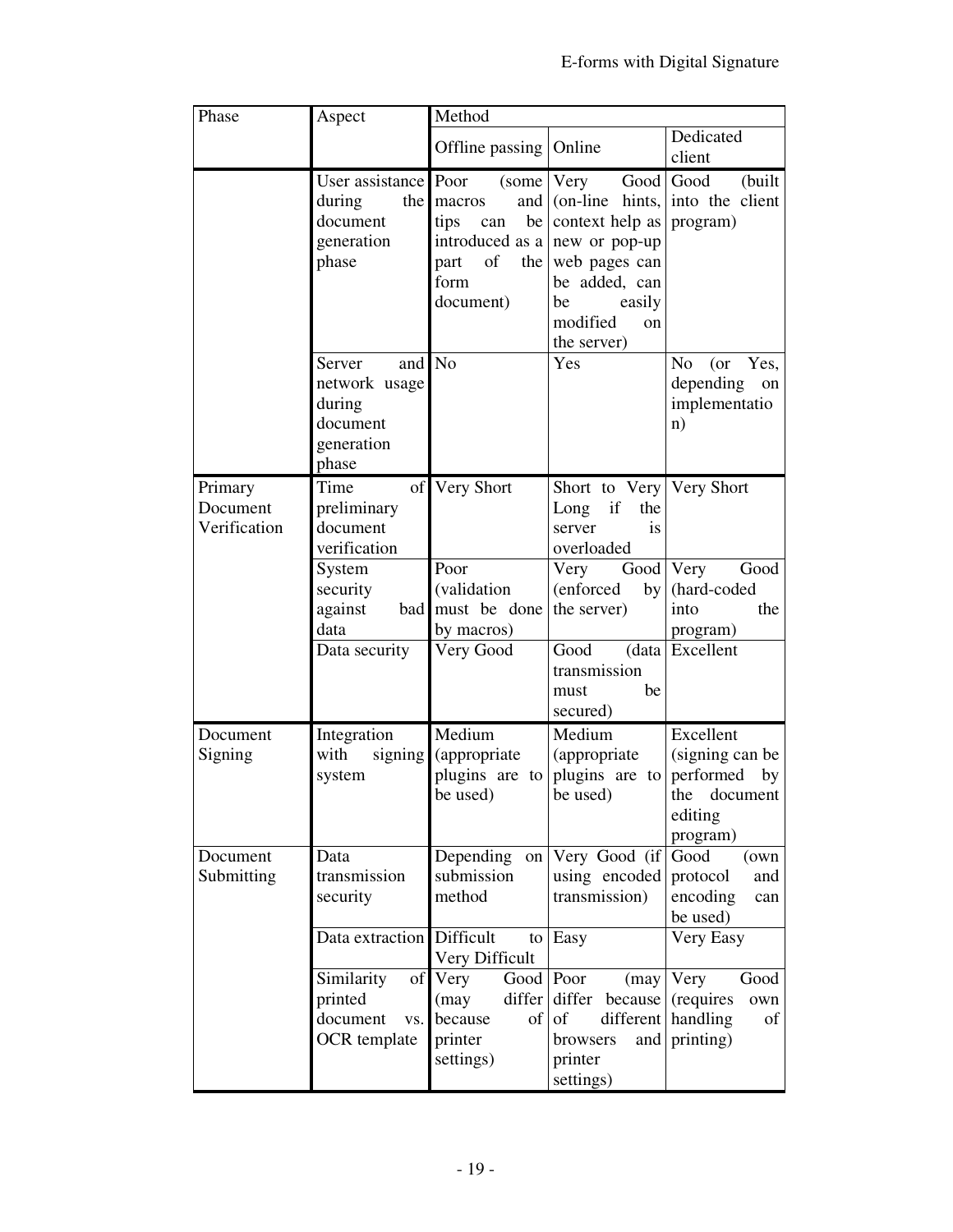| Phase                 | Aspect                                                | Method                                                                                                             |                                                                                                       |                                                                                                   |
|-----------------------|-------------------------------------------------------|--------------------------------------------------------------------------------------------------------------------|-------------------------------------------------------------------------------------------------------|---------------------------------------------------------------------------------------------------|
|                       |                                                       | Offline passing                                                                                                    | Online                                                                                                | Dedicated<br>client                                                                               |
| Document<br>Archiving | Compatibility<br>prospects                            | Medium<br>(commercial<br>standards<br>change)                                                                      | Good Poor<br>Very<br>(W3 standards)                                                                   | (own)<br>'standard'<br>defined)                                                                   |
|                       | Possibilities of Poor<br>including<br>additional data |                                                                                                                    | Very Good                                                                                             | Very Good                                                                                         |
| System<br>Maintenance | Modification<br>possibilities                         | Very Good (e-<br>form<br>documents can<br>be modified on<br>the<br>server  <br>before<br>download)                 | Good<br>forms,<br>system<br>verification<br>rules can<br>be<br>adjusted on the introduced)<br>server) | $(e -$ Poor (software)<br>$help$ must<br>be<br>and changed every<br>the<br>time<br>changes<br>are |
|                       | Version<br>control                                    | Poor<br>(previously-<br>downloaded<br>files<br>be <sub>1</sub><br>can<br>used instead of<br>the<br>newest<br>ones) | Very<br>(new)<br>documents are<br>downloaded<br>from the server<br>every time)                        | Good   Medium (using<br>of<br>the<br>most<br>current<br>software<br>version may be<br>enforced)   |

## **2.3 Summary**

Each of the methods outlined above can be implemented in a large number of different ways and techniques, giving a great variety of methods that can be employed for submitting an electronically signed e-form. For the system that is to be used by average people – not by commercial companies – offline document passing method carries a set of main disadvantages that disqualify its usage in current situation. While the system would be relatively simple to implement on the user and transportation sides, it enforces the usage of specific software from a selected commercial company (in some cases demanding a specific operating system, and always promoting the company in question), which should be obviously avoided. Second, this software is rarely affordable for individuals. Although this reason doesn't refer to the Adobe software, which seems to be the leader when it comes to the offline document passing method, there is no guarantee that the company's policy won't change in near future and Acrobat Reader™ won't be given away freely anymore, or that it will have the functionality to fill and submit form data. Third, commercial standards are subject to change without warning, potentially causing many problems in the archiving process and later data retrieval.

The choice between online method and the usage of a dedicated client is not as obvious, as the differences between them in some areas can be not so obvious either. Online method requires the web browser plugin, which can be perceived as a very limited client program. On the other hand, a 'large' client could be augmented by publishing the forms and validation rules online and allowing it to contact the server to synchronize the rules and form versions. The plugin must be prepared separately for all the systems supported, as the client program. The advantage of online method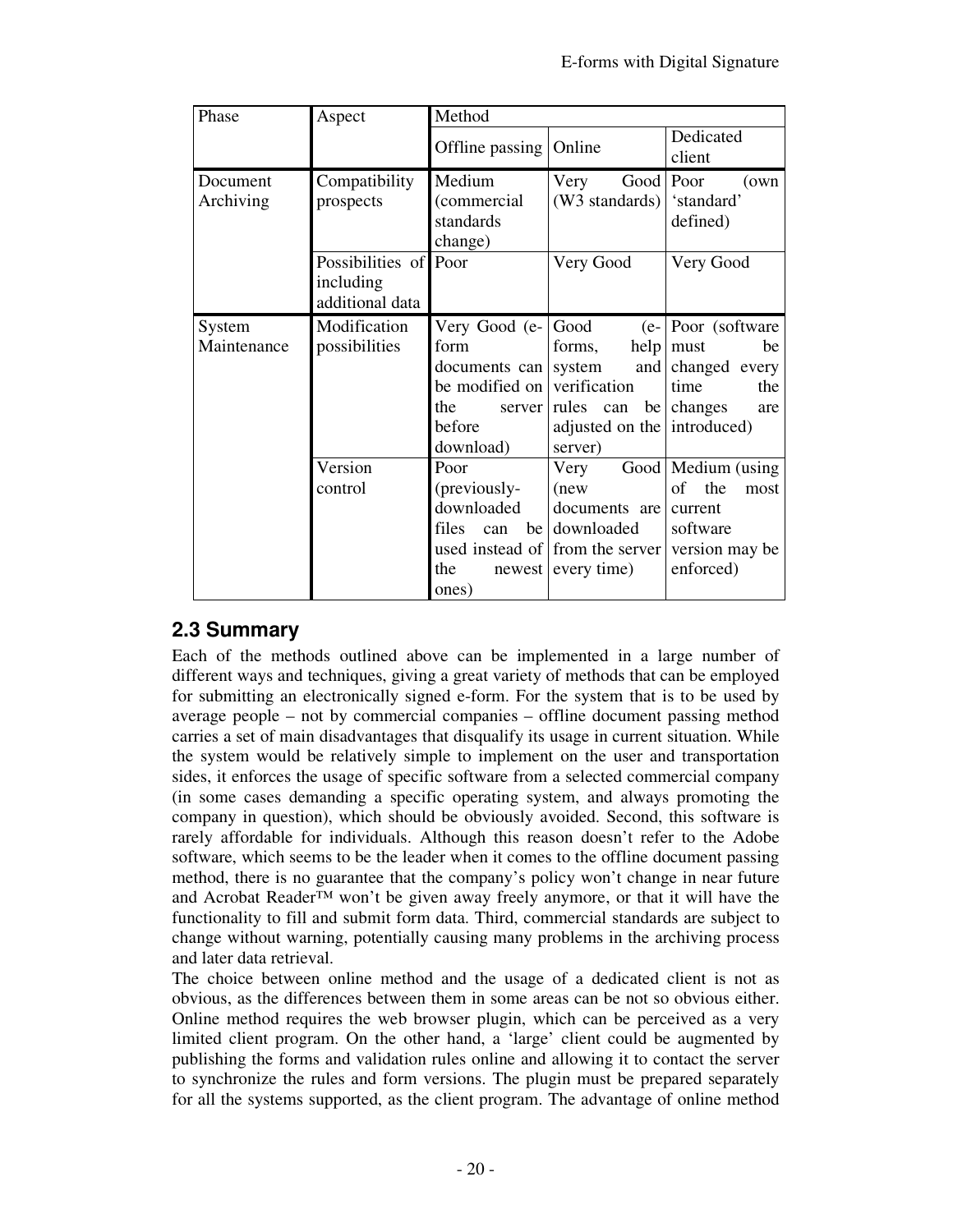is that even if there is no plugin for signing the document under the specific (maybe very exotic) platform, the filled form can still be printed and submitted via traditional mail. Also, downloading, installing and upgrading the plugin can in many cases be done automatically by using the browser built-in mechanisms, saving time and work of the user. Additionally, there had been much controversy about the 'Program Płatnika' (that is a part of the 'dedicated client' method) in Poland lately, which leads to a whole new set of yet-untouched social and legal problems, like: who should be the owner of the client software; whether the code and transmission protocol should be kept secret (to increase safety against crackers) or freely-available (to allow creation of independent client versions by third parties); and many more. Designing the system as a web application – that is a common sight for most of the web users – would allow for avoiding these problems and minimize the possibility of creating a negative atmosphere around such a new 'product' as the electronic signature.

# **3. Digital Signature Algorithms** *(Robert Jastrzębski)*

### **3.1 The overview**

The abbreviation of RSA is Rivest, Shamir and Adleman - from first letters of the names of its authors. It is a public key cryptosystem used for encryption and authentication, which was invented in 1977. The RSA algorithm will be used in the project, because it provides high security combined with average computation speed and ease of implementation. Verification of authenticity is an important point of the coding phase of the project, and the reason is being shown below:

Let us imagine a situation when one person wants to send a document to another person. The main point is that the receiver should have an opportunity to verify if the document is authentic - if it has been received with no changes applied to it on the way. To achieve this, the sender encrypts the data with the public key of the receiver, sends it, and the receiver decrypts the message using his private key.

In fact, the RSA algorithm uses two pairs of keys, not one as in standard encryption methods. The public key pair is  $\{N,E\}$  and the private key pair is  $\{N,D\}$ . The only restriction is that the size of data should not exceed the size of key N. For quite secure encryption, it is enough to keep the size of key N equal to 128 bits, for very secure encryption equal to 512 bits. Usually the data to be encrypted is the hash of the document we want to encode. Typical hashing functions are MD4 and MD5 functions, which produce 128-bit output; and SHA-1 function, which produces 160 bit output.

The situation that occurs in the project is in fact different to the one presented above. To determine the authenticity of the message the certificate owner will encrypt the document using his private key pair, and it will be checked using his public key pair from the server side. This operation will assure that the encrypted message is authentic.

However, this forces some modifications of notation, to avoid confusion in next chapters explaining the RSA algorithm. {N,E} will be called the private key pair and  $\{N, D\}$  will be believed to be the public key pair. Since the encryption and decryption process can be used in both ways (namely, one can encrypt using public key pair and decrypt using private key pair and vice versa, of course obtaining different results after encryption but the same after decryption), notification does not make much of a problem here.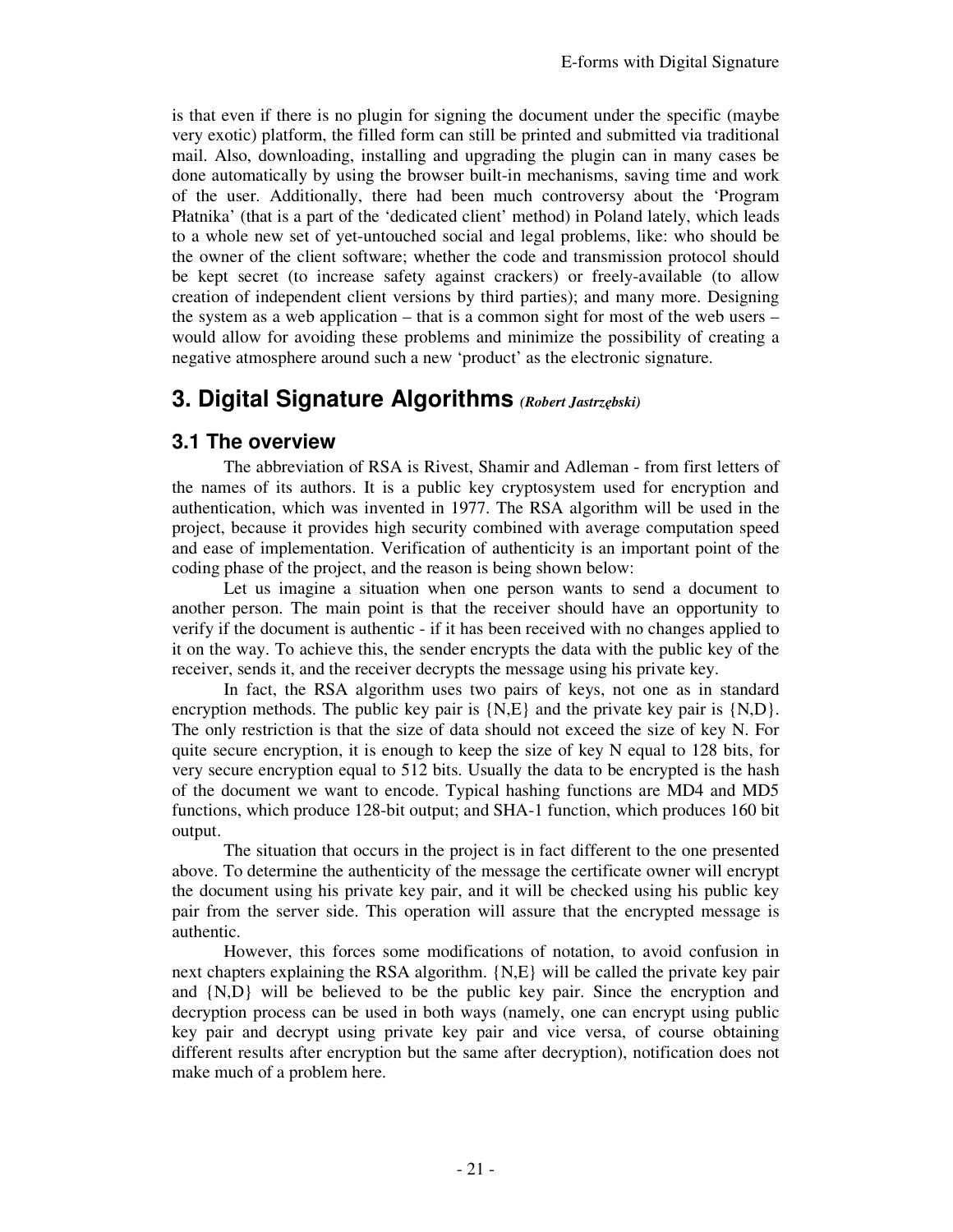### **The hashing function**

The hashing function used in the project is the MD5 hashing function. The reasons why it was chosen are similar to those about the RSA algorithm. The function is very efficient together with very fast computation speed. Since the main point of the project is the implementation of the coding algorithm used for signing the document, thanks to the MIT Laboratory for Computer Science and RSA Data Security, basic functions used by the MD5 algorithm could have been downloaded and used without any restrictions. However, the full implementation of the MD5 function is not that simple, and requires some explanation.

The MD5 function takes as input a message of arbitrary length (in our case content of a file) and produces as output a 128-bit "message digest" of the input. It is strongly believed, that it is impossible to produce two messages having the same message digest, or to produce a message having a given target message digest. That is why the MD5 algorithm is intended for digital signature applications, where a large file must be "compressed" in a secure manner before being encrypted with a private key under a public-key cryptosystem such as RSA. The feature that it is not possible to find the message having its digest is the most important fact from the point of view of security, which is very important for the project.

The algorithm consists of five major steps listed below:

- 1. Append padding bits
- 2. Append length
- 3. Initialize MD buffer
- 4. Process message in 16-word blocks
- 5. Produce output

The steps will be briefly described, to show the general idea of the message digest algorithm:

- 1. The message is extended so that its bit-length is congruent to 448, modulo 512. It means that the message will be 64 bits shy of being a multiple of 512. Padding is performed as follows: a single "1" bit is appended to the message, then "0" bits are appended to achieve the desired bit-length of the message.
- 2. A 64-bit representation of the message is appended to the resulting message. Since the previously calculated message was 448 bits long, new one will have 512 bits in length.
- 3. A four-word buffer (A,B,C,D) is used to compute the message digest. Each one of A, B, C and D buffers is a 32-bit register. They are initialized to some fixed hexadecimal values.
- 4. This step is the major calculation phase of the MD5 algorithm. At first, four functions (F,G,H,I) that take as input three 32-bit words and produce as output one 32-bit word are defined. These functions will perform certain bit operations and as a result of these operations, new values of A,B,C and D will be calculated, which will be used to output the final result.
- 5. The message digest produced as output begins with the low-order byte of A, and ends with the high-order byte of D.

Of course, the key step of the message digest algorithm is step no.4, where bit operations are being performed. It is believed that it is impossible to reverse this process and that is why the MD5 algorithm is said to be secure.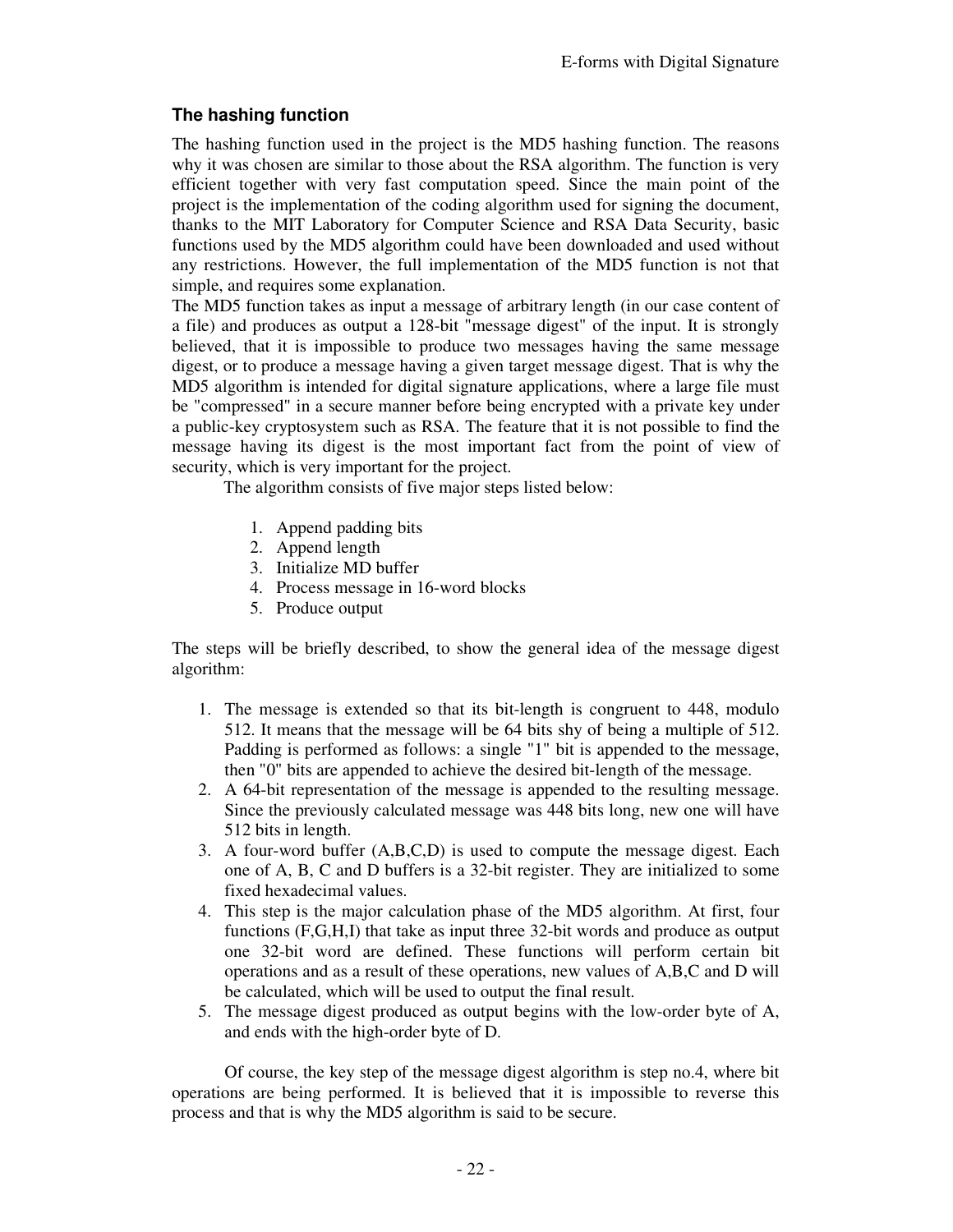# **3.2 The algorithm**

#### **Key generation**

The RSA algorithm uses two pairs of keys, not one as in simple coding. In fact, these pairs of keys involve only three, not four keys. The private key pair, used for encryption of data, is {N,E}. The public one, used for data decryption, is {N,D}. It is obvious, that there must be some relationship among these three keys, to assure correct encryption and decryption of data. The dependencies among the keys result from the key generation phase, which consists of five steps listed below:

- 1. Generate two prime numbers *p* and *q*
- 2. Let  $N = p * q$
- 3. Let *m = (p-1)\*(q-1)*
- 4. Find *E*, coprime to m  $\Leftrightarrow$   $GCD(E,m) = 1$
- 5. Find *D*, such that  $(D^*E)$  %  $m = 1$

As steps 1 to 3 are quite clear, last two steps require a short explanation. GCD stands for greatest common divisor. Such *E* must be picked, that the equation  $GCD(E,m) = 1$ would be satisfied. Left side of the equation from step five represents the *modulo* operation. Such *D* must be chosen that the reminder of the quotient would be equal to one. This equation can be transformed into such form:

 $(D*E)$  % m = 1 ⇔  $(D*E = k*m + 1)$  ∧  $(k ∈ {0,1,2,...})$ 

From the five steps of key generation phase also follows that:

- from 1. Since *p* and *q* are prime numbers, they are odd
- from 2. Since *N* is a product of two odd numbers, it is also odd
- from 3. Since *m* is a product of two even numbers it is even
- from 4. Since *m* is even, than *E* must be odd, otherwise *GCD(even,even) ≥2*
- from 5. Since  $k*m$  is even for any  $k$ , and  $k*m + 1$  is always odd, than since *E* is odd, *D* must be also odd

The final conclusion is that all three keys are odd numbers. The RSA algorithm will surely not work for keys of which not all are odd, nor will it work for keys, which do not satisfy the steps of the key generation phase.

#### **Data encryption and decryption**

During encryption of data, a certain "message" will be encoded. To assure that this process is performed correctly certain rule must be obeyed. Namely, size of this data must not exceed the size of key N. Otherwise the result might be improper. Of course, the same rule applies to the decryption process. Since the encryption process uses the private key pair {N,E} and the decryption process uses the public key pair {N,D}, each algorithm must involve only its own key pair.

Suppose that we want to encode a message *A*, and as a result we obtain an encrypted message *C*. The formula to perform this operation is as follows:

 $C = A^E \% N$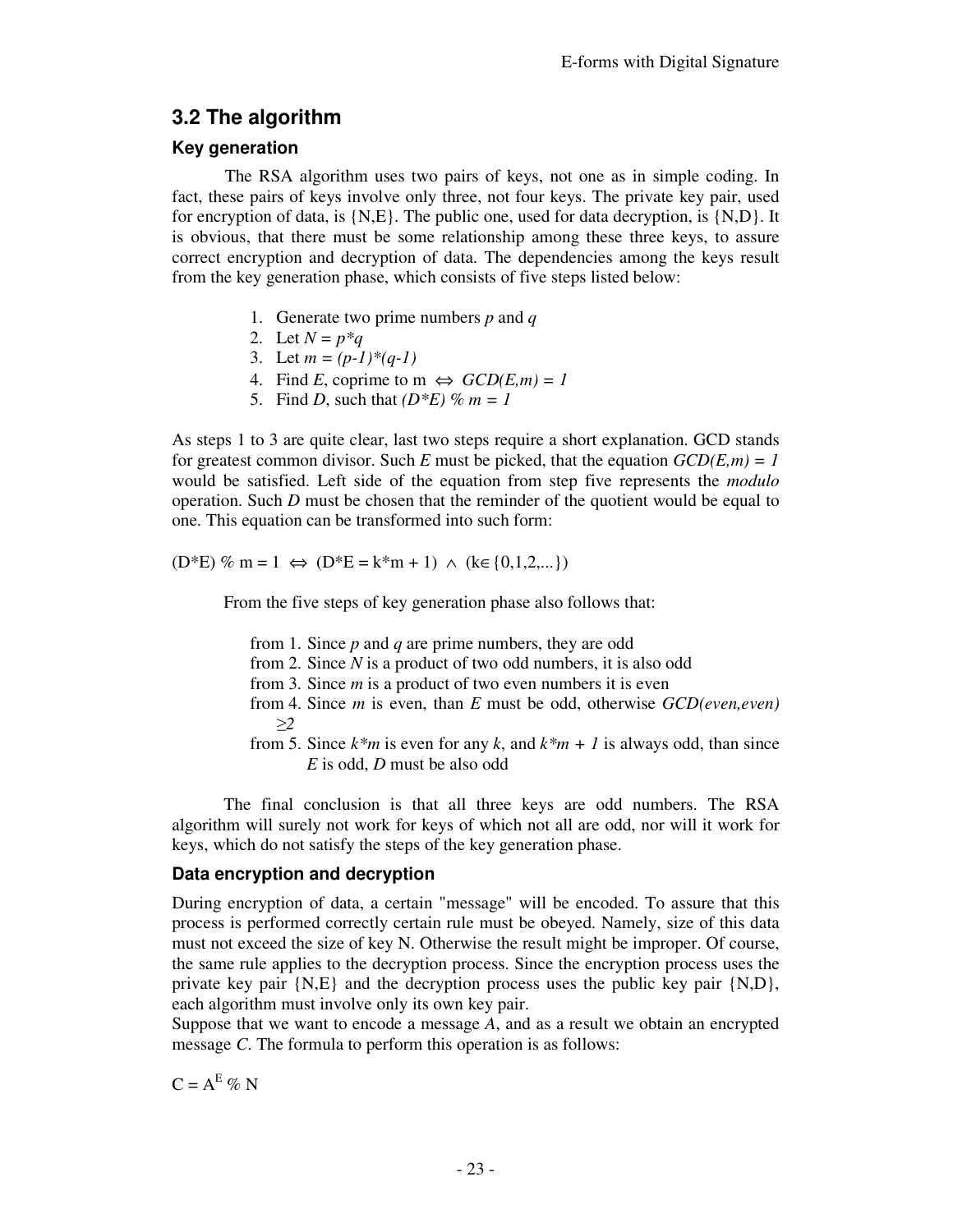To decrypt the encrypted message *C* we must perform a similar operation, resulting in calculation of message *B*:

 $B = C^D \otimes N$ 

Of course, a correctly implemented RSA algorithm guarantees the identity of the initial message *A* and final message *B*. From the form of both equations a deduction can be made, that during the implementation phase a single crypto-function can be constructed. The equations differ very slightly and this fact is very convenient for the programmer. 8

# **4. Crypt Libraries in Operating Systems** *(Robert Jastrzębski)*

# **4.1 Cryptographic services under Microsoft Windows OS**

CryptoAPI is a technology supported by the Microsoft Windows operating system. It provides a way for applications to get cryptographic services, like for example encryption and decryption of data. This technology supports special modules, called Cryptographic Service Providers, or shortly CSPs, which actually support all necessary cryptographic functions. They perform cryptographic operations, generate and store private keys.

To generalize the Cryptographic Service Providers, they can be divided into three major categories:

- 1. Hardware based
- 2. Software based
- 3. Combined partially hardware and software based

Because private keys and cryptographic operations are isolated from the operating system in hardware based CSPs, we may say that such convention is more secure than the software based cryptography. However, using hardware based cryptographic functions may have its disadvantages. First of all, storage space of such hardware is limited, so is the calculation power. It may take longer time for hardware based CSPs to generate keys. Hardware based CSPs are usually used when extreme security is required, for example while logging with use of smart cards. Combined Cryptographic Service Providers usually involve some hardware unit (like smart card verifier), together with fast computation speed achieved by use of some software.

It is worth mentioning, that all CSPs, which are intended to be used under Microsoft Windows operating system, need to obtain a certificate from Microsoft, otherwise they will simply not work under this system.

The following Cryptographic Service Providers are being supported under Microsoft Windows operating system:

> • Microsoft Base Cryptographic Provider - provides basic cryptographic functions, uses RSA technology, is not subject to United States government cryptography export restrictions and therefore can be exported to other countries

<sup>-</sup><sup>8</sup> More info on the subject can be found in [11]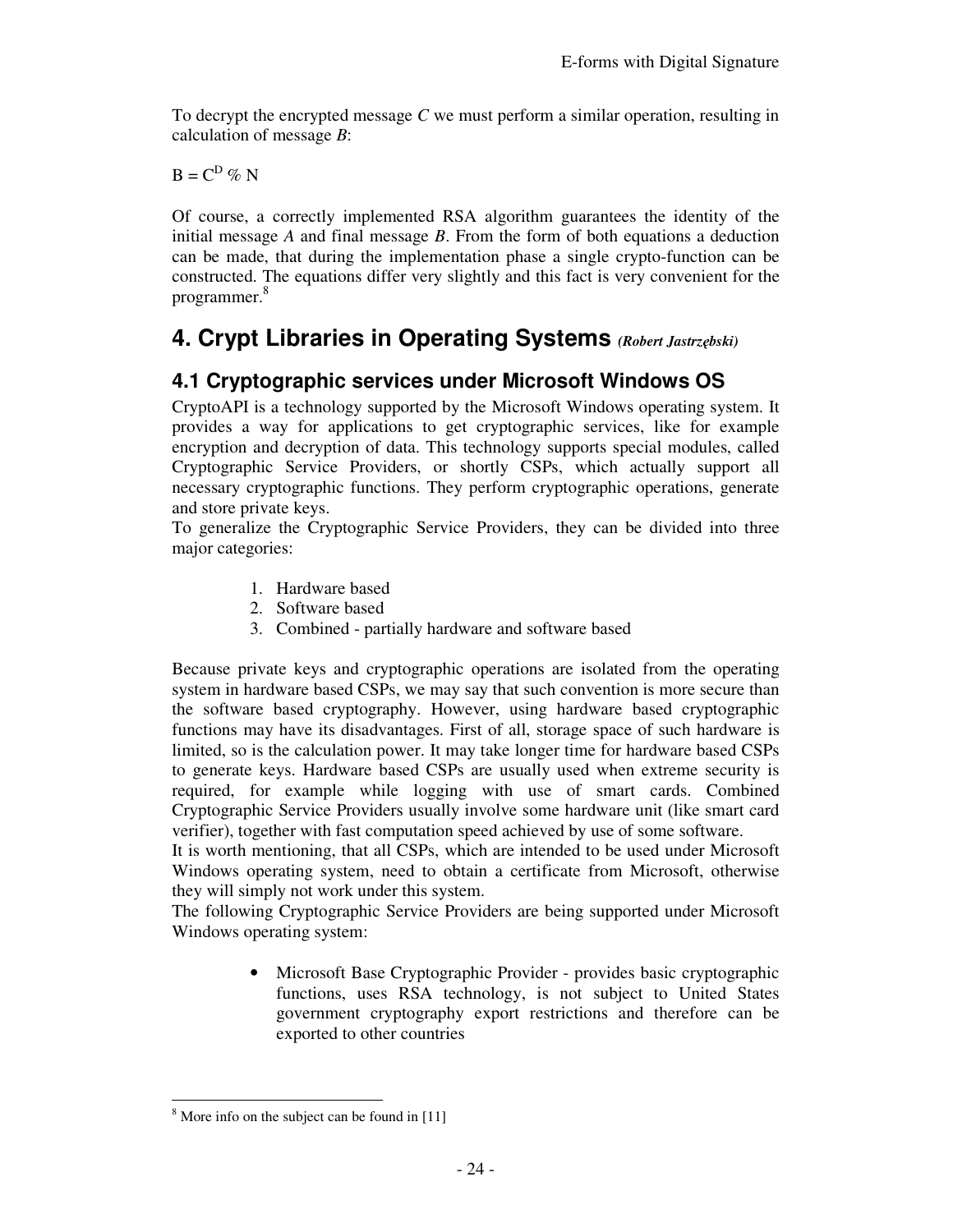- Microsoft Enhanced Cryptographic Provider it is similar to the previous one, but provides additional algorithms thus increasing security, however is restricted by the US government
- Microsoft DSS Cryptographic Provider supports signature verification and electronic data signing by using SHA and DSA algorithms. It is not restricted
- Microsoft Base DSS and Diffie-Hellman Cryptographic Provider supports similar function as the previous one, provides additionally Diffie-Hellman key exchange. It is restricted
- Schannel Cryptographic Providers support data integrity, session key exchange, and authentication while using SSL and TLS protocols. These providers are not restricted by any international organizations

It can be noticed, that providers, which support better cryptographic functions, are usually subjects to United States government cryptography export restrictions. A question arises, what kind of functionality is provided by both kind of CSPs. It can be shown on example of the Microsoft Base CSP and Microsoft Enhanced CSP. A table below shows different algorithms used by those providers, as well as supported key lengths:

| <b>Algorithm</b>                   | <b>Base CSP</b>    | <b>Enhanced CSP</b> |  |
|------------------------------------|--------------------|---------------------|--|
|                                    | key length in bits |                     |  |
| RSA public key signature algorithm | 512                | 1024                |  |
| RSA public key exchange algorithm  | 512                | 1024                |  |
| RC2 block encryption algorithm     | 40                 | 128                 |  |
| RC4 stream encryption algorithm    | 40                 | 128                 |  |
| <b>DES</b>                         | N/A                | 56                  |  |
| Triple DES (2-key)                 | N/A                | 112                 |  |
| Triple DES (3-key)                 | N/A                | 168                 |  |

It can be easily noticed, that the Microsoft Enhanced Cryptographic Service Provider provides better security and variety of different cryptographic algorithms in comparison to the Base Cryptographic Service Provider.

To conclude this chapter, it may be said, that the Microsoft Windows operating system has been well equipped with tools, which support many cryptographic functions which fulfill different roles, such as encryption and decryption of data, digital document signing, hashing, key exchange, authenticity verification and many more, and can really satisfy user's needs.

## **4.2 Cryptographic services under Linux OS**

Similarly to the Windows operating system, many cryptographic libraries have been implemented to work under Linux operating system. Most of them support such basic cryptographic algorithms, as for example RSA, DSA, MD5, SHA-1, AES, and many more. The user may choose among several of the available cryptographic libraries, and his choice may depend on the license (if the use of a library is restricted in any matter), and the language, which the library has been written in.

The following cryptographic libraries may be used under Linux operating system:

• Crypto++ - written in C++, includes ECC functions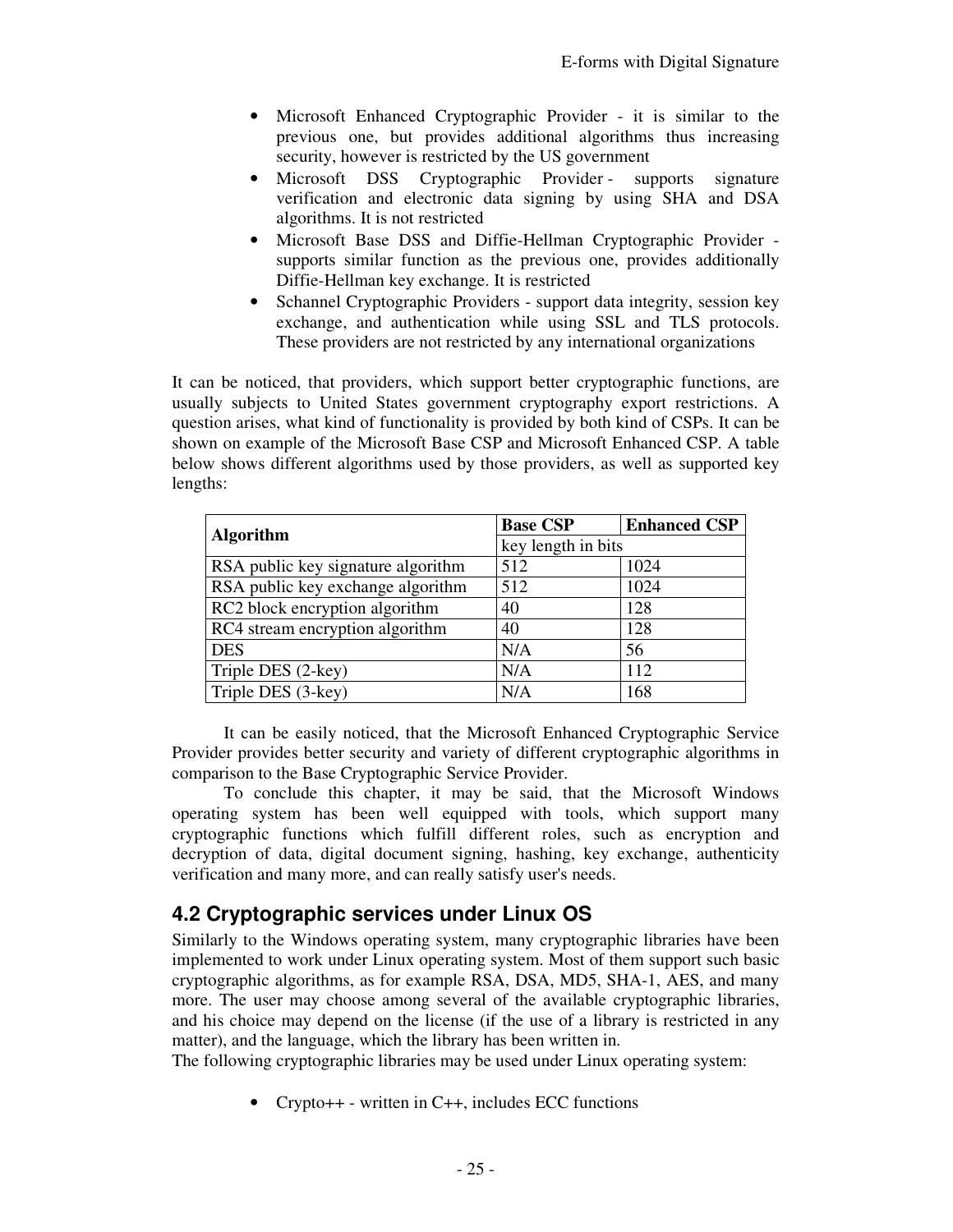- OpenSSL written in C, supports SSL and TLS protocols similarly to Schannel Cryptographic Providers distributed under Windows
- CryptLib written in C, includes hardware supports and self-tests
- Cryptix written in Java, supports SSL and TLS protocols
- MIRACL written in C/C++, supports many cryptographic functions including ECC and Lucas functions
- Flexiprovider written in Java, supports ECC and advanced hashing functions
- OpenCL written in C++, supports most of major cryptographic functions

Of course, those are only most commonly used examples of cryptographic libraries, which may be used under Linux. This operating system is very flexible, when it comes to developing and adapting various types of software, including cryptographic libraries.

# **4.3 Cryptographic services under Mac OS**

Similarly to the previously described operating systems, certain cryptographic libraries can be used under Mac operating system. Of course, the choice is not as big as among the two of the most popular operating systems, but the user may still find expected support.

Here are some of the libraries, which are believed to be most often used under Mac operating system:

- PowerCrypt supports following cryptographic functions: DES, RSA, DSA, PKCS, MD2, MD5; e-mail protocols: PEM, S/MIME; creates and stores keys and test certificates
- Crypt library used for encryption and decryption of files. Supports Blowfish algorithm
- EnScript similarly to the Crypt library, it provides good encryption methods, supports Blowfish algorithm

It can be noticed, that the Mac OS has also been equipped with cryptographic libraries, which support all necessary cryptographic functions, including main encryption algorithms, hashing, e-mail protocols, and file encryption and decryption.

# **5. The Electronic Signature Bill** *(Robert Jastrzębski)*

## **5.1 Introduction**

Regulations describing all aspects of the electronic signature have been included in a bill from 18 September 2001, released on 15 November 2001 at "Dziennik Ustaw Rzeczypospolitej Polskiej Nr 130". The bill's number is 1450. It consists of several chapters, each of which consists of a number of articles. Only most important, from the point of view of the project, will be presented and commented.

## **5.2 Abstract**

### **Chapter I - General regulations**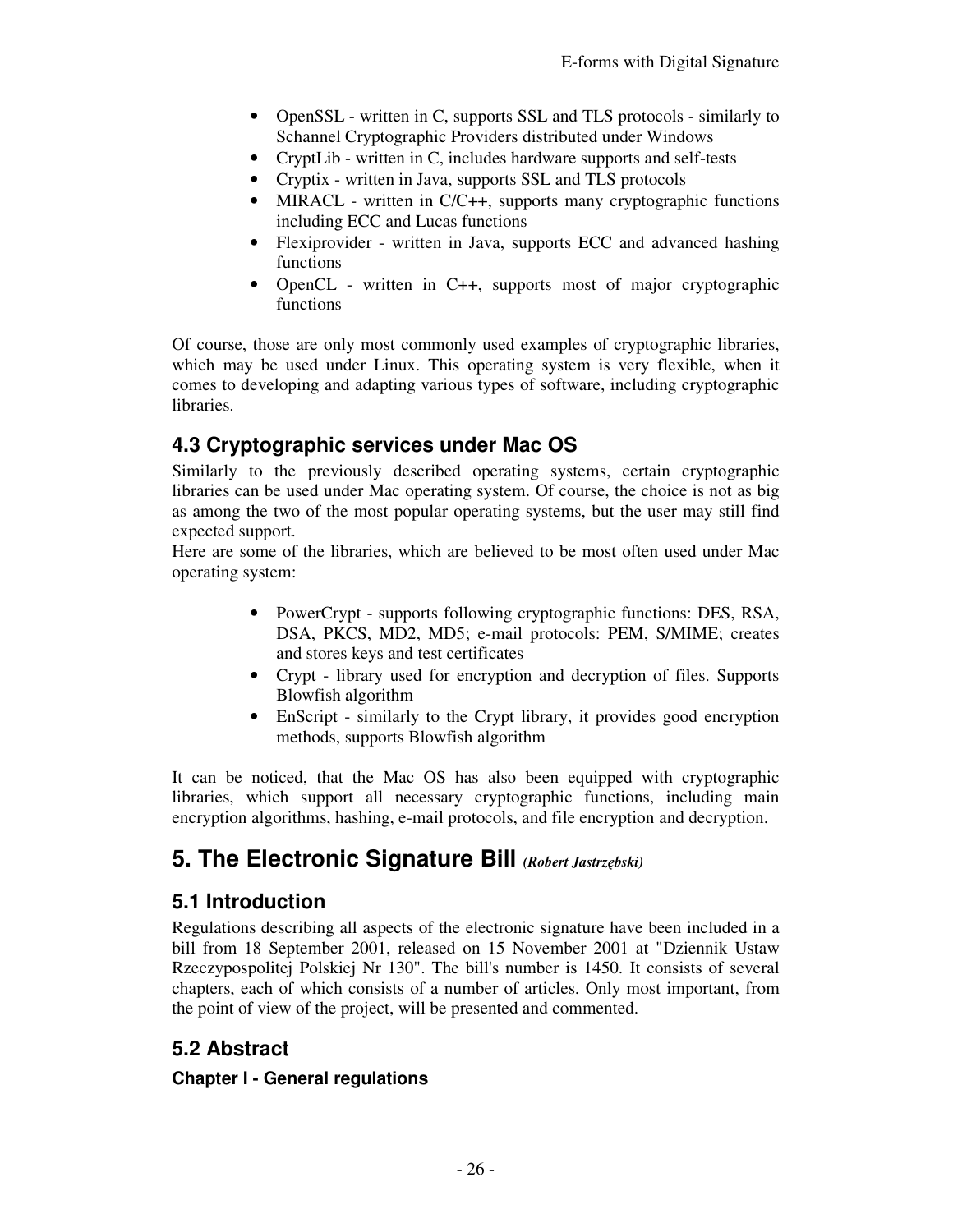Art. 1. The bill specifies conditions of using electronic signature, its law consequences, and provision of certificate services and rules of supervision of entities providing these services.

**Art. 3.** Expressions used in the bill mean:

1) electronic signature - data in electronic form, along with other data, to which it has been connected, or on which it is logically dependent, which is being used to identify a person, who puts an electronic signature,

4) data used to put an electronic signature - data, which is unique and has been assigned to a person, who uses it to put an electronic signature,

5) data used to verify an electronic signature - data, which is unique and has been assigned to a person, who uses it to identify the person who puts an electronic signature,

10) certificate - an electronic certificate, which assigns data used to verify an electronic signature to a person who puts an electronic signature, and which allow to identify this person.

#### **Chapter II - Law consequences of electronic signature**

**Art. 5.**2. Data in electronic form being signed with an electronic signature, which can be verified by a valid certificate, is equivalent to a document being hand-signed.

**Art. 5.**3. An electronic signature, which can be verified by a valid certificate, assures integrity of data signed with this electronic signature in such way, that every modification of this data is recognized.

**Art. 6.**1. An electronic signature, which can be verified by a valid certificate, proves, that it has been put by the person specified as a person authorized to put this electronic signature.

#### **Chapter IV - Providing certificate services**

**Art. 15.** The receiver of certificate services is obliged to keep data used to put an electronic signature in a way assuring its protection from unauthorized use.

**Art. 20.**1. A certificate contains at least the following data:

1) certificate number

3) name of the provider of certificate service

4) name and surname or an id of a person putting an electronic signature

5) data used to verify an electronic signature

6) certificate validity and expiry date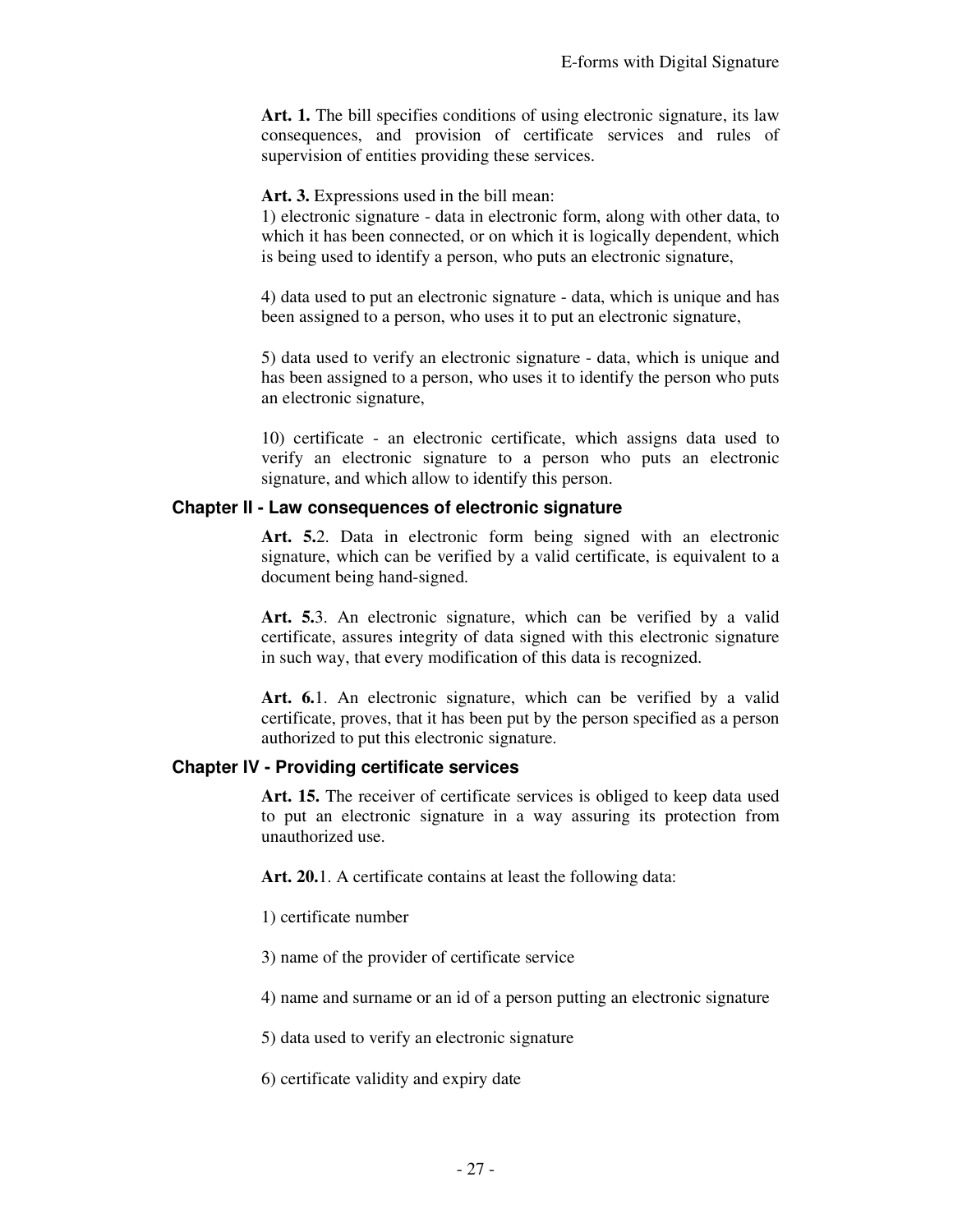7) electronic authentication of the provider

#### **Chapter VIII - Penalty regulations**

Art. 47. A person, who puts an electronic signature, using data used to put an electronic signature, which has been assigned to a different person, is a subject to a fine, imprisonment up to 3 years, or both.

Art. 52.1. A person, who is obliged to keep certificate services in secrecy, discloses or makes use of reserved information, is a subject to a fine up to 1000000 zlotys, imprisonment up to 3 years, or both.

#### **Chapter IX - Final regulations**

**Art. 58.**1. Banks and public authority institutions, will adapt their services to provide electronic certificate services up to 31 December 2002.

## **5.3 Conclusions**

Chapter I of the bill specifies and describes certain keywords, which will be later used in the bill. Translating them to an understandable language, it may be said, that data used to put an electronic signature is simply a private key, and data used to verify an electronic signature is a public key.

Chapter II is very important from the point of data encryption and authentication. Article 5 states that data signed with an electronic signature is equivalent to a handsigned document and that after verification every modification of data is recognized. Article 6 states that an electronic signature, which can be verified by a valid certificate, proves, that it has been put by the person authorized to put such signature. Probably, this is the most important article of them all.

Chapter IV describes fields of a certificate, to which surely belong: its number, name of its provider, id of the user, his public key and certificate's validity period.

Chapter VIII regulates penalties, which will be imposed on a person, who pretends to be another certificate owner - in other words fabricates an electronic signature. They are extremely high, namely up to 3 year of imprisonment and fine up to 1 million zlotys.

Chapter IX states, that all banks and public authority institutions, should adapt their services to provide electronic certificate services up to 31 December 2002.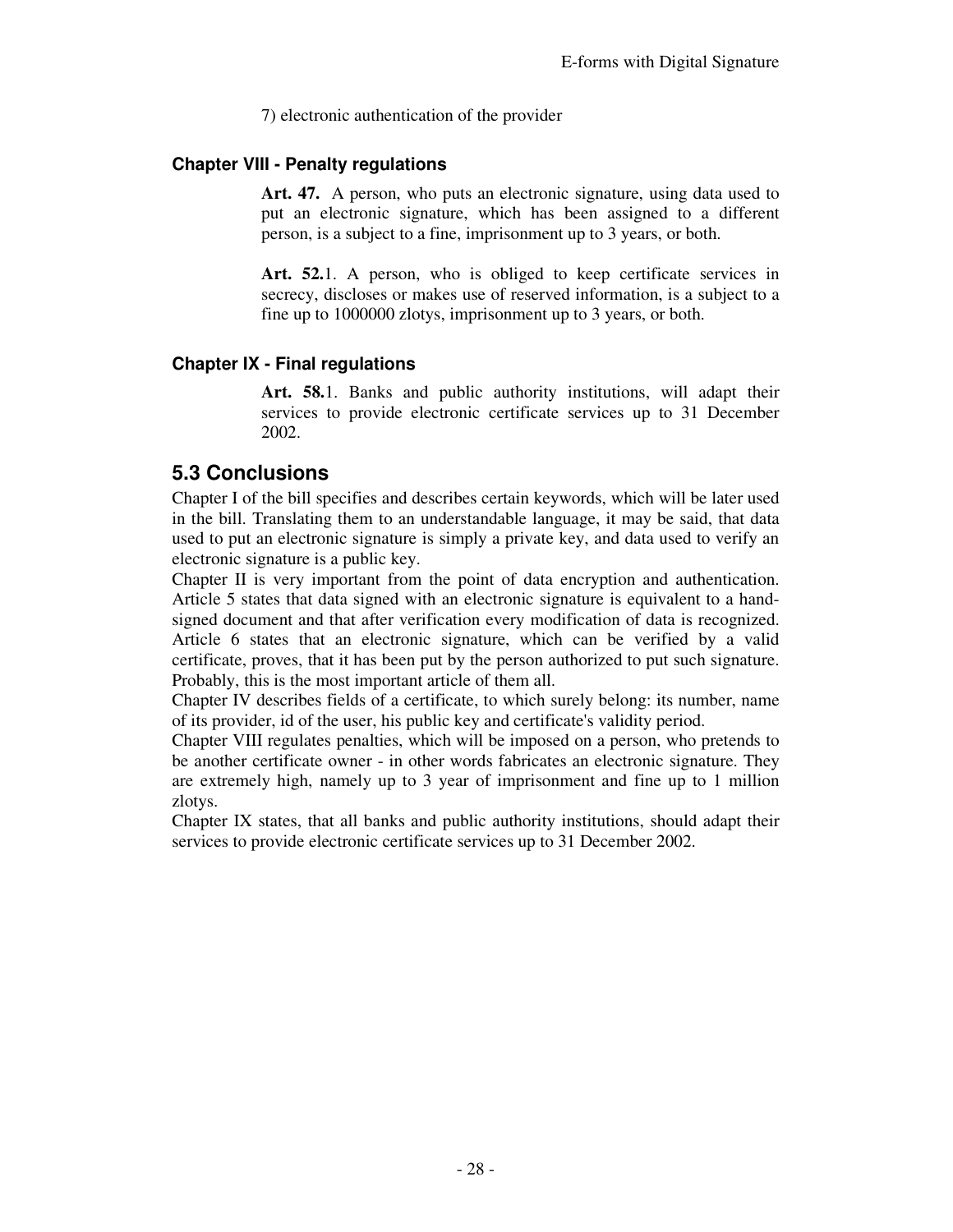# **IV. Project Description**

# **1. Our Choices of Implementation** *(Michał Poręba)*

As a practical part of the thesis, after consulting the supervisor and taking into account the results of the analysis presented above, we have decided to implement the sample core of the system in the following form:

# **1.1 General Method**

A client-server method described as 'online' in the chapters above. An XHTML document format for data presentation, an XML-embedded XHTML for document storage, user data submitted using standard HTTP mechanisms.

# **1.2 Client**

Client system is basing on HTTP protocol, using standard web browser for receiving the data, processing it client-side and submitting it to the server. An ActiveX plugin for MS Internet Explorer<sup>™</sup> (most widely-used web browser in Poland) is written, allowing to sign the document before submitting it to the server. The plugin may be downloaded from the server if not yet installed on the client machine.

# **1.3 Server**

The server system is based on Apache II web server with PHP module installed, PHP server-side scripting<sup>1</sup>, software written in C language and MySQL database engine. This set of technologies allows for a very large scale of portability – after a small number of adjustments (regarding mostly file system structure) the server can be moved from Windows<sup>™</sup> to Linux or UNIX <sup>™</sup> operating system or the other way around.

The test server platform is AMD Duron (800MHz) PC with Windows™ 2000 Professional™ operating system.

# **1.4 Scope of the Project**

Since the system is not a specific implementation for a given company or agency, rather a sample one designed to be customized to the specific needs of the user, the following areas have been considered out-of-scope for the implementation part:

- Printing and OCR of the non-electronic document. Such a document is not an e-form in a strict sense.
- Secure link between client and server. Standard SSL would be employed to encrypt the communication between client web browser and the web server.
- Digital certificate for the office's web page, sending signed confirmation to the user. These parts would also include using third-party software and would be useful only in the environment of the specific implementation.

Additionally, the process of checking the digital signature is reduced to consulting local 'repository' stored in a text file instead of connecting to the real CA. On the client side, the keys are entered by hand into the form displayed by the plugin.

<sup>-</sup><sup>1</sup> PHP specification: [14]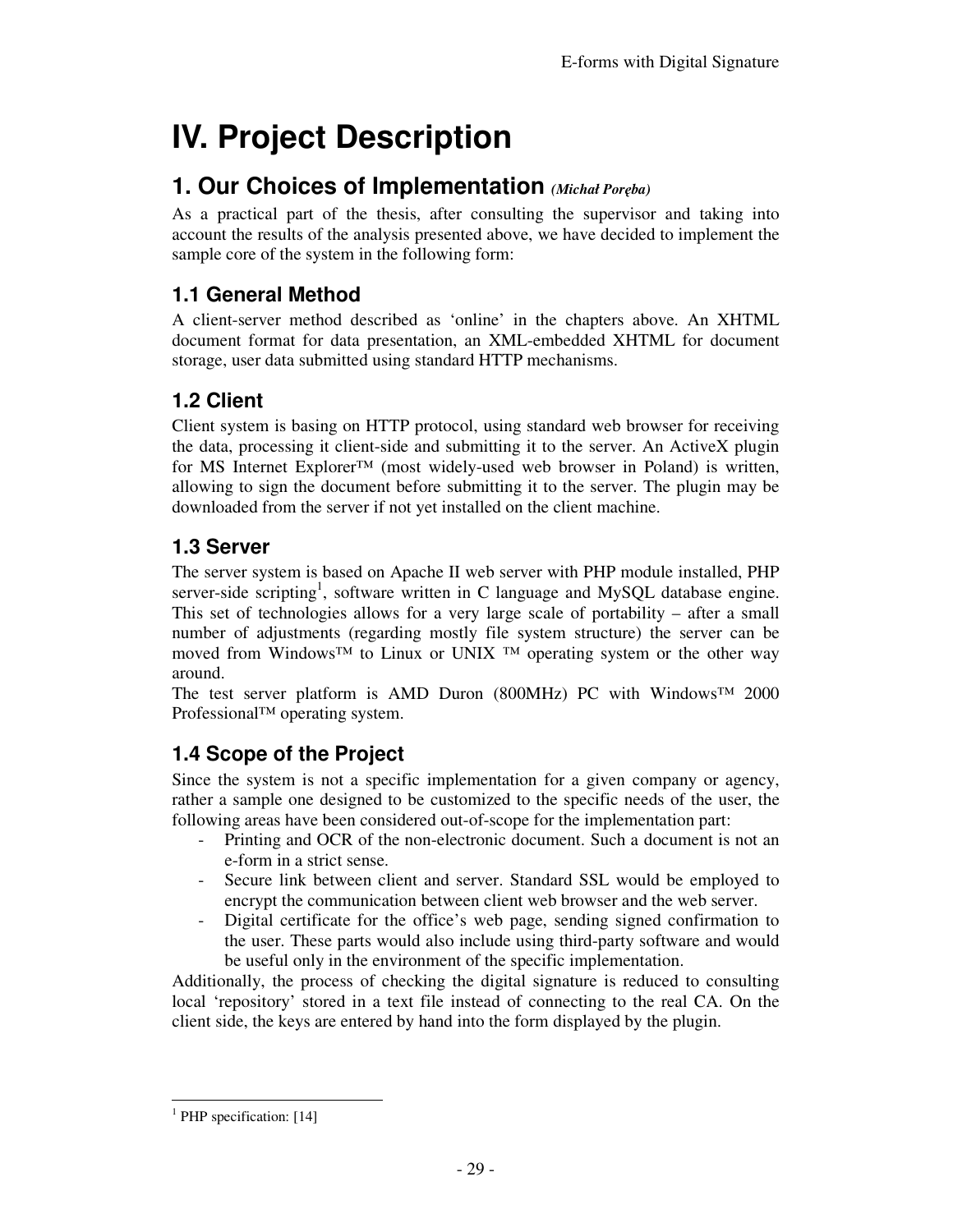# **2. System Architecture** *(Michał Poręba)*

## **2.1 General Appearance**

The system is a rather typical web application, working in a client-server environment. This means that the user interacting with the system will perceive it as a series of web pages to navigate through. This interaction will work the following way:

- Before being allowed to do anything at all, a new user must register in the system database, entering some basic data and being assigned a unique identity and password.
- After registering, the following phases can be accessed consecutively:
- Logging in
- Selecting an e-form to be filled
- Filling the form
- Submitting the form for data validation
- Receiving the document to be signed
- Signing the document
- Submitting the document
- Receiving confirmation about acceptance of the document

User can navigate through the pages by using a set of menus, presenting possible choices on each level of the system:



General navigation structure can be presented as follows:

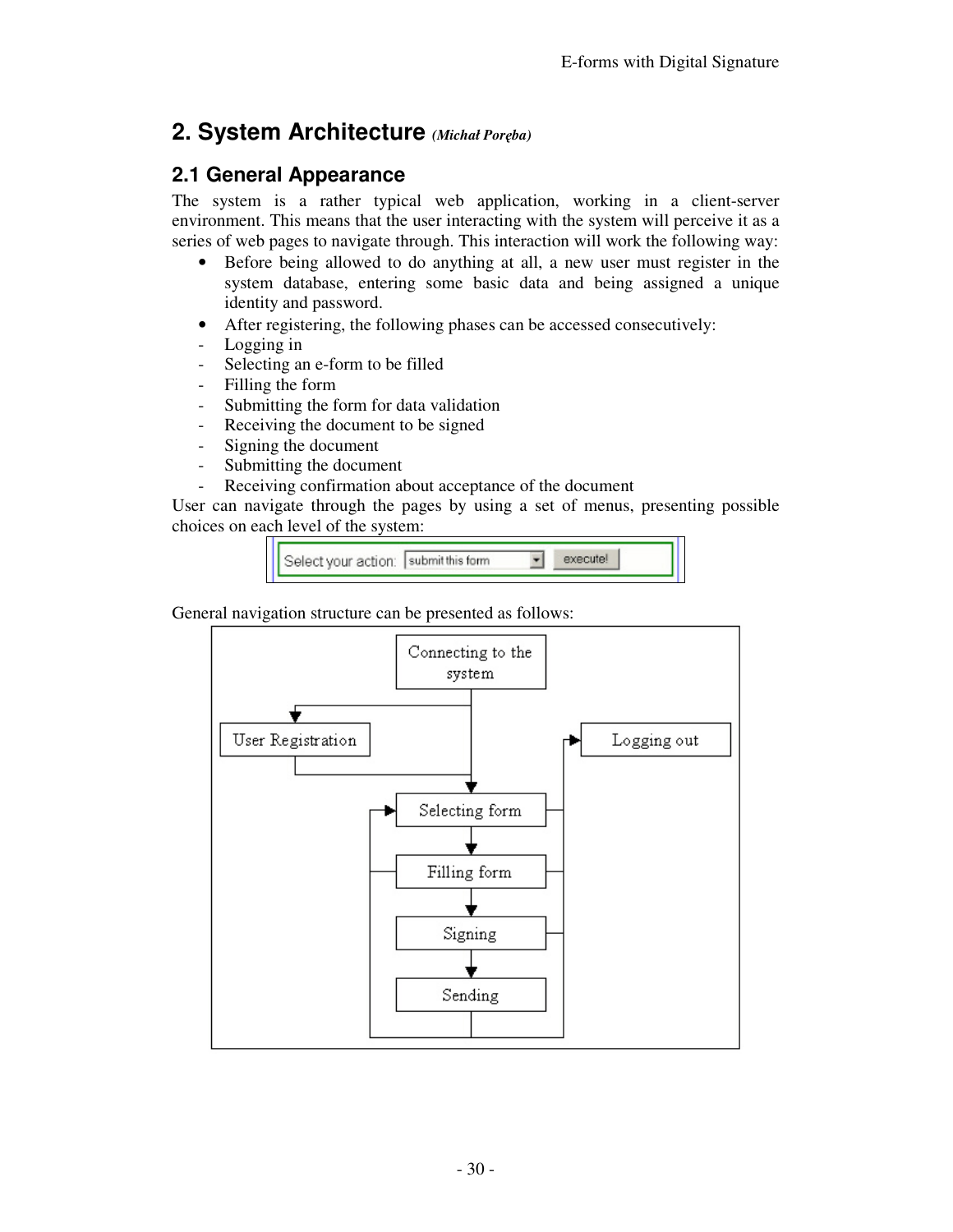# **2.2 Modular Composition**

All the functions mentioned above are realized by a set of semi-independent modules written in different programming languages, divided in deployment between the client and server systems and communicating with each other.



In general, each of the modules is responsible for managing a single activity during the system operation. The system consists of the following modules:

| Module                                      | Responsible for                                                                                                                                           | Side               | Technique                                  | Author                |
|---------------------------------------------|-----------------------------------------------------------------------------------------------------------------------------------------------------------|--------------------|--------------------------------------------|-----------------------|
| Registration<br>Login                       | and managing users and Server<br>authorizing<br>their<br>access to the system                                                                             |                    | PHP,<br>XHTML,<br>JavaScript               | SQL, Michał Poręba    |
| <b>Document Creation</b>                    | letting the user to Server<br>select<br>fill<br>and<br>requested<br>form,<br>validating form data,<br>generating<br>the<br>document<br>to<br>be<br>signed |                    | PHP,<br>XHTML,<br>JavaScript               | SQL, Michał Poręba    |
| Document Signing                            | signing<br>document                                                                                                                                       | the $\vert$ Client | ActiveX, $C_{++}$ ,<br><b>Visual Basic</b> | Robert<br>Jastrzębski |
| Document<br>Submitting                      | submitting<br>document<br>the<br>to<br>server                                                                                                             | the   Client       | <b>XHTML</b>                               | Michał Poręba         |
| Document<br>Receiving                       | receiving<br>document submitted<br>by user and sending<br>it to verification                                                                              | the Server         | <b>PHP</b>                                 | Michał Poręba         |
| Document<br>Decoding<br>and<br>Verification | decoding<br>document<br>and<br>assessing signature<br>validity                                                                                            | the Server         | $C++$                                      | Robert<br>Jastrzębski |
| Data Archiving                              | saving the signed Server<br>document<br>and<br>updating<br>in<br>data<br>database                                                                         |                    | PHP, SQL                                   | Michał Poręba         |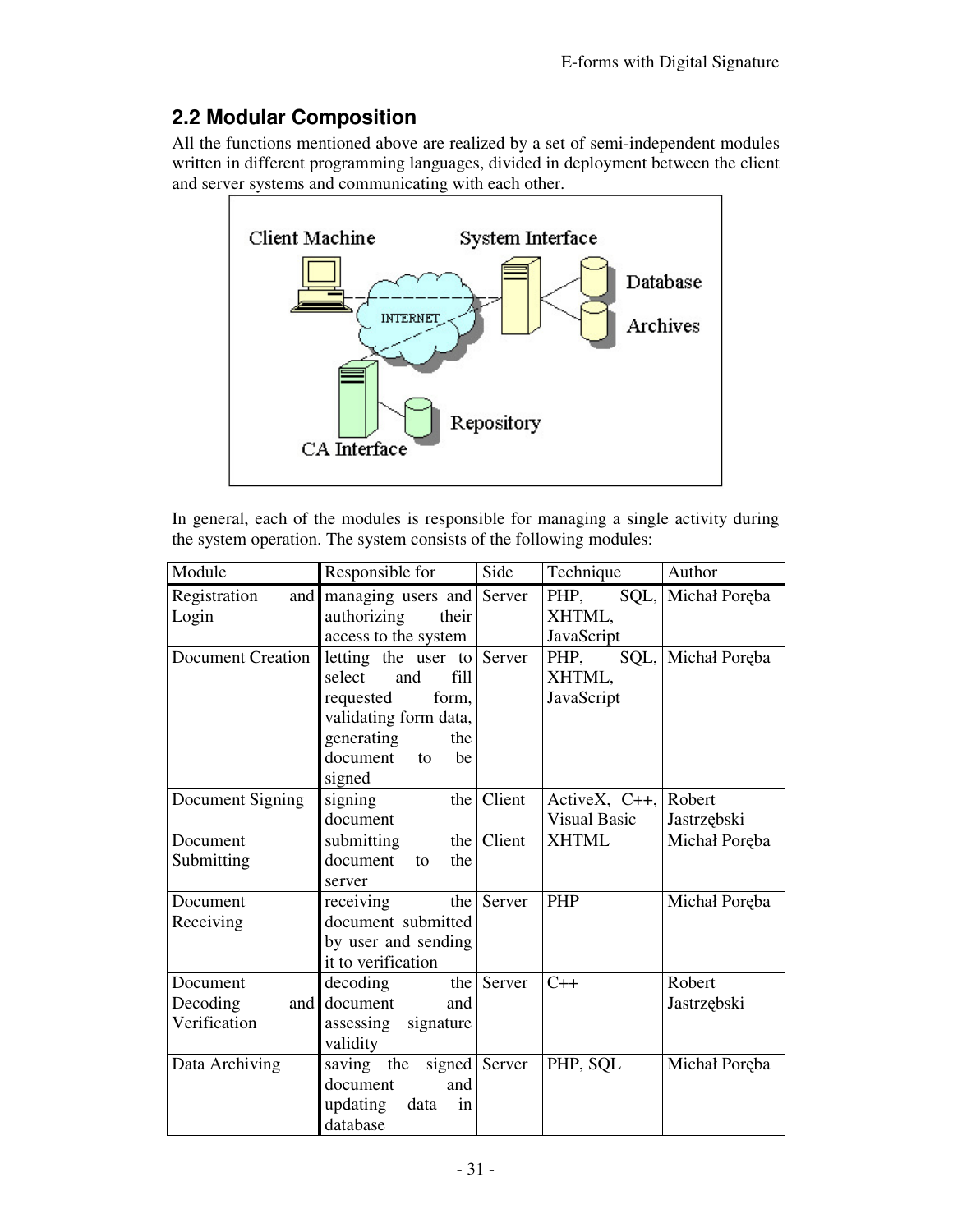# **2.3 Server Environment**

For the demonstration purposes of this project, the server had been set up and configured in the following way:

#### **Web Server**

As mentioned before, the Apache HTTP Server is used as a web server. This opensource project managed by the Apache Software Foundation is currently number one web server in the Internet – in July 2003, an estimated  $63\%$  of the web sites were being served using Apache in any of its version and under various operating systems. In the project, Apache version 2.0.45 is employed.<sup>1</sup>

On the test server, the Apache is installed in the directory *C:/Program Files/Apache Group/Apache2*.

#### **PHP**

PHP ('PHP: Hypertext Preprocessor) in version 4.3.1 is installed as a server module. PHP is a server-side scripting language destined for Web development that can be embedded in HTML and gains more and more popularity these days. It is developed as an open-source project; more info regarding PHP can be obtained from http://www.php.net.

On the test server, PHP is installed in the directory *C:/Program Files/php*.

### **MySQL**

Another well-known open-source project, MySQL (http://www.mysql.com) is a relational database that is widely used throughout the world. While it lacks some power with respect to the large commercial database engines (e.g. it doesn't support nested SELECT queries), it is useful enough to be employed in many commercial and non-commercial enterprises. If the security, functionality or reliability level offered by this database would be too low for a desired purpose, the database engine can be switched to anything from PostgreSQL to any of the commercial ones.

On the test server, MySQL is installed in the directory *C:/mysql*.

## **2.4 File Structure**

All of the project-inherent files are installed in one directory – on the test server it is *C:/users/mpr*. This directory is also pointed to by the Apache configuration *DocumentRoot* directive, making it a server document root – a default starting point for any user connecting to the server via the HTTP protocol will be an *index.php* file stored in this directory.

### **Basic files**

| File name      | Module/function                                                                                                        |
|----------------|------------------------------------------------------------------------------------------------------------------------|
| locale.cfg     | a system configuration file                                                                                            |
| style.css      | CSS style sheet for the system's web pages                                                                             |
| form.php       | form selection, filling and submitting                                                                                 |
| $form-out.php$ | validating form data, generating ready-to-be-signed document,<br>initiating signing process, uploading signed document |
| index.php      | user login                                                                                                             |

All main script files are stored in this directory. These are:

<sup>-</sup><sup>1</sup> For more information on the Apache HTTP Server, see http://www.apache.org and http://http.apache.org.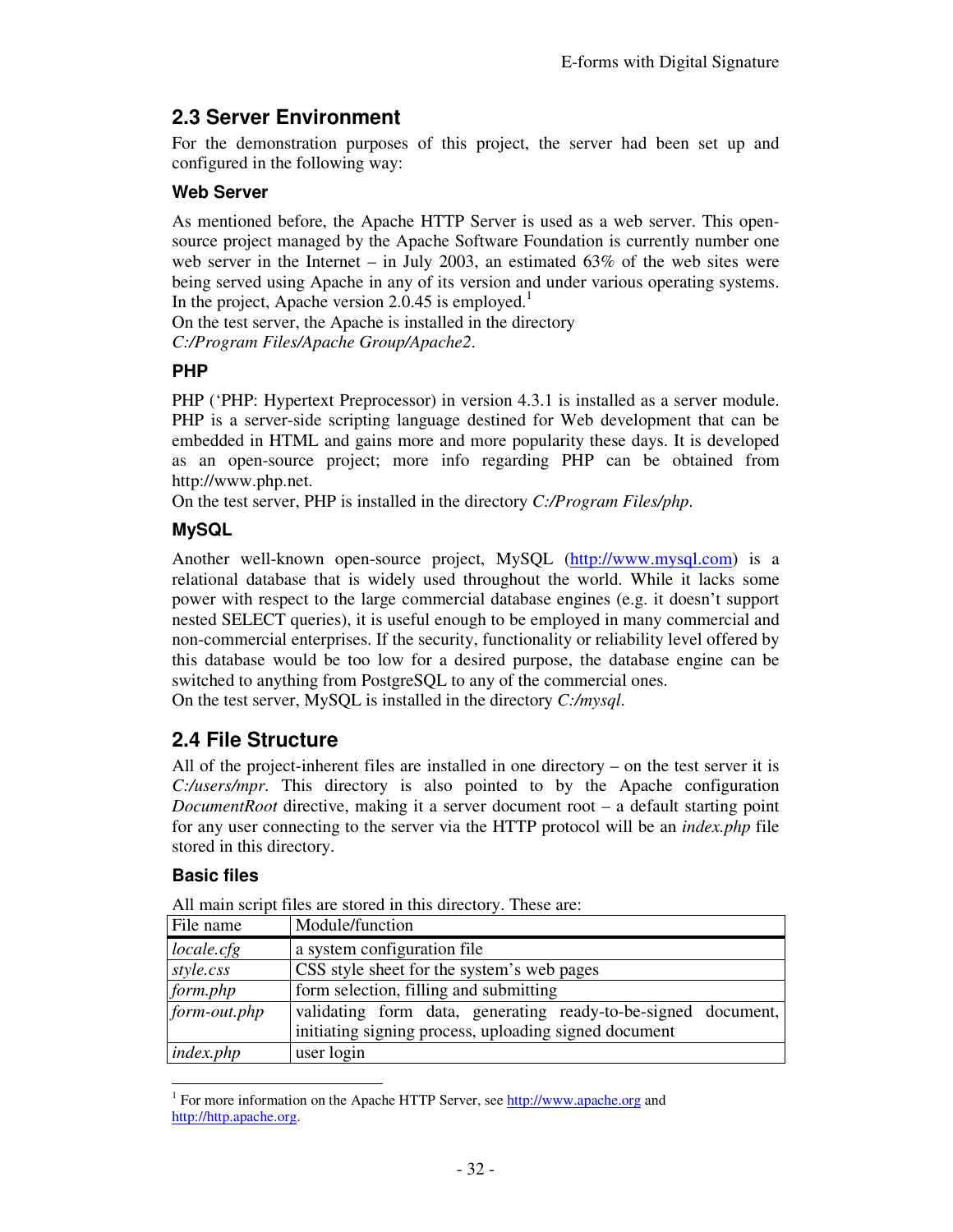| logout.php   | safe logging out script                                              |
|--------------|----------------------------------------------------------------------|
| register.php | user registration                                                    |
| upload.php   | document receiving, initiating document verification, data archiving |

The functionality of most of the files is described in the sections devoted to the appropriate modules, further in this document.

#### **The locale.cfg file**

This file contains some path definitions that make it easy to modify the project file structure and server configuration.

```
… 
//###### http path from outside to the project root ###### 
define("HOSTPATH", "194.29.168.139"); 
… 
//###### local disk path to root of the project ###### 
define("DISKPATH", "c:/users/mpr"); 
… 
//###### repository file ###### 
define("REPOSITORY", DISKPATH.'/repository/rep.txt'); 
…
```
Few of the useful definitions presented in the except above are:

- The HOSTPATH constant defines the absolute URL to the project root directory on the server. If any of these is changed (for example host's IP or name is changed), this value must be appropriately adjusted in order for the system to work properly.
- The DISKPATH constant defines the absolute local path to the project root directory.
- The REPOSITORY constant defines the filename of the local 'key repository' file – see the section on server-side digital signature verification further in this document for more information.

#### **Directories**

A number of subdirectories are used to store the system's subprograms, downloadable modules, source data etc.

| Directory name | Contents/purpose                                                 |  |  |
|----------------|------------------------------------------------------------------|--|--|
| decode         | an exercile responsible for document decoding and signature      |  |  |
|                | verification                                                     |  |  |
| forms          | source data for available forms                                  |  |  |
| functions      | PHP definitions of functions used                                |  |  |
| plugin         | a .cab file containing browser plugin                            |  |  |
| puzzle         | non-dynamic forms and page elements that are to be included into |  |  |
|                | the script-generated web pages                                   |  |  |
| repository     | a file simulating CA repository                                  |  |  |
| sessions       | temporarily stored users session data                            |  |  |
| temp           | temporarily stored user-filled forms                             |  |  |
| uploads        | temporarily stored user-uploaded signed documents                |  |  |
| users          | submitted forms archive                                          |  |  |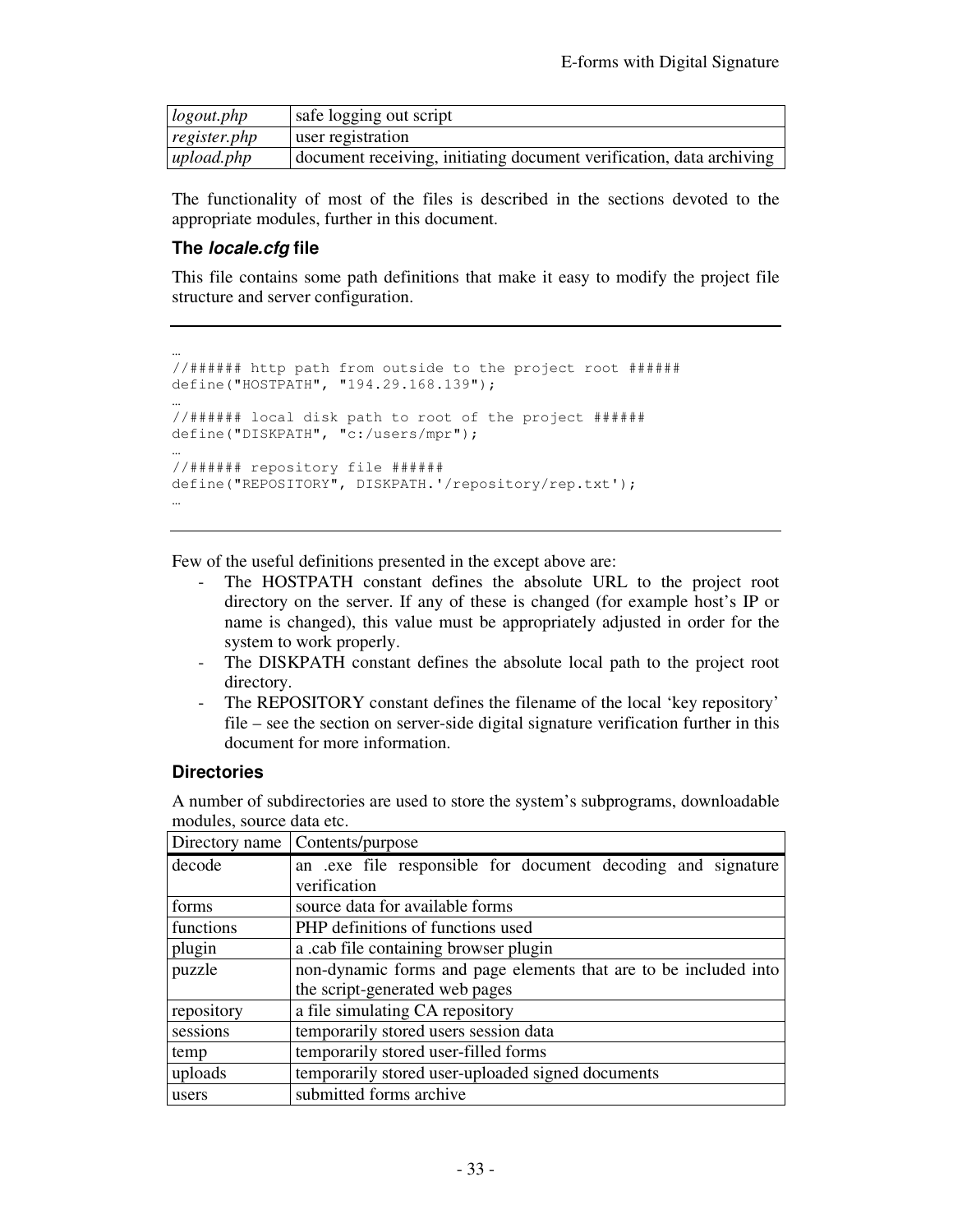# **3. User Registration and Login** *(Michał Poręba)*

# **3.1 User Interaction**

Every user in the system is identified by a unique ID number (dubbed 'UID' for the purpose of this implementation). When a user is entering the system (i.e. opening the system's main web page), he is asked about his UID and password. He is also offered an option to register as a new user.

When registering, the user has to supply his PESEL number, which from now on will be treated as his unique ID. He is also asked to define a password that will be used for logging in. If all the information is proper and valid, the user is added to the database and may log into the form filling system.

# **3.2 File Structure**

This entire module is contained in two basic script files. *Index.php* is the front-end for the system. It is called every time a new user connects and allows selection between logging in and registering. It also calls authorization routines for user logging in and – if the authorization had been successful – redirects user to the next module (managed by *form.php*). *Register.php* file is responsible for registering new users, after the registration process is done, it redirects back to the front-end page.

# **3.3 Holding User Information**

In order to keep track of the users and the e-forms that have been submitted, a simple relational database is used. This database holds basic user information, authorization data and details about the forms that are available in the system along with information about which of them has been already filled and submitted by a specific individual. An E-R Diagram for this database looks as follows:



# **3.4 Maintaining Application Context over HTTP Protocol**

The HTTP protocol was designed in such a way that for every request (e.g. asking for returning a specific web page) a new connection with the server is initiated. When the download is complete, this connection is ended<sup>2</sup>. Due to this, the HTTP protocol  $-$ 

<sup>-</sup> $2^{2}$  In HTTP version 1.1, this was changed to allow downloading a number of files in a single TCP connection, but then the connection is broken anyway and a new one must be established for the next request.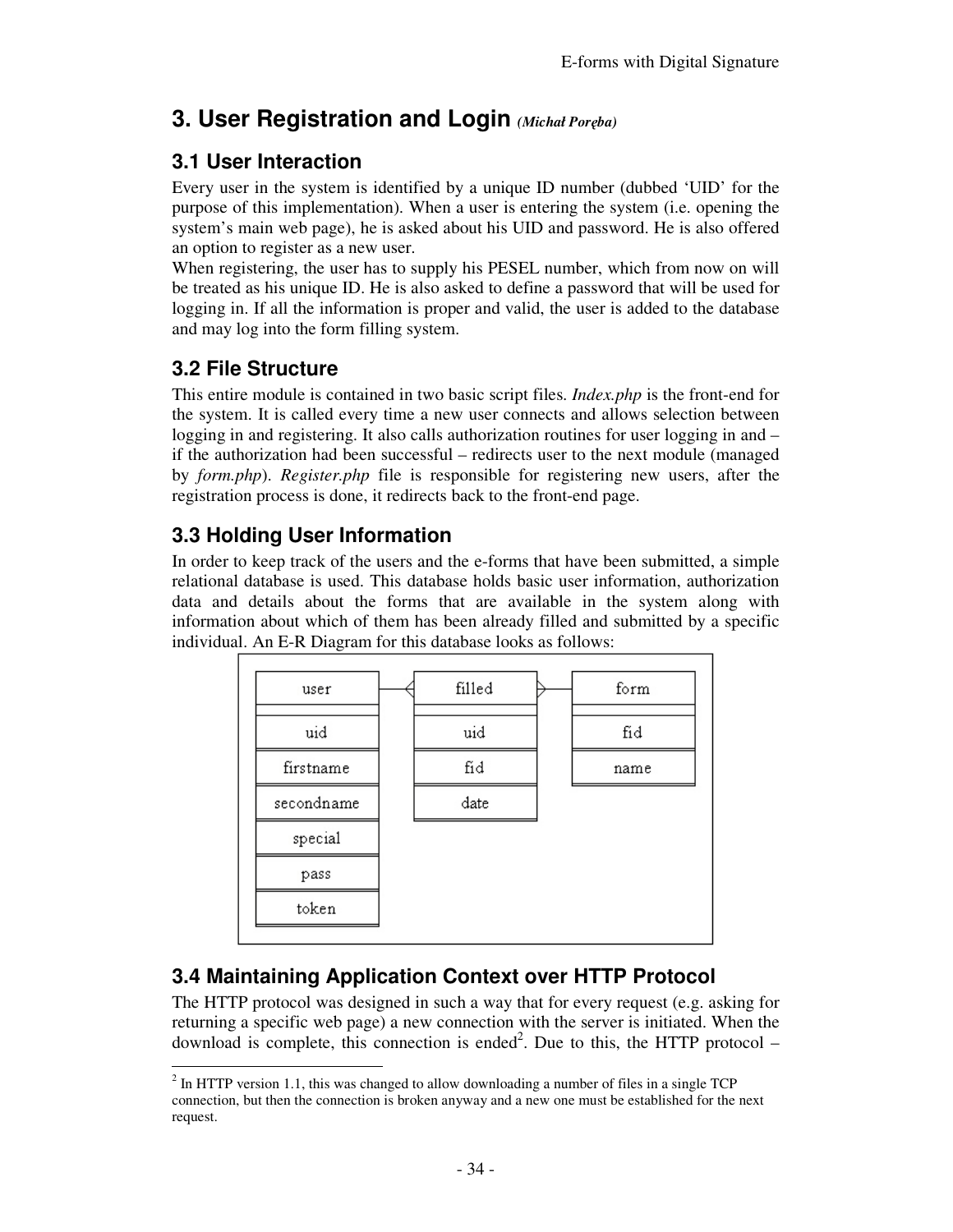unlike, for example, telnet or  $ftp - does not offer any mechanisms to save the state of$ the application. This stateless nature of the protocol means that every data that requires persistence (e.g. the specific user identity and the current state of his session with the application) must be handled and recorded by the application itself. A number of ways of doing it have been devised, most common of them being the propagation of the session id in URL and the usage of cookies.

#### **URL session propagation**

In this method, a unique variable called 'session ID' is generated for every user logging into the system/application. This variable is then passed in URL every time the user clicks on some link in the pages he navigates, so every new page is being passed the session ID and can identify the user. In a similar way, other data requiring persistence may be passed via the URL. This method is relatively simple, but prone to manipulation. If the address of the page looks as follows:

| Address <sub>1</sub> | http://server.domain.net?SID=840324892&level=medium |
|----------------------|-----------------------------------------------------|

any user can substitute any value for the session ID (*840324892* in the presented example) and present himself to the application as a completely different person. Of course, in most cases, there will be no active user with such a SID, and therefore nothing disastrous will happen, but creative usage of such a method can lead to taking control of another person's account on the server<sup>3</sup>.

In some cases, this vulnerability could be used not only to fake 'client-submitted' variable values, but also to overwrite some global range variables used in server-side scripts for internal purposes only – for example, standard configuration of PHP up to version 4.2 was not safe against such an attack.

In order to prevent user tampering with the session and other variable status, an alternative method of passing data can be used.

### **Cookies**

An HTTP standard expansion first introduced by Netscape, cookie is a tiny text file that is stored on a client machine. A web application can store some data (e.g. the session ID, but also user identity, visit history, personal settings etc.) in the cookie and retrieve it in the next HTTP connections. This method is more difficult to hack directly – of course, the cookies are stored on the disk and can be changed or intercepted by any user having access to these files, but this requires a bit more work. Cookies can also be encrypted, which makes them fairly safe from manipulation, if not interception.

#### **Implementation**

In the designed system, the method employed for maintaining session and application context is using cookies. When the user connects to the system, he is being sent a cookie containing his session ID. After the successful logging in (UID and password supplied by the user were verified), the user is issued a 32-byte long random token that is stored in the cookie and in the appropriate field of the user record in the database. This token, along with user name also remembered in the cookie is used in the next connections of the same session in order to avoid storing the password in cookie and/or submitting it more times than it is absolutely required – which could

<sup>&</sup>lt;sup>3</sup> In fact, such an attack is known to have succeeded at least once against each one of the three largest Polish free email account providers.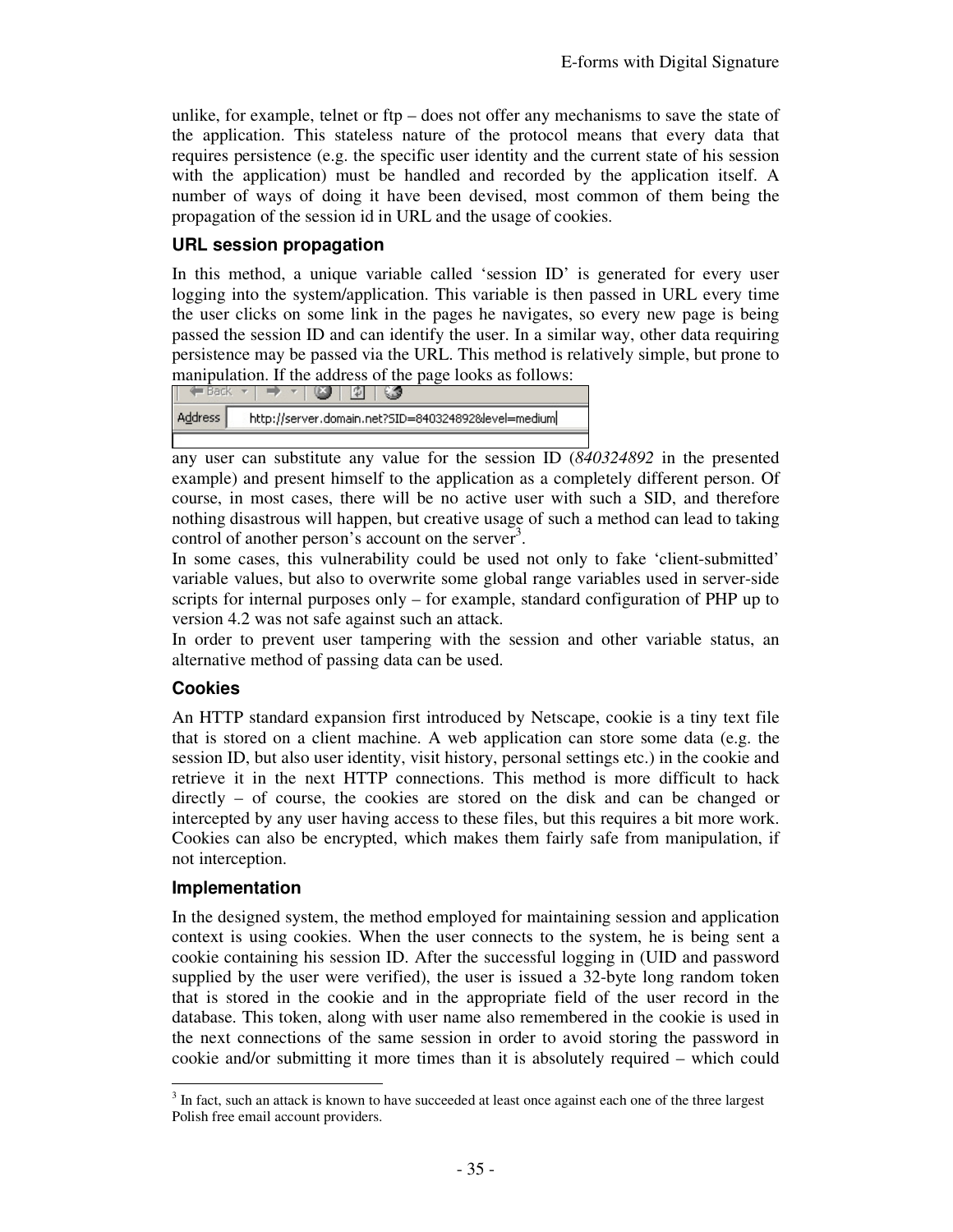lead to the password compromising. At the beginning of every connection following the first one, user name and token are read from the cookie and checked against the database. If the token is valid for the given user, his identity is confirmed and, simultaneously, he is granted an access to the requested page.

After user logging out, the session cookie is destroyed, and the token is deleted from the database.

### **3.5 Safety Concerns**

Since the system is using a digital signature in order to verify the user's identity when submitting the form, this preliminary logging in is just a 'first line of defense', introduced rather for organizational (context maintaining, as described above) than security reasons. Nonetheless, necessary precautions must be made in order to hackproof the system and prevent at least the most popular methods of attack.

#### **SQL Injection**

SQL Injection is one of the easiest methods to bypass authorization procedures and gain access to the protected assets. It can be used against systems that hold the user names and passwords in an SQL-using database and check the password by sending an appropriate query to the database.

The simple password checking script (written in PHP) may look as follows:

```
$result=mysql_query("SELECT * FROM user WHERE username='$uname' AND 
password='$pass'"); 
$num_results=mysql_num_rows($result); 
if($num_results!=1) error('User not authorized!');
```
Here, the first line is responsible for constructing the SQL query that will be submitted to the database engine. *\$uid* and *\$pass* are variables containing data entered by the user. In normal situations, the user would simply enter his UID and password.

 If the result of the query would consist of one and only one row (i.e. one and only one 'user-password' matching pair have been found), the authorization would be considered successful.

However, such a mechanism can be easily fooled. The user can for example enter the following data:

```
Username: Cal'vin 
Password: qwerty
```
The resulting SQL query built from such a data and sent by the script to the database will look as follows:

SELECT \* FROM user WHERE username='Cal'vin' AND password='qwerty';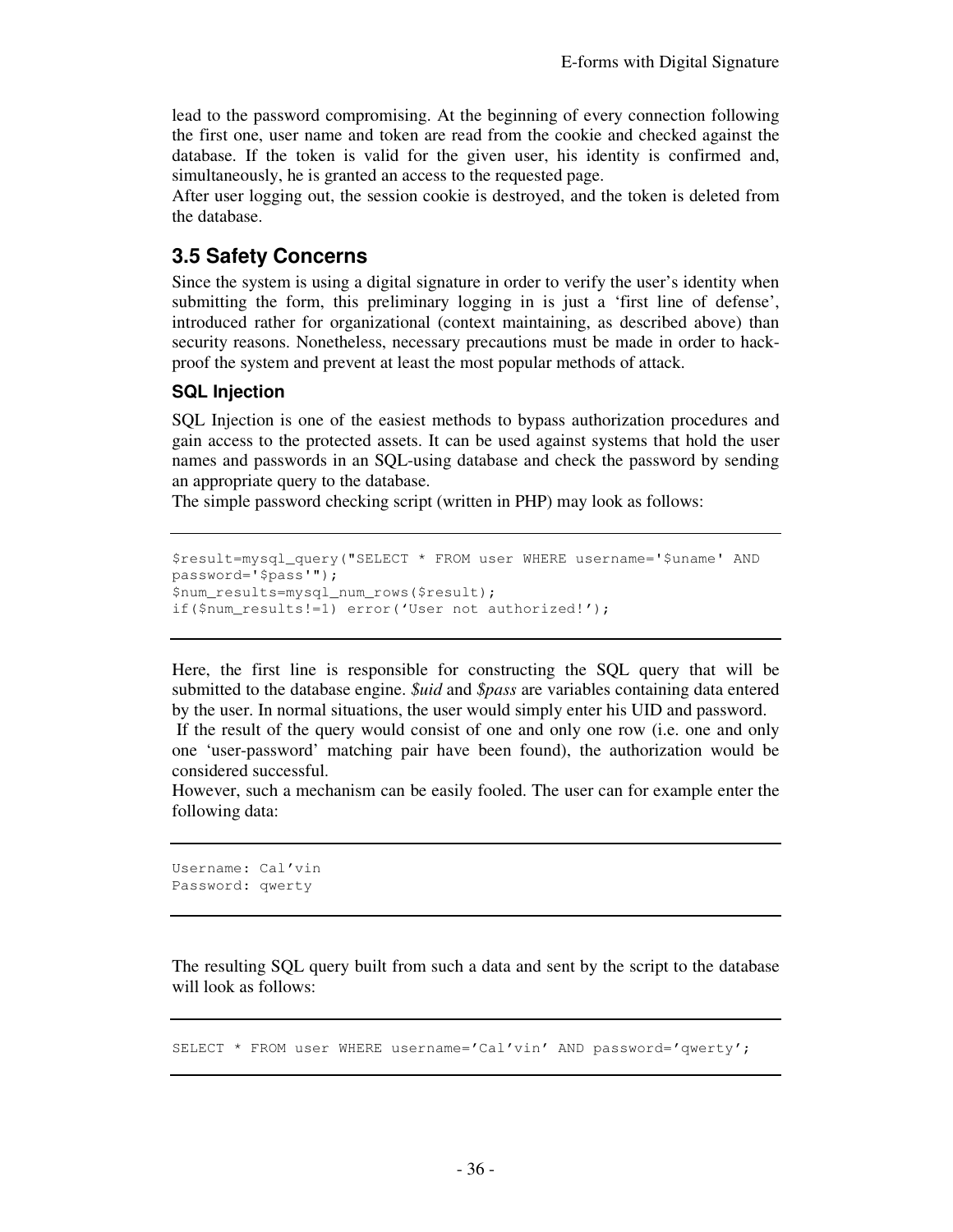This will of course generate an error and nothing disastrous will happen, but other commands may include for example:

```
Username: blah'; drop table user—- 
Password:
```
In this case, the query will look as follows:

```
SELECT * FROM user WHERE username='blah'; drop table user-- AND 
password='';
```
Since the 'double hyphen' is used for marking a single line comment in Transact-SQL, the result of execution of such a query will be dropping an entire 'users' table (of course only if the appropriate privileges are granted to the PHP script), which leads to a crash of the entire system. By using this mechanism, one can not only crash the system, but also log in as an arbitrary user, change any user's password etc.

#### **Faking the HTTP request**

Another, more advanced technique of intrusion is faking the data sent in HTTP request – be it cookie content, form data or any other variable content. User can not only tamper with the cookies that are saved on his disk or manipulate the URL – he can generate his own HTTP requests (by using telnet on port 80 or, more practically, generating own web pages/scripts) containing his own data (including fake cookie content), pretending to be the data expected by the server-side script from a web page generated by this script. Because of this, absolutely no information coming from the user can be treated as absolutely safe – all the parameters and values have to be treated as 'user-originating' and checked in a similar way as the data 'more obviously' entered by the user.

#### **Precautions taken**

In order to protect the database against such types of attacks, the following precautions have been taken:

- 'PHP user-agent' that is connecting to the database had been granted minimal privileges that are necessary.
- Input fields are set a limited length that won't allow for entering too long queries (but this can be bypassed by faking the HTTP request, see next subchapter).
- A set of special functions is written for analyzing every data entered by user and checking whether they are of proper type and don't contain illegal and potentially dangerous character sequences.
- Critical data arriving from user is checked in a similar way, especially the data that is used to access the file system or database.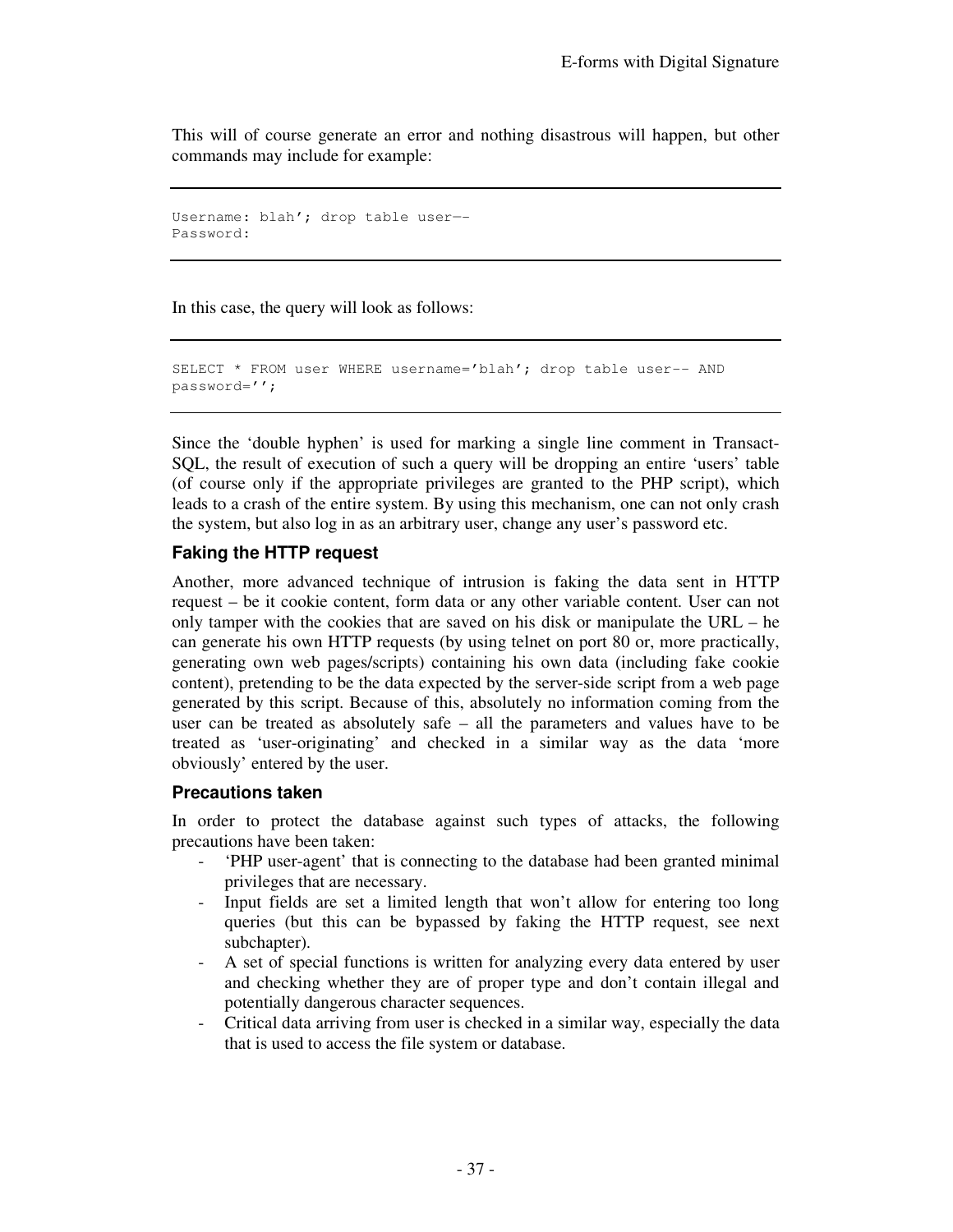# **4. Document Creation (w/data verification)** *(Michał Poręba)*

This module is based on the *form.php* file and its main goal is to create the document that will be ready to be signed by the user. This process of creating a ready-to-besigned document from a blank e-form is composed of a set of consecutive stages. First, the proper e-form is selected and downloaded by user. Then, the form is filled with data. Then it is submitted for data verification. If some of the data is found incorrect, the form is returned to the user to be corrected. Otherwise, an XHTML document is generated basing on the form data and containing all the information previously entered. This document is saved on a server in a temporary folder for the purpose of later verification, and a copy is made available for the user to be downloaded.

The user can either download the file using web browser, or run the signing plugin that will download and electronically sign the file by itself (see the chapter on Document Signing).

## **4.1 Form Selection**

After having successfully logged into the system, the user is presented with a list of all the e-forms that are available. This information is generated by a PHP script that contacts the local database, checks which forms have been already filled by the active user, and generates the form list appropriately. Forms already submitted have their names displayed, while forms not yet completed can be selected for filling.

# **4.2 Form Filling**

An e-form is rendered using standard XHTML *<form>* tag and its elements, as inherited from HTML syntax. Sample code of such a form can look as follows:

```
Driving License Application Form<br /> 
\text{br} />
First Name: <input type="text" name="firstname" maxlength="30" size="20" /><br />
Family Name:&nbsp;<input type="text" name="familynamename" maxlength="30" size="20" 
/><br />\>\text{br} />
Date of Birth<br />
day:  <input type="text" name="birthday" maxlength="2" size="2" />&nbsp;
month: 
shosp; <input type="text" name="birthmont" maxlength="2" size="2" />
shosp;
year: <input type="text" name="birthyear" maxlength="4" size="4" /><br />
\text{br} />
Place of birth:\&nhbsp;<input type="text" name="birthplace" maxlength="20" size="20"
/\timesbr /\timesPlace of living:   <br />
City: <input type="text" name="city" maxlength="20" size="20" /> 
Zip code: <input type="text" name="zipcode" maxlength="20" size="20" /><br />
Street: <input type="text" name="street" maxlength="20" size="20" />
Number: **bsp;<input type="text" name="number" maxlength="20" size="20" /><br />
br />
Driving license category: & nbsp;
<select name="category" class="field-meni"> 
<option value="A">A</option><br /> 
<option value="B" selected="selected">B</option><br />
<option value="C">C</option><br /> 
<option value="D">D</option><br />
<option value="E">E</option><br />
</select><br />
```
This e-form's sources are stored in separate files in the *forms* directory. For every form, two such source files exist. First of them (form\_id*-src.inc*) contains an XHTML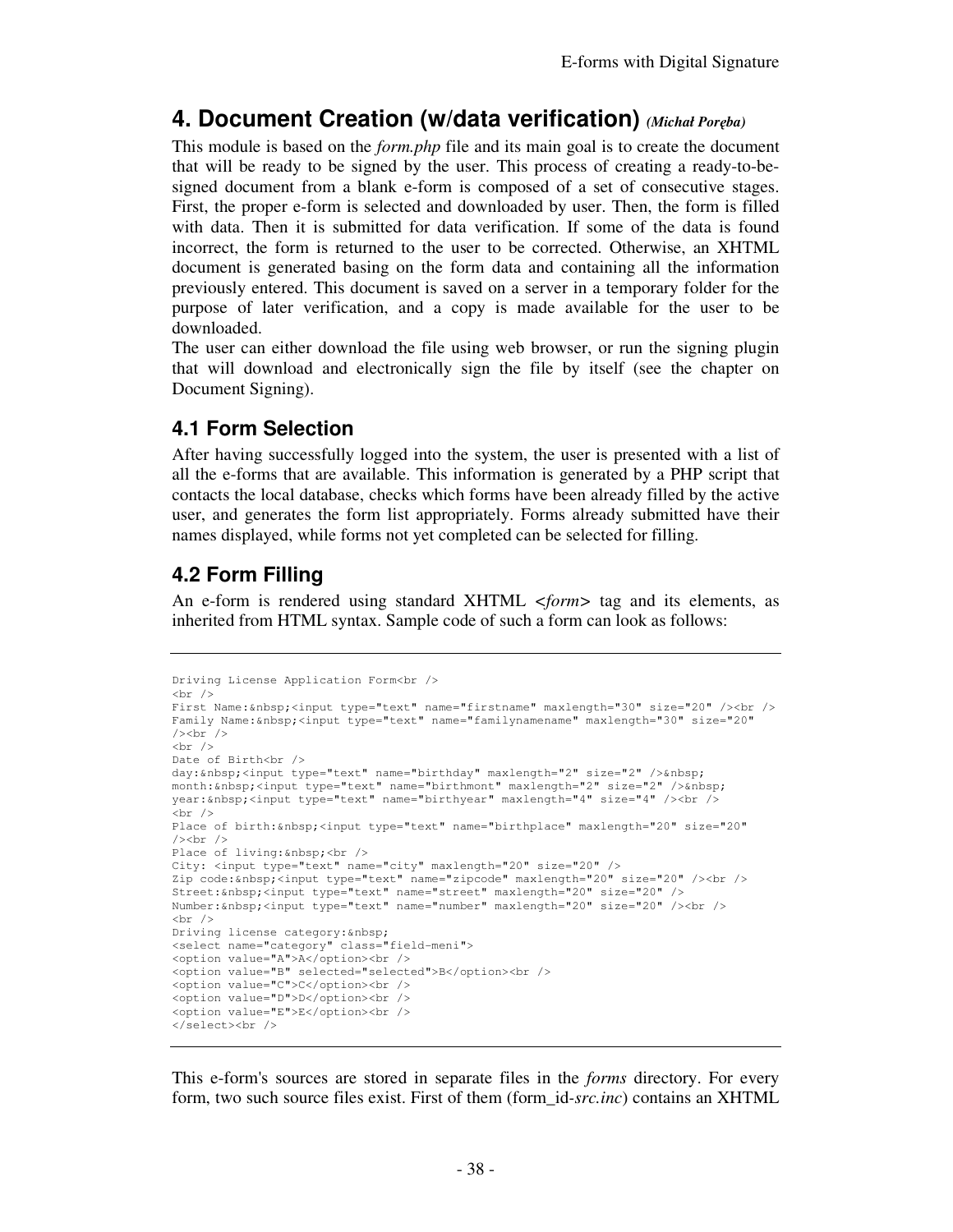description of the form as presented above, the second one (form\_id*-val.inc*) contains specific data verification rules that are to be enforced on the data that was entered by the user. When the user selects a specific form, an appropriate form identifier is submitted to the server and is used to generate the path to the source files. Since this identifier is passed from the user, its value is checked every time it is used in any filebased operation – if not for this, any file from the server could be potentially accessed by this method.

After the identifier is accepted as valid, the form code is extracted from the file and inserted into the generic page code by a standard PHP *require()* function to produce the web page code that is relayed to the client's web browser. Following the example above, this code would look as follows (most parts of the XHTML code responsible for defining the appearance of the of the page have been omitted for clarity):

```
<!DOCTYPE html PUBLIC "-//W3C//DTD XHTML 1.0 Transitional//EN" "DTD/xhtml1-
transitional.dtd"> 
<html><head> 
… 
</head> 
<body> 
… 
<hr noshade="noshade" />Logged in: Tester Testewicz (ID: 1234), filling form: 
driving.<br />>/>/><div class="form"><form action="form-out.php"
method="post">Driving License Application Form<br /> 
\text{br} />
First Name: <input type="text" name="firstname" maxlength="30" size="20" /><br />
… 
Driving license category: & nbsp;
<select name="category" class="field-meni"> 
<option value="A">A</option><br /> 
<option value="B" selected="selected">B</option><br /> 
<option value="C">C</option><br />
<option value="D">D</option><br />
<option value="E">E</option><br />
</select><br />>/> /><br />
<div class="action"> 
       Select your action:  
         <select name="formaction"> 
                 <option selected="selected" value="submit">submit this form</option> 
                <option value="save">save form to disk</option> 
                 <option value="load">load saved form</option> 
                <option value="clear">clear all data</option>
                 <option value="fselect">return to form selection</option> 
               <option value="logout">log out</option>
         </select>&nbsp; 
         <input type="submit" value="execute!" class="action-submit" /><br /> 
\langlediv\rangle</form> 
</div> 
<br />>
<hr noshade="noshade" />
… 
</body> 
\langle/html>
```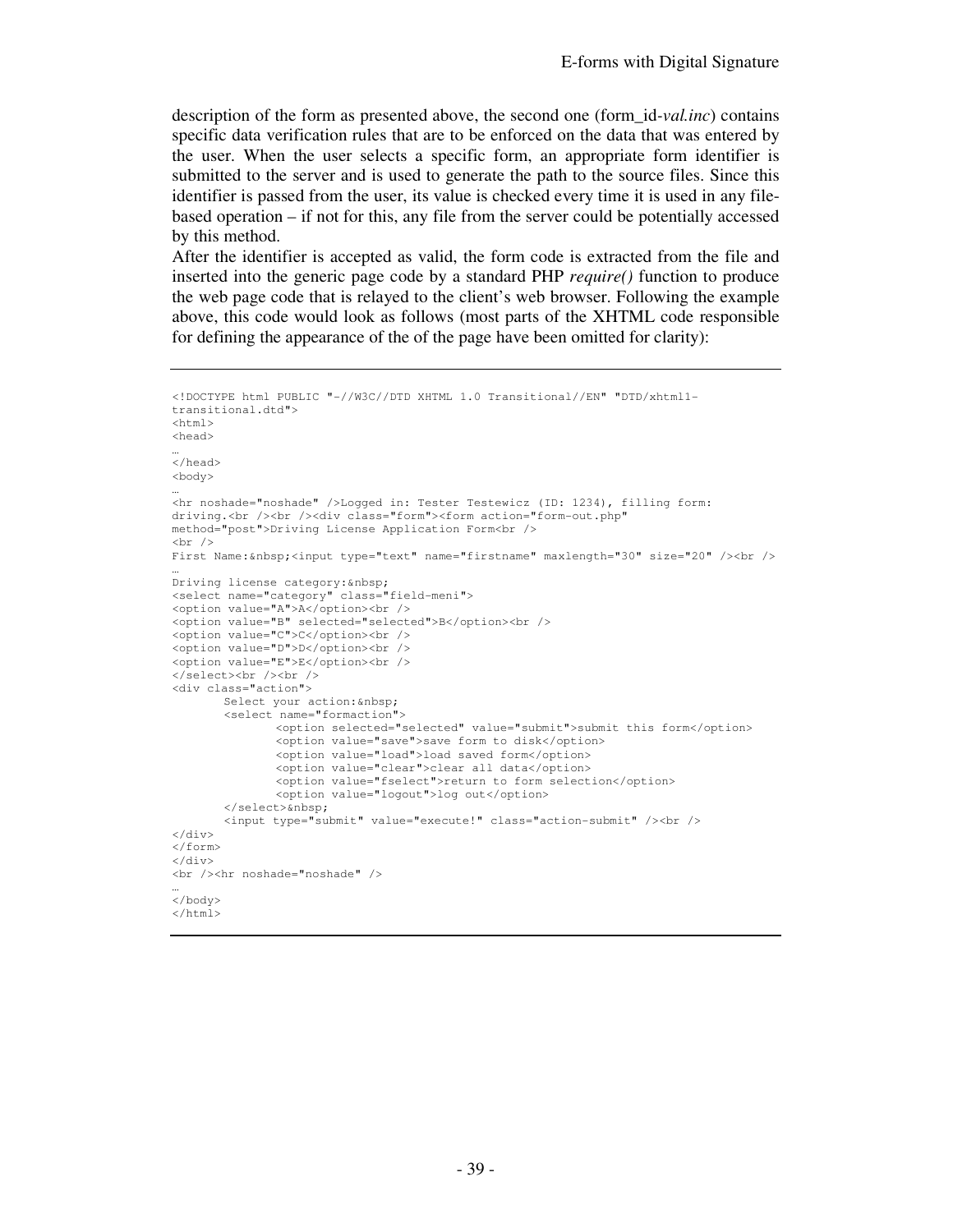After this data is interpreted by the user-agent, the following e-form may be presented to the user:

| Edit:<br>Favorites Tools Help<br>File<br>View                                              |       |
|--------------------------------------------------------------------------------------------|-------|
| $\leftarrow$ Back $\cdot$ $\rightarrow$ $\cdot$ $\circ$<br>$\vert x \vert$<br>$\epsilon$ 3 | e inz |
| Address (a) http://localhost/inz/form.php                                                  |       |
| Logged in: Tester Testewicz (ID: 1234), filling form: driving.                             |       |
|                                                                                            |       |
| Driving Licence Application Form                                                           |       |
|                                                                                            |       |
| First Name:                                                                                |       |
| Family Name:                                                                               |       |
| Date of Birth                                                                              |       |
| day.   month:   year.                                                                      |       |
|                                                                                            |       |
| Place of birth:                                                                            |       |
| Place of living:                                                                           |       |
| Zip code:<br>City.                                                                         |       |
| Number.<br>Street                                                                          |       |
| Driving licence category: B =                                                              |       |
|                                                                                            |       |
| execute!<br>Select your action: submit this form                                           |       |
|                                                                                            |       |
|                                                                                            |       |

This form can now be filled in a standard and well-known way, encountered in many web applications, simple Internet quizzes etc.

# **4.3 Form Submitting and Verification**

#### **Submission**

After filling the form, the user will probably decide to submit it. As in other places when user-entered data is submitted to the system, it is done using the POST method of HTTP protocol. The target of the data sent from this form is the *form-out.php* script, which is responsible for analyzing the entered data and reacting to its contents in an appropriate way.

#### **Verification**

First, all the submitted data that is critical for the system work and security is checked against suspicious or illegal patterns. Then, an appropriate block of code for the verification of the data coming from this specific form is included from the appropriate source file, using the *require()* function.

If there are any errors found, the user is redirected back to *form.php* script, with appropriate information regarding missing or invalid fields of the form.

### **Preparing to the Signing**

If all the previous steps are concluded successfully, the script generates the output document and stories it in a temporary location on the server (this location is unique for each user session). The same data but in a slightly different form is written to the web page that is presented to the user in order to allow him to review and confirm its semantic validity for the last time.

A link to the stored document is also presented in order to allow the user to see the document in exactly the same form as it is going to be signed in. Additionally, this 'stored' form of the document will be subject to printing if the user decides to do so.

An ActiveX plug-in is also included in the resulting page. If the plugin is not yet installed, appropriate information will be displayed and, depending on the browser's security settings, the plugin may be downloaded either automatically (as most of the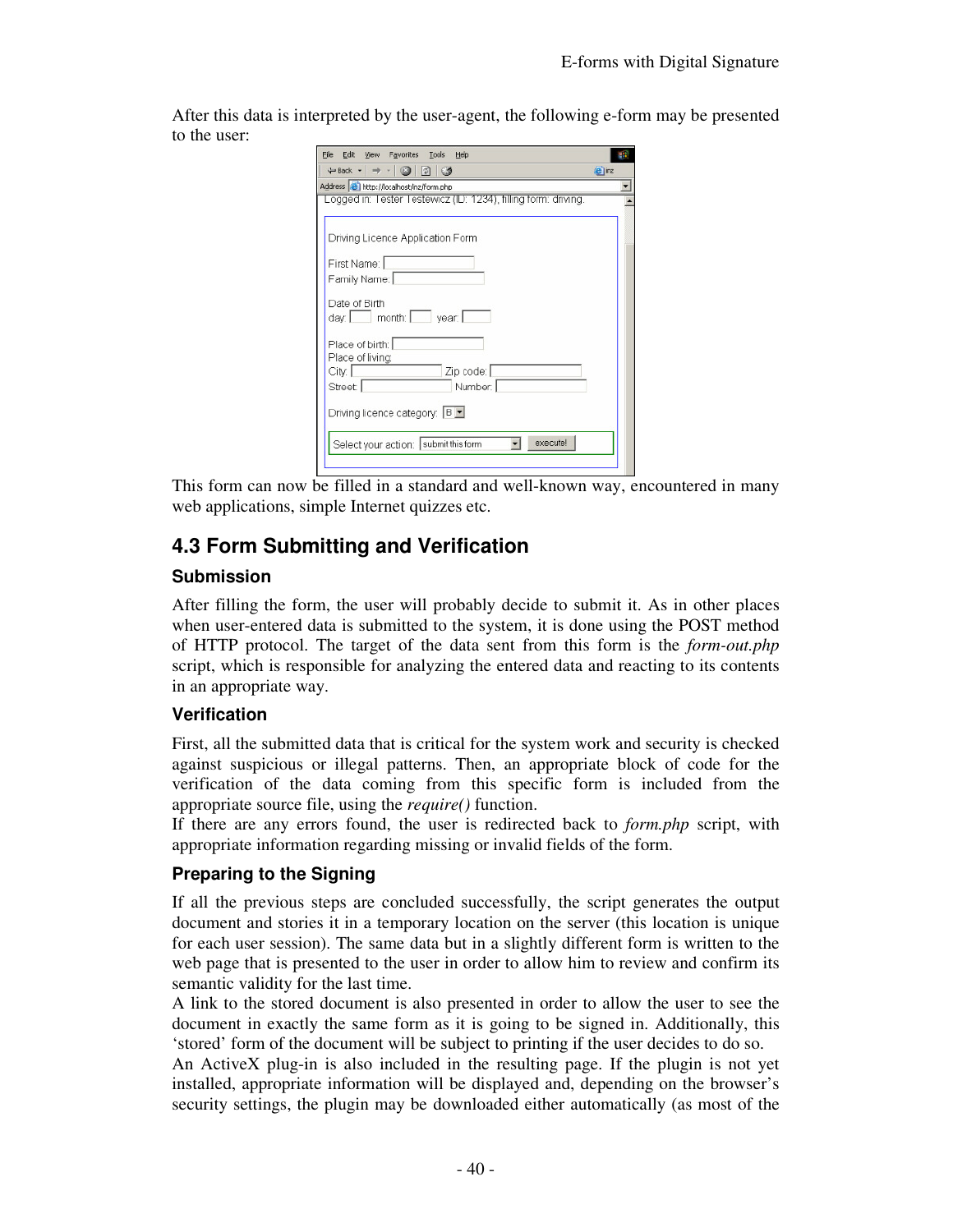XXX pages dialers do), or after user confirmation. The plugin will also be updated if a new version is present on the server.

User has to click on the VBScript-generated button to invoke the signing procedure.

# **5. Document Signing** *(Robert Jastrzębski)*

# **5.1 C++ implementation<sup>4</sup>**

#### **The concept**

Since typical hashing functions, like MD4 and MD5, produce o 128-bit output and the message, which the RSA algorithm works on, is a hash of a document, it is necessary to operate on very large numbers (at least 128 bit long). Typical integer types supported by C++ programming language cannot satisfy the programmer's needs, because the *integer* type is four bytes long, and on some machines the *long integer* type covers eight bytes. The conclusion is that all of the integer types supported by C++ have insufficient length and it is necessary to define a completely new type. The idea is to combine long numbers from blocks of short integers. Since a variable of type *short* has 16 bits of length (only 15 are used in this approach, 1 bit is reserved for sign and is not used in the calculations) it is enough to use 9 blocks to get a 128 bit

long number.



This figure illustrates a sequence of *n* blocks. Having 9 blocks means that *n* equals 9 in the  $(n-1)$ <sup>th</sup> block and the total number of bits covered by all of them is equal to 135. Although this approach looks very convenient, it may not be that easy to implement, namely the concept of operator overloading must be introduced.

### **Operator overloading**

Operations on such structures of blocks require introducing of completely new operators. For example, if we want to add two numbers it is insufficient just to add values of all corresponding blocks and store the result, because an overflow can occur. To prevent this from happening we must overload the + operator in such way, that the carry flag would be set whenever necessary and each block operation should take into account this flag from the previous addition. In a similar manner all necessary operators such as multiplication, subtraction, division, modulo, equality check, etc. should be implemented.

### **Code explanation**

#### *The MyInt structure*

Before we can implement the structure, definition of constant *LENGTH* is required:

-

<sup>4</sup> See [13]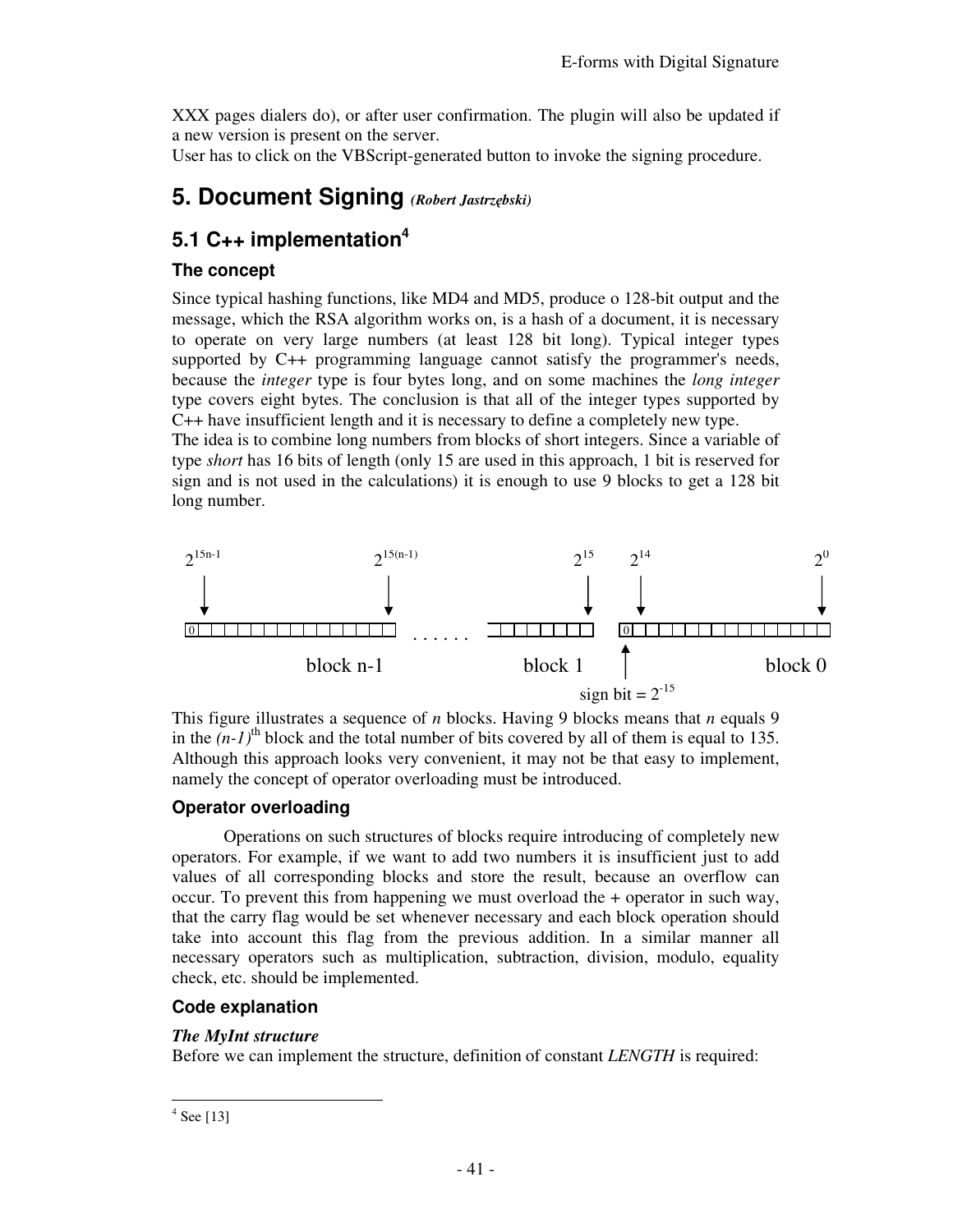#### #define LENGTH n

where *n* is the number of blocks necessary for performing correctly all operations. Of course, some safety precautions have to be taken into consideration, since for example while multiplying two 128-bit numbers we may expect the result to be at least twice as long. So the value of *n* should start from about 24 or even better 32. The *MyInt* structure looks as follows:

```
struct MyInt { 
  short block[LENGTH]; 
  short last; 
};
```
There are two fields of the structure. First one is a table of elements of type *short*. The previously defined LENGTH constant determines its size. The second field is a variable called *last* of *short* type. It is responsible for storing the number of last occupied block. Its role is important, since speed of the calculations is crucial for the RSA algorithm. For example, having to add two numbers, each 2 blocks long, would take unnecessary *LENGTH* operations to complete. Why the type of block has been chosen as *short*, not as *int*, will be explained in the next chapter.

#### *operator+*

The result of addition of two variables of any given type should give a third variable of the same type. However, operator overloading allows us to interfere with this process, to implement a correct algorithm for addition of two variables of the *MyInt* type. The *operator+* is defined in such way:

MyInt operator+(MyInt, MyInt);

After implementation of this operator, the following call should be possible:

MyInt a,b,c;  $c=a+b$ :

The body of the operator is the following:

```
MyInt operator+(MyInt a, MyInt b) { 
MyInt c; 
short i, carry = 0;
        c.\nlast = \nmax(a.\nlast, b.\nlast);for(i=0; i<=c.last; i++) {
                if ((c.block[i] = a.block[i]+b.block[i]+carry)<0) {
                         c.block[i]+=MAXSHORT; 
                        carry = 1;
 } 
                        else carry = 0;
 } 
        if (carry!=0) {
                (c.last)++;
                c.block[c.last] = 1; } 
return c; 
}
```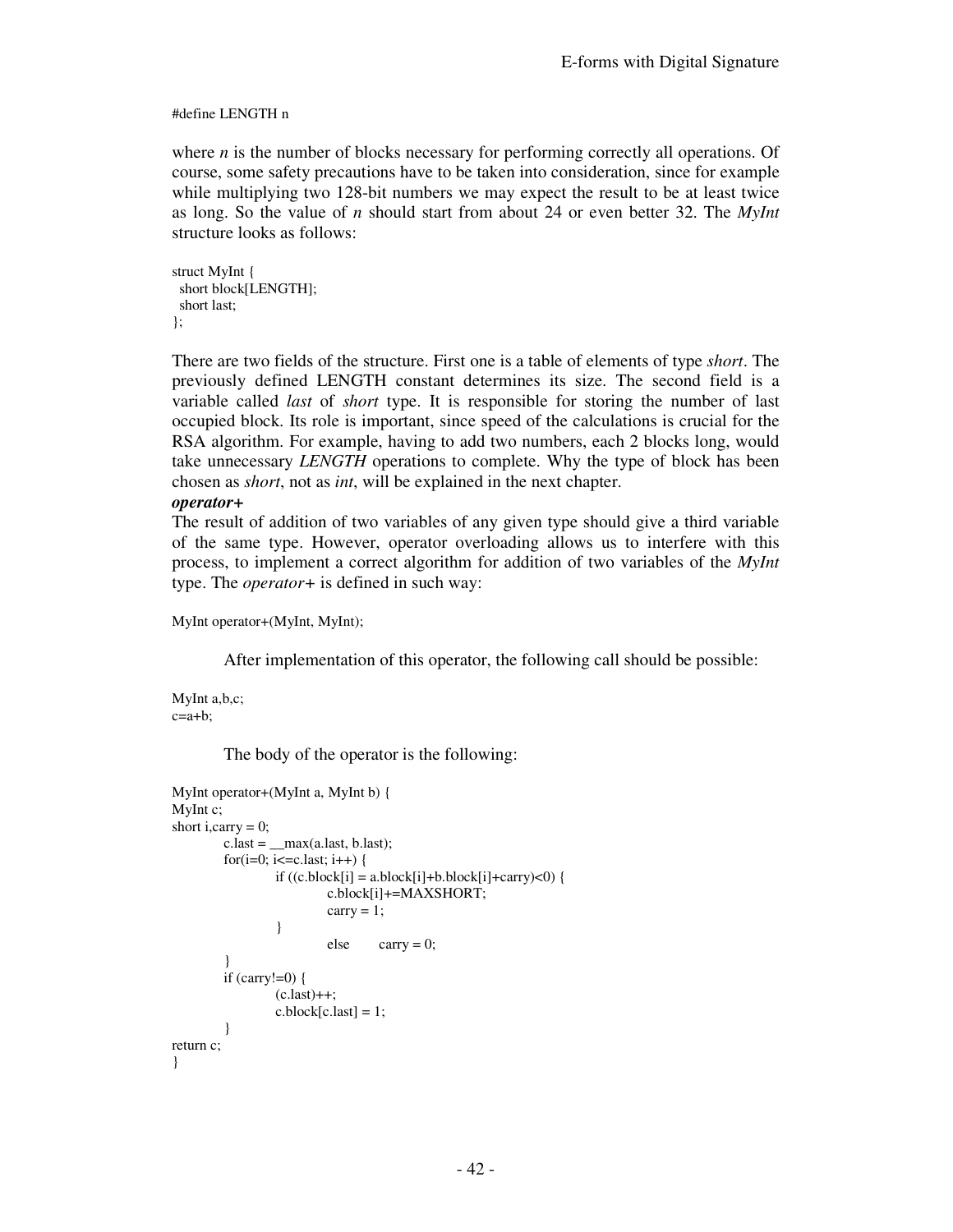The procedure takes variables *a* and *b* on input and returns variable *c*. At first, the maximum value of *last* parameters of the input variables is calculated, to determine how many blocks will be involved during the addition process. Then, starting from the first block, the additions of all corresponding blocks are being performed in a *for* loop. If it happens that the result of an operation is negative, it means that the value of the resulting block has to be adjusted and the *carry* flag is set to 1, otherwise it is set to 0. If the number is negative, it means that its first (sign) bit, which has the value -  $2^{15}$ , as the figure presented before shows, has been set to 1. To set it to 0, it is enough to add to the corresponding block the value 2<sup>15</sup>. Thus, the value of the *MAXSHORT* constant has been set to  $2^{15} = 32768$ . After the loop has finished, final condition has to be checked, because it might happen, that after performing the last addition, the carry flag has been set to 1. If so, the value of the *last* parameter of variable *c* is set to 1. *Operator\** 

Similarly to *operator+*, *operator\** is defined in a following way:

```
MyInt operator*(MyInt, MyInt);
```
The body of the procedure is more complicated, comparing it to the addition procedure, and looks as follows:

```
MyInt operator*(MyInt a, MyInt b) { 
MyInt c,tmp; 
short i,j,carry; 
int lc; 
        for(i=0; i\le=a.last; i++) {
                  erase(tmp); 
                  tmp-last = i + b-last;carry = 0;
                  for(j=0; j<=b.last; j++) {
                          lc = a.block[i]*b.block[i]+carry;if ((tmp.block[i+j] = lc) < 0) \text{tmp.block}[i+j] += MAXSHORT;if (lc\triangleMAXSHORT) carry = 0;
                                   else carry = (lc \gg 15);
          } 
                  if (carry!=0) {
                          (tmp.last)++;tmp.block[tmp.last] = carry; } 
                 c = c + tmp; } 
return c; 
}
```
The whole code will not be explained, but some important points have to be mentioned. First of all, two loops are used instead of one. Moreover, two temporary variables are declared:

MyInt tmp;  $/*$  and  $*/$  int lc;

The *tmp* variable is used for storing temporary result and is being erased before every execution of the second loop. The necessity of using an *integer* variable was the reason for choosing variable was the reason for choosing the *short* type for the array in the *MyInt* structure. Although the carry flag in the addition operation could be set at most to 1, when it comes to multiplication its value can be much higher. Since the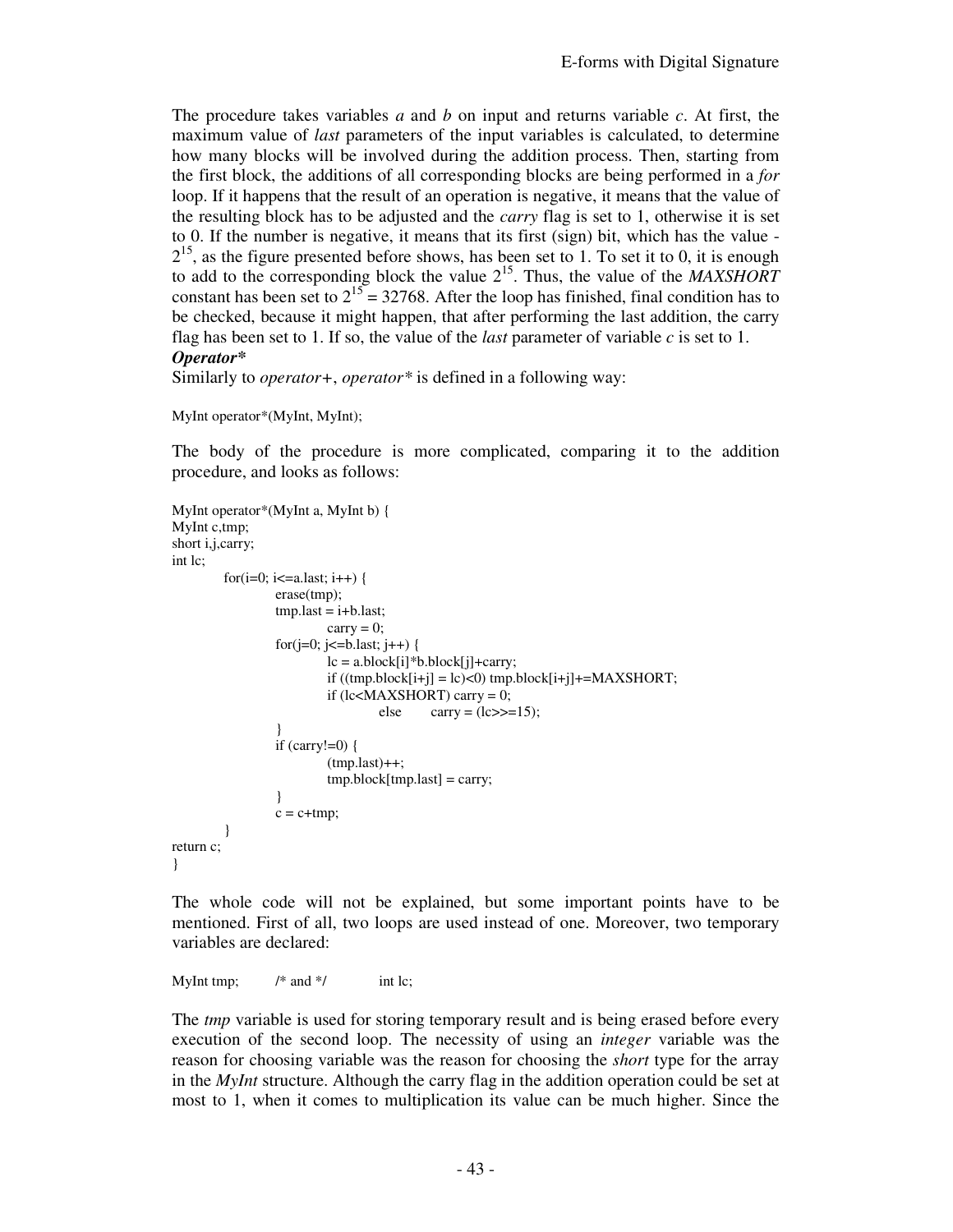speed of the calculations is crucial, the multiplication is based not only on addition, since it would take enormous time to compute a product of two large numbers. Instead of this approach, each block of the first number is multiplied by every block of the second one (that is why two loops are introduced). The results are stored and further added to produce the result.



The temporary block stores the lower byte of the *integer* variable. If the value held by this variable is smaller than the *MAXSHORT* value, the carry flag is set to 0, otherwise it is calculated from the higher byte, namely by shifting the *integer* by 15 bits to the right. Although the multiplication algorithm looks quite complicated, it is really efficient.

#### *Main crypto-function*

The function has to compute the following equation:

res = msg<sup>power</sup>  $\%$  N, where

- res final message
- msg initial message
- power key E or D
- $\bullet$  N key N

In order to achieve this, a theorem must be introduced. Since the function will base on modulo operations, following statements will be very helpful for building the body of the function:

having a,b,c as integer numbers, it is true that since a % c = (a % c) % c, the same is true for the product: (a\*b) % c = [(a % c)\*(b % c)] % c

After defining those two statements, body of the function can be implemented:

```
MyInt crypt(MyInt msg, MyInt power) { 
MyInt m,p,rem,one,tmp; 
        one = 1; rem = 1;
        while(1) {
                 \text{erase}(p); \quad p = 2; while(pow(msg, p)<N) p++;
```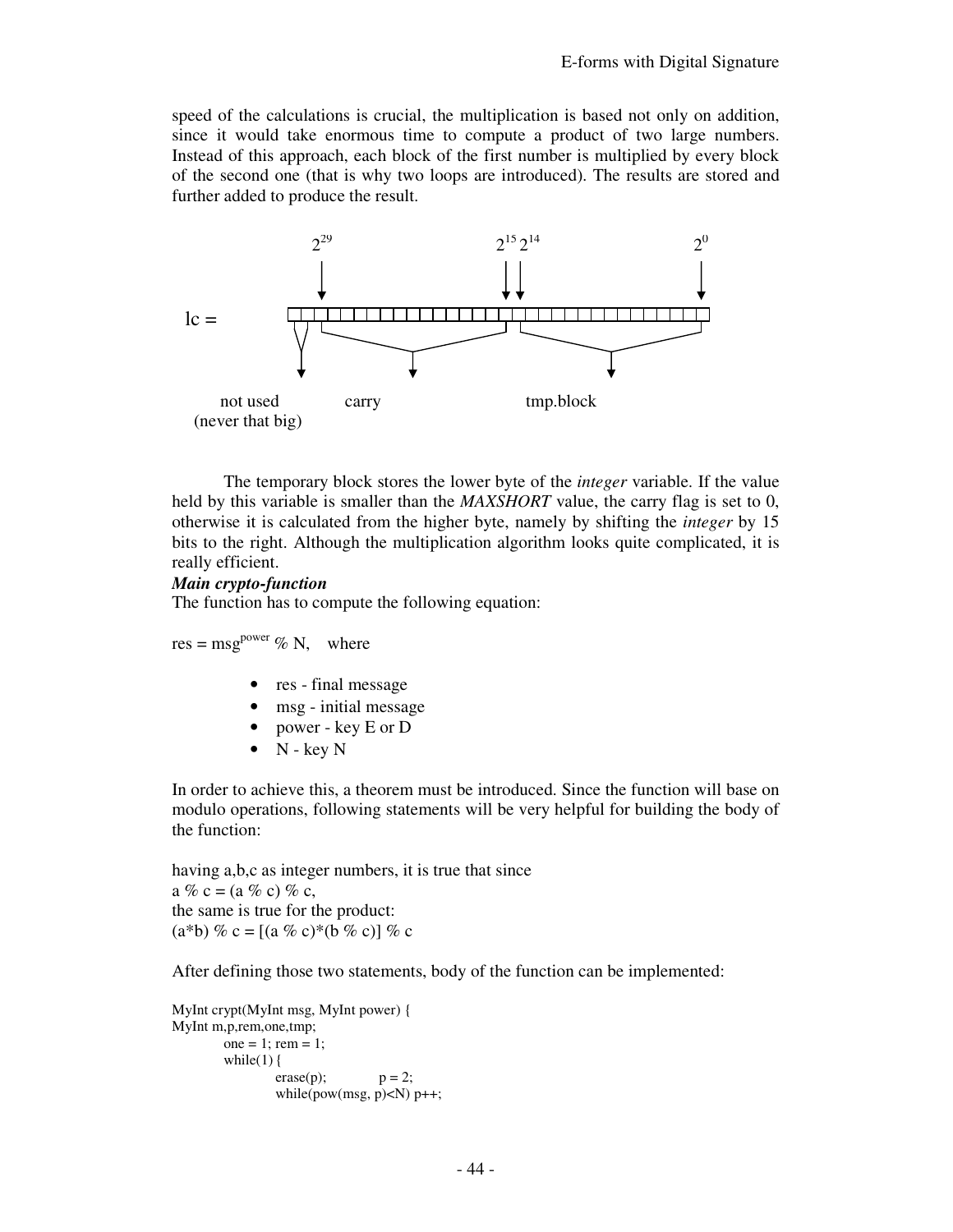```
m = pow(msg, p);m = m \% N;
                 rem = rem*pow(msg, power % p);
                 rem = rem % N;
                 msg = m; power = power/p; 
        if (msg==tmp \parallel msg==one \parallel power==tmp) return tmp;
                 if (power==one) return (msg*rem) % N; } 
}
```
The main *while* loop will continue until a quitting condition is met, namely, when the *power* of the equation will decrease to 1. Right side of the equation needs to be decomposed into a simpler form, since it is impossible to raise a big number to a high power directly. The trick is to decrease complexity of operations by the means of the above theorem. At first, the term  $msg^{power}$  is being decomposed to the following product:

 $msg<sup>power</sup> = msg<sup>p</sup> * msg<sup>p</sup> * ... * msg<sup>p</sup> * rem, where$ 

*p < power* has been calculated in the second *while* loop and the reminder variable will be equal to the message raised to the remaining power - reminder of *power* and *p*:

rem =  $msg<sup>power %p</sup>$ 

Now, the theorem will be applied to the new message and reminder:

since  $m = msg^p$ , then (m<sup>\*</sup>rem) % N =  $[(m % N)^*(rem % N)] %$ 

The final form to which msg<sup>power</sup> had been decomposed looks as follows:

 $msg<sup>power</sup> = m * m * ... * m * rem$ , which in fact equals msg<sup>power/p</sup> \* rem,

having returned to the initial form of the equation, but in much simpler form, from the point of view of the size of components. The while loop will continue this process until one of the quitting conditions is satisfied. Either an error will occur, while supporting illegal keys (variable *tmp* of value 0 will be returned), or a correct result, namely *(msg\*rem) % N* shall be returned as a result.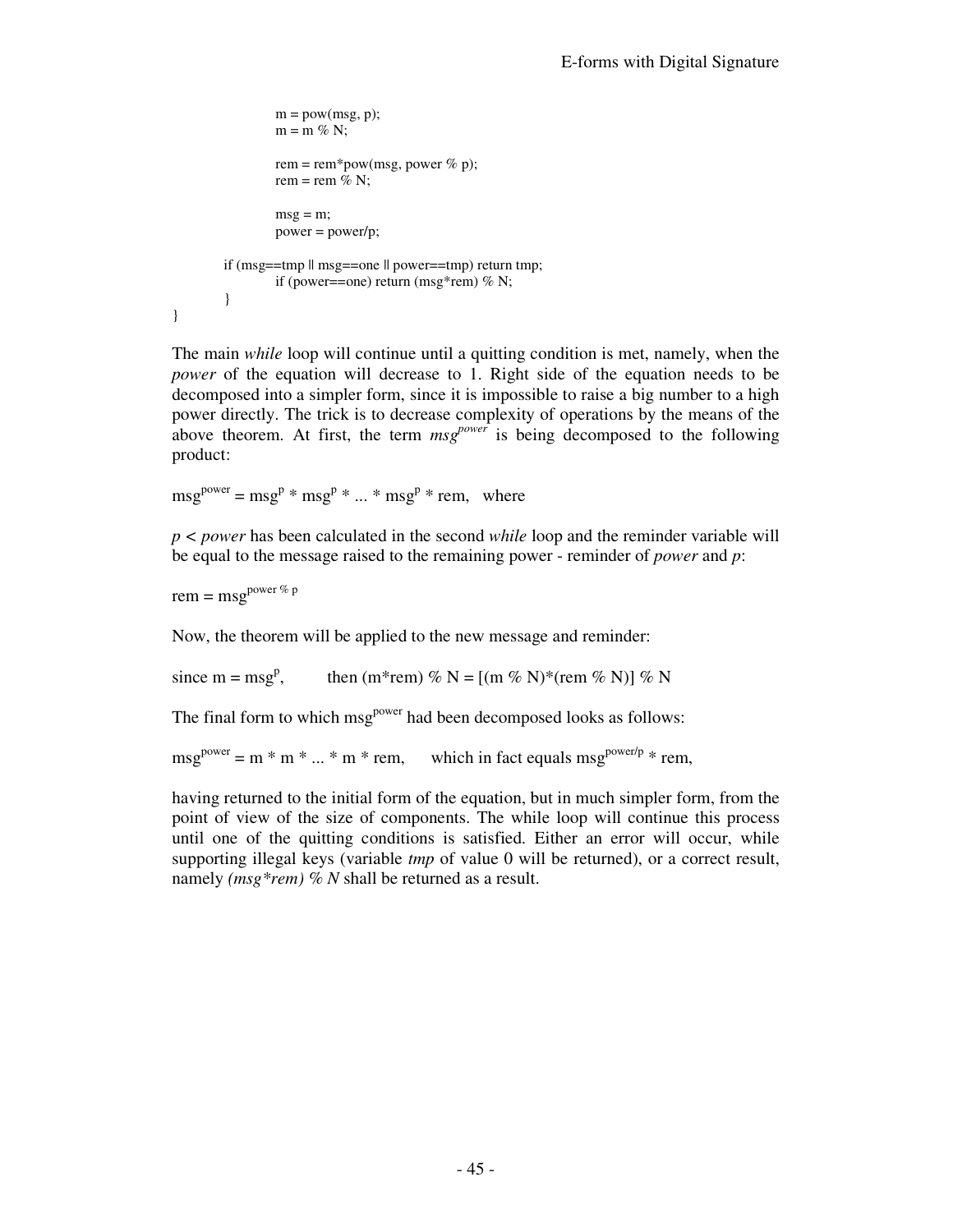### **Operator usage**

Since the speed of the algorithm is crucial for the project, it would be worth knowing, how many times each of the operators is being executed by the main crypto-function. Necessary operators, which have been implemented, are the following: addition (+), subtraction (-), multiplication (\*), integer division  $(1)$ , modulo  $(\%)$ , assignment (=), equality check  $(==)$ , inequality check  $(!=)$ , if smaller  $(<)$ . A table below shows approximate operator usage during the calculation phase:



**Operator usage in per cent** 

Most often used operator is the assignment operator. It is not surprising, since almost each operator function bases on some assignments. These operations take half of all needed to complete the coding. About one third of all operations are covered by addition. This operator is also very commonly used, especially in multiplication, and that is why it is so often used. Operator< is used quite often too, while it is needed by the modulo and division operators. Other operators cover barely 1% of them all. To conclude this, it might be worth marking, that the addition operator must be implemented with great caution, to assure that its speed would be optimized.

# **5.2 ActiveX**

### **The purpose**

ActiveX controls are simple OLE objects, which can be placed into other applications that support OLE technology. The abbreviation of OLE is Object Linking and Embedding. It is a distributed system and protocol, which allows to put (embed) an object from one application into another one. Such property can have many advantages, since sometimes it is impossible to achieve some goal, only by using tools supported by an application. This is when placing an OLE object (in this case an ActiveX control) might come in handy. Since two of the most popular web browsers, Internet Explorer and Netscape Navigator, support OLE technology, an ActiveX control may be embedded in a website and used without any problems.

The following question arises, if use of an ActiveX control is really necessary for the project. The answer is yes, because of the following reasons:

> since support of a web browser is necessary, it is convenient for the user to use only one application (in this case the browser)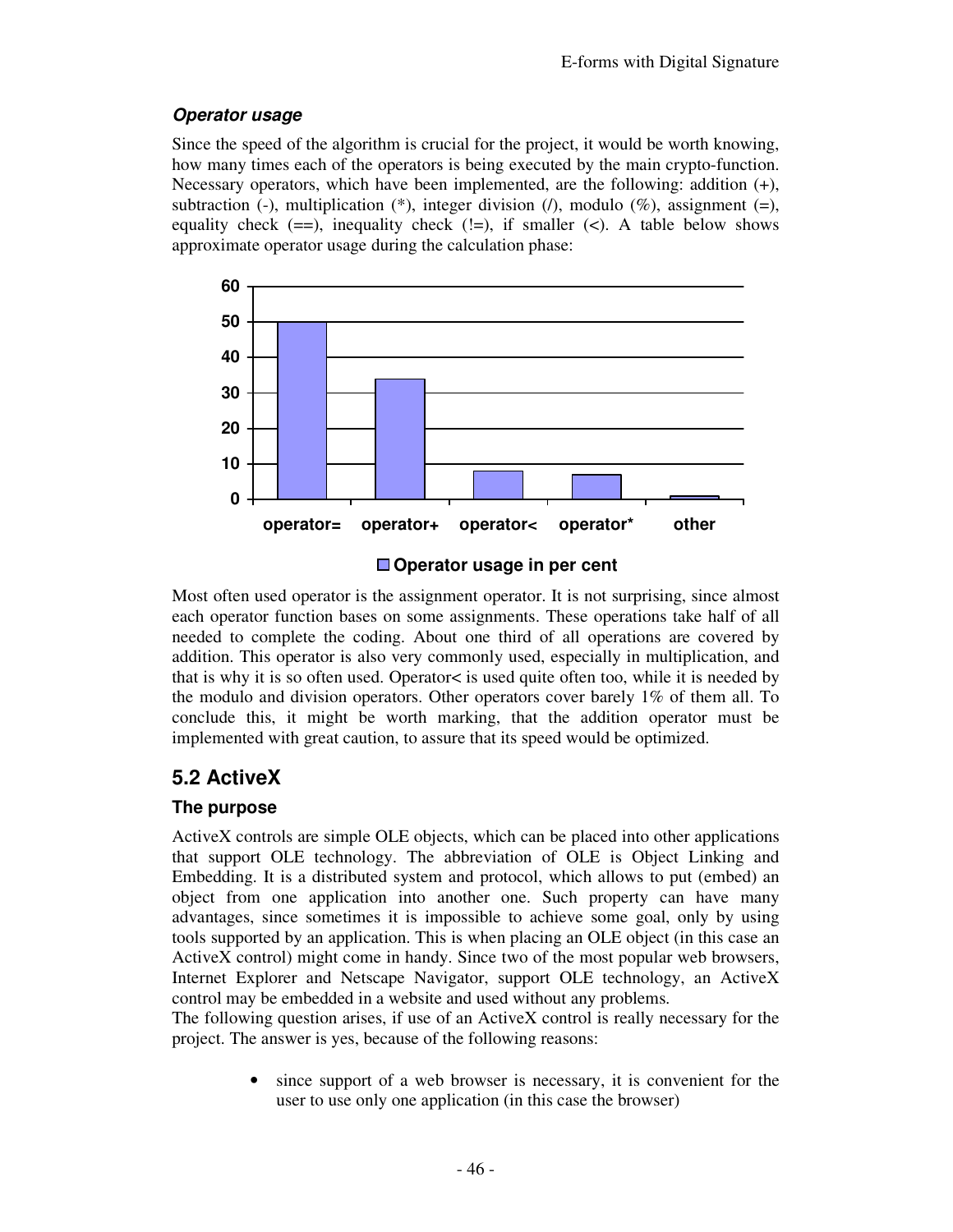- using a client application for signing the document require manual download and installation of this software by the user, and, as it was mentioned before, the user should interfere with the process as little as possible
- installation and possible upgrade of an ActiveX control and other necessary components is being done automatically, practically with no interference of the user
- since the signing process requires advanced computation technology, and cannot be realized inside the document, it is convenient to make the most of a dynamic link library, which can easily cooperate with the control
- finally, an ActiveX control can be designed with use of many applications, for example such as Visual Basic, which support many tools which make the creation process extremely simple

The above statements prove, that use of an ActiveX control in the project is really necessary, and may greatly improve its functionality.

#### **Embedding**

An ActiveX control is being embedded in an html document using the *OBJECT* tag. Since it must be recognized by the system's registry, its *CLASSID* must be specified, using the following convention:

```
<OBJECT CLASSID="CLSID:nnnnnnnn-nnnn-nnnn-nnnn-nnnnnnnnnnnn"
```
Since the control's version has been designed with binary compatibility, it assures that its *CLSID* is a unique key. When the document is being loaded, the script must check if versions of the components require upgrading. Therefore, the location and version of the cabinet file must be specified, using the *CODEBASE* call:

```
CODEBASE="http://server.do/path/filename.cab#version=a,b,c,d">
```
Specified URL determines location of the cabinet file and the version determines the actual state of this file, if it is newer than the previously installed, the components will be updated. The letters from *a* to *d* stand for major, minor, custom and build part of the version. Typically, the first version of the cabinet file is 1,0,0,0. Two more parameters are required to properly display an ActiveX control on a web page:

```
<PARAM NAME="_ExtentX" VALUE="x"> 
<PARAM NAME="_ExtentY" VALUE="y">
```
Values *x* and *y* of parameters *\_ExtentX* and *\_ExtentY* determine width and height of the control being displayed. To end the object call, </OBJECT> tag must be applied.

#### **Cabinet file architecture**

Cabinet files are characteristic for Microsoft Windows systems, while *jar* files fulfill a similar function on Unix type systems. They are commonly used for packaging certain components (like controls, libraries, executables), in order to download and install them on the system. Usually, they contain an information file, which is responsible for the installation process. The cabinet file used in the project is called *signup.cab*. It contains following files: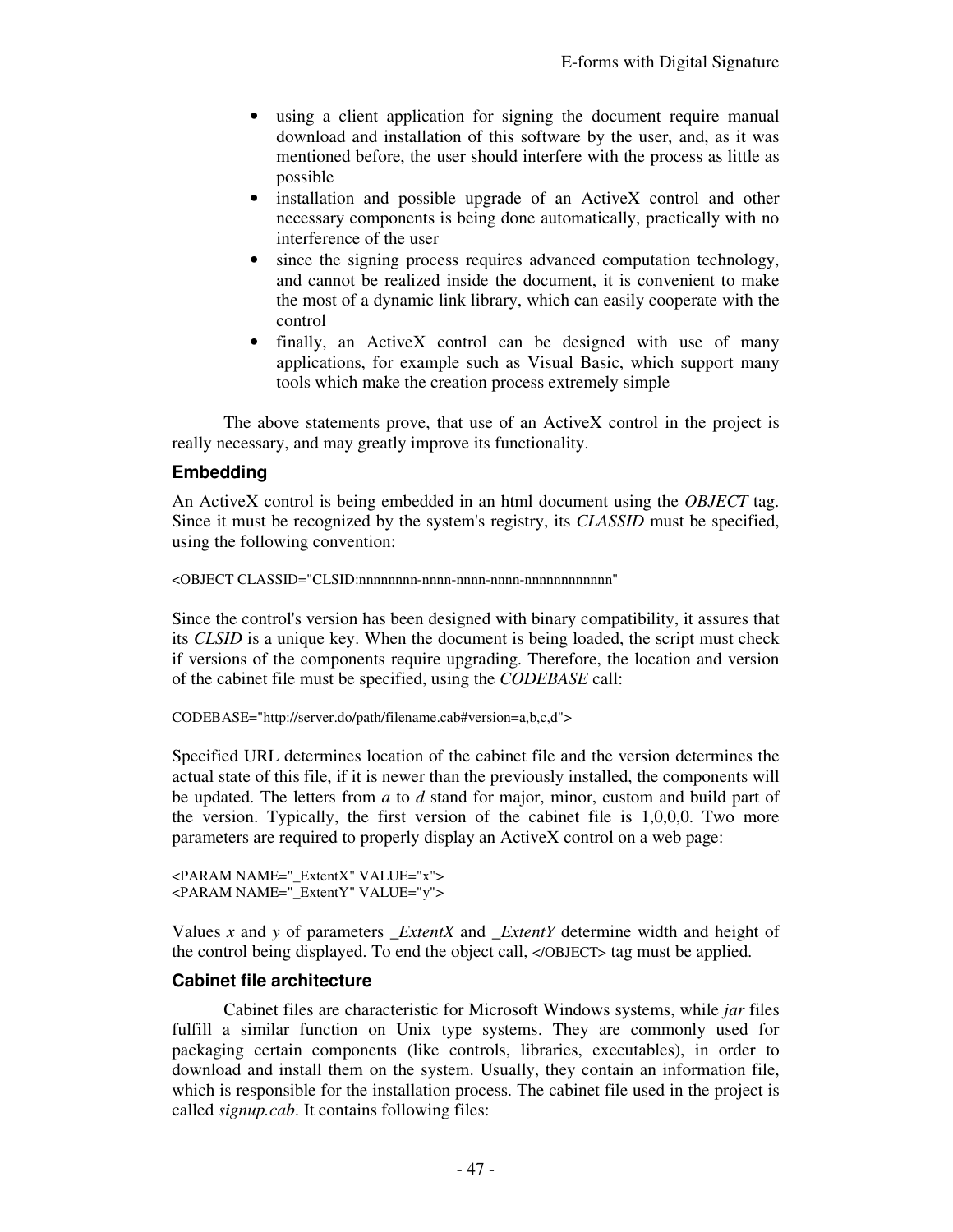- *signup.ocx* the ActiveX control
- *hash rsa.dll* library containing hashing- and crypto-routines
- *signup.inf* information file of the cabinet

Architecture of the *inf* file is very important, since it is responsible for correct installation of the control and dynamic link library. It contains sections, each of which is responsible for other functions. The body of *signup.inf* looks as follows:

[Add.Code] signup.ocx=signup.ocx hash\_rsa.dll=hash\_rsa.dll

[signup.ocx] file=thiscab FileVersion=1,0,0,0 RegisterServer=yes

[hash\_rsa.dll] file=thiscab FileVersion=1,0,0,0 DestDir=10

The *Add.Code* section is responsible for determining which files are to be installed on the system. They will be installed in reverse order of appearance in this section. It is sometimes important, since some libraries may need to be installed before execution of other components. In this case, the library will be installed before the control.

The *signup.ocx* section is responsible for installation of the ActiveX control. First call (*file=thiscab*) means that the *ocx* file is attached within this cabinet file. It might happen that the *file* value would point to an URL address or other file location. The *FileVersion* determines the current version of the control file. The file will be installed on the system only if it does not exist or its older version is present on the system. This feature prevents unnecessary installation or download of components. The *RegisterServer* key marks that the control should be registered if it does not appear in the system registry file.

The *hash\_rsa.dll* section is similar to the previous one, with the difference of parameter *DestDir=10*. This line makes the installer put the library in the default Windows directory of the system. It will be visible for the control file afterwards.

#### *Signing cabinet files*

Signing cabinet files is important, since the web browser's security level will determine if download of unsigned ActiveX components is allowed or not. Of course, the user may enable this property manually, but such operation is not recommended for two reasons. First of all, the user should interfere with any of the applications (in this case the web browser) as little as possible, the environment should be user friendly and should not cause the user any problems. Secondly, and more importantly, signed ActiveX components assure the authenticity of the control, and provide more secure interference of the components with the system. The user will be asked if he wishes to allow installation of the components, if he trusts that their source is secure.

The cabinet file used in the project will be given a test signature, which will be applied to it using the Microsoft Authenticode technology. This technology consists of programs for digitally signing code files as well as tools for checking if these files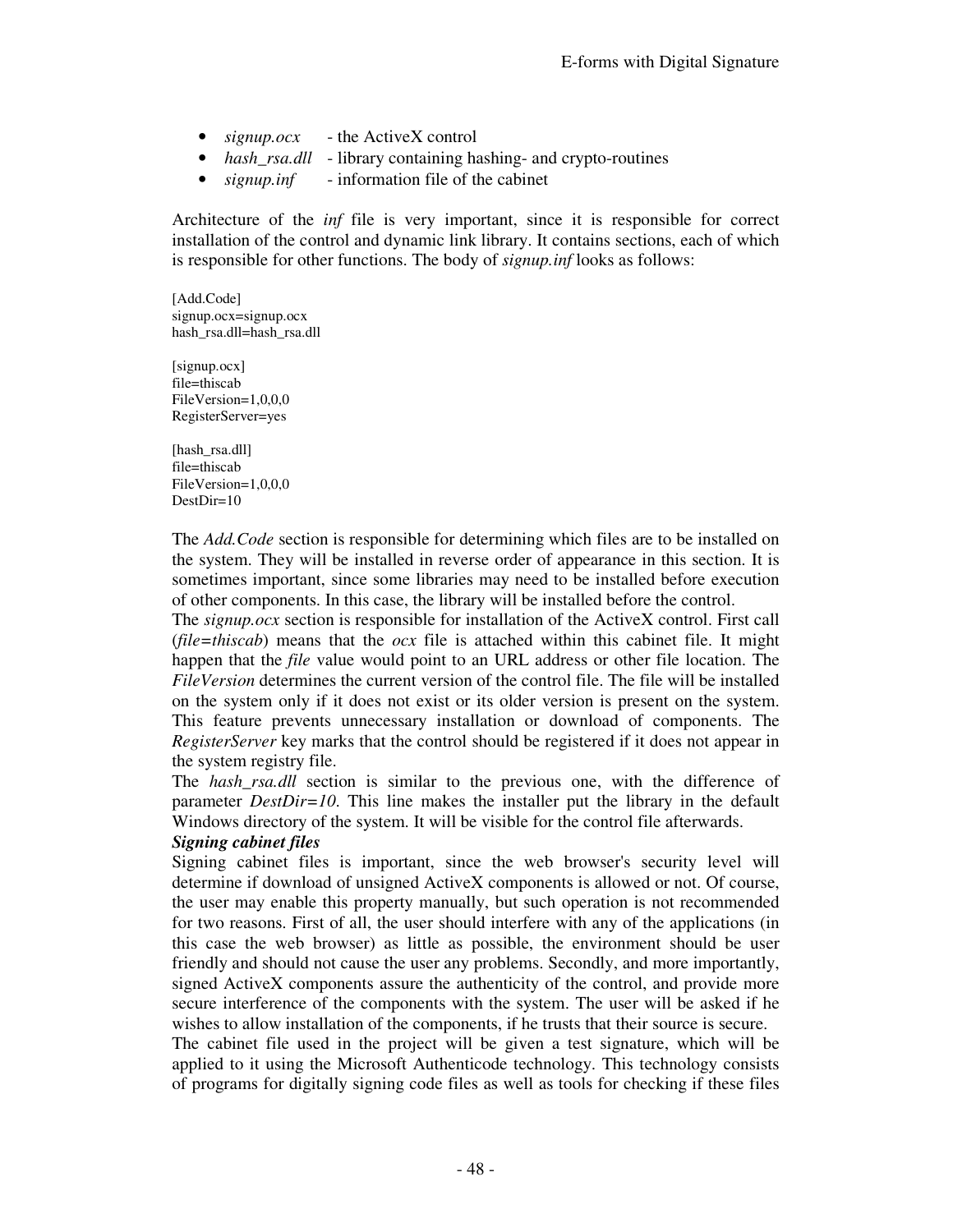have been successfully signed. The signing process consists of three major steps listed below:

- 1. creating a certificate
- 2. generating a spc file
- 3. signing the cabinet file

The first step is realized using the *MakeCert* application, which of course is a part of the Microsoft Authenticode technology:

MakeCert.exe -sv "key.pvk" -n "CN=Test Certificate" test.cer

 The *sv* option specifies the output file, which is the private key used to sign the certificate. If it does not exist, it will be created and the future certificate owner will specify the key. The *n* option determines the owner of the certificate - this name will appear, while trying to download the signed file. In this case, it is simply *Test Certificate*. The final parameter stands for the filename of the certificate, which is to be created.

After creating the certificate file *test.cer*, an *spc* file must be made:

Cert2Spc.exe test.cer test.spc

The *Cert2Spc* utility produces an *spc* file from a certificate. The *spc* file is so called PKCS #7 signed-data object, which contains information used to sign a file, usually the certificate.

Last, and most important phase, is the file signing step. The call used to perform this operation is as follows:

SignCode.exe signup.cab -spc test.spc -v key.pvk

The *SignCode* application allows us to sign the cabinet file. In this case, file *signup.cab* will be signed, using the created *test.spc* and *key.pvk* files. Of course, during the signing phase, the owner will be asked to input the private key value, which was set during the certificate creation step.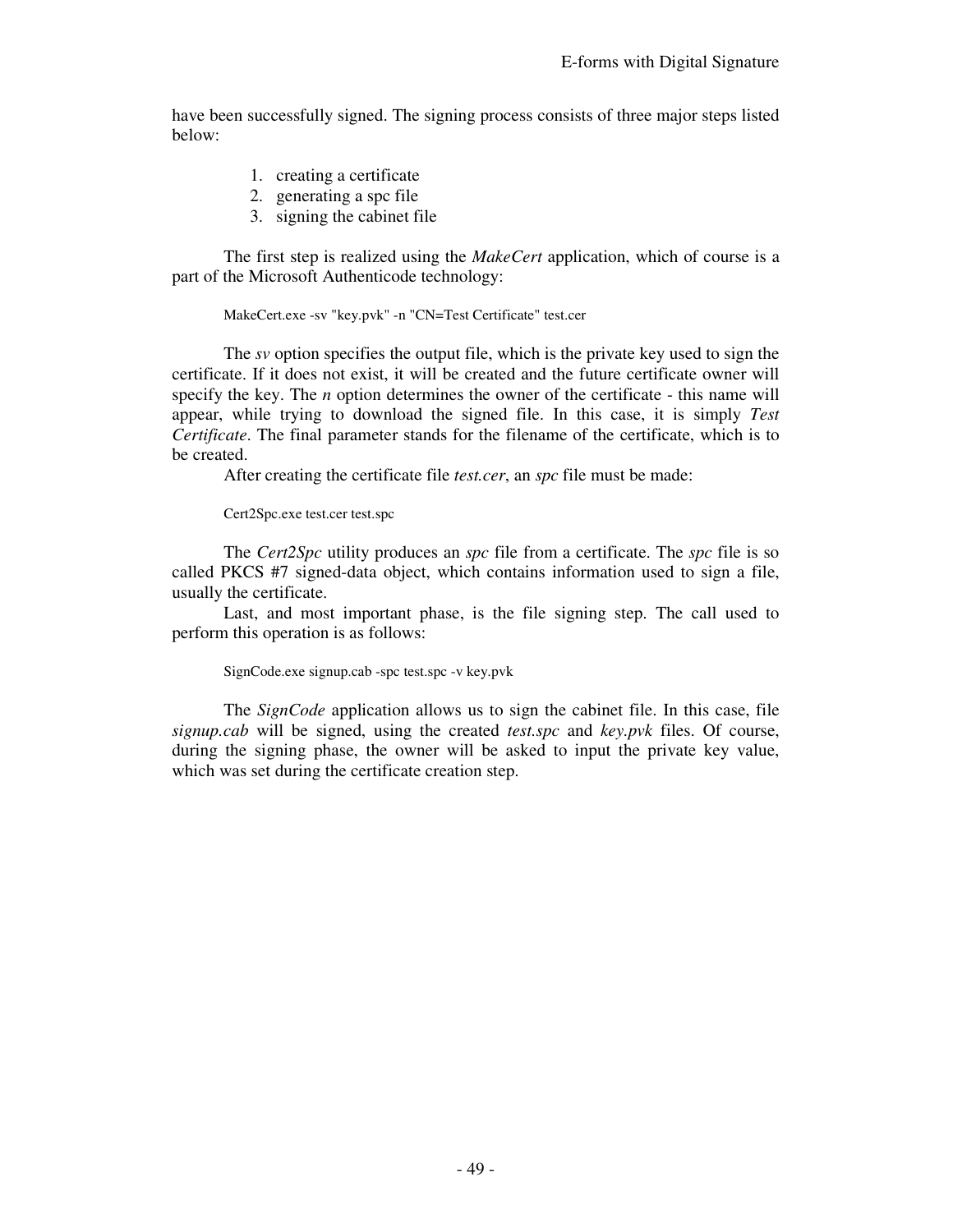After applying this procedure, the cabinet file has obtained a digital certificate and is now ready to be used without any restrictions. Before a new version of the cabinet file can be downloaded, similar monit should appear on the screen:



 This window shows that the cabinet file has been digitally signed with the use of the *Test Certificate* and the user can decide if he wishes to download and install it.

# **5.3 Visual Basic and Dynamic Link Library**

The ActiveX control has been written in Visual Basic programming language. Visual Basic was chosen because of its certain properties, which made the programming easy. First of all, the control is being created directly at startup from the Project Wizard. Secondly, creation of forms and managing them is extremely easy, because all necessary visual tools have been implemented in the Visual Basic environment. Moreover, it is possible to use features of dynamic link libraries, which is indeed helpful in this case, since the hashing function and the RSA algorithm have been implemented in Visual C++ and covered by a dynamic link library.

The project consists of three major elements - the basic control button and two forms responsible for signing the document and choosing the output file. The document which is being signed is actually not the one on which the ActiveX control resides on. In fact, this document will be generated and held in some temporary location. A link to this location will be present somewhere in the main document:

<A id="form-out-result-link" href="http://server.do/temp/form\_out.html">anything</A>

The URL on which the document is located has a unique *id*. It is important, since the control will have to 'extract' this URL from the document knowing only its *id*. It is being done in such way:

Dim path As String path = Parent.Script.Document.getElementByID("form-out-result-link")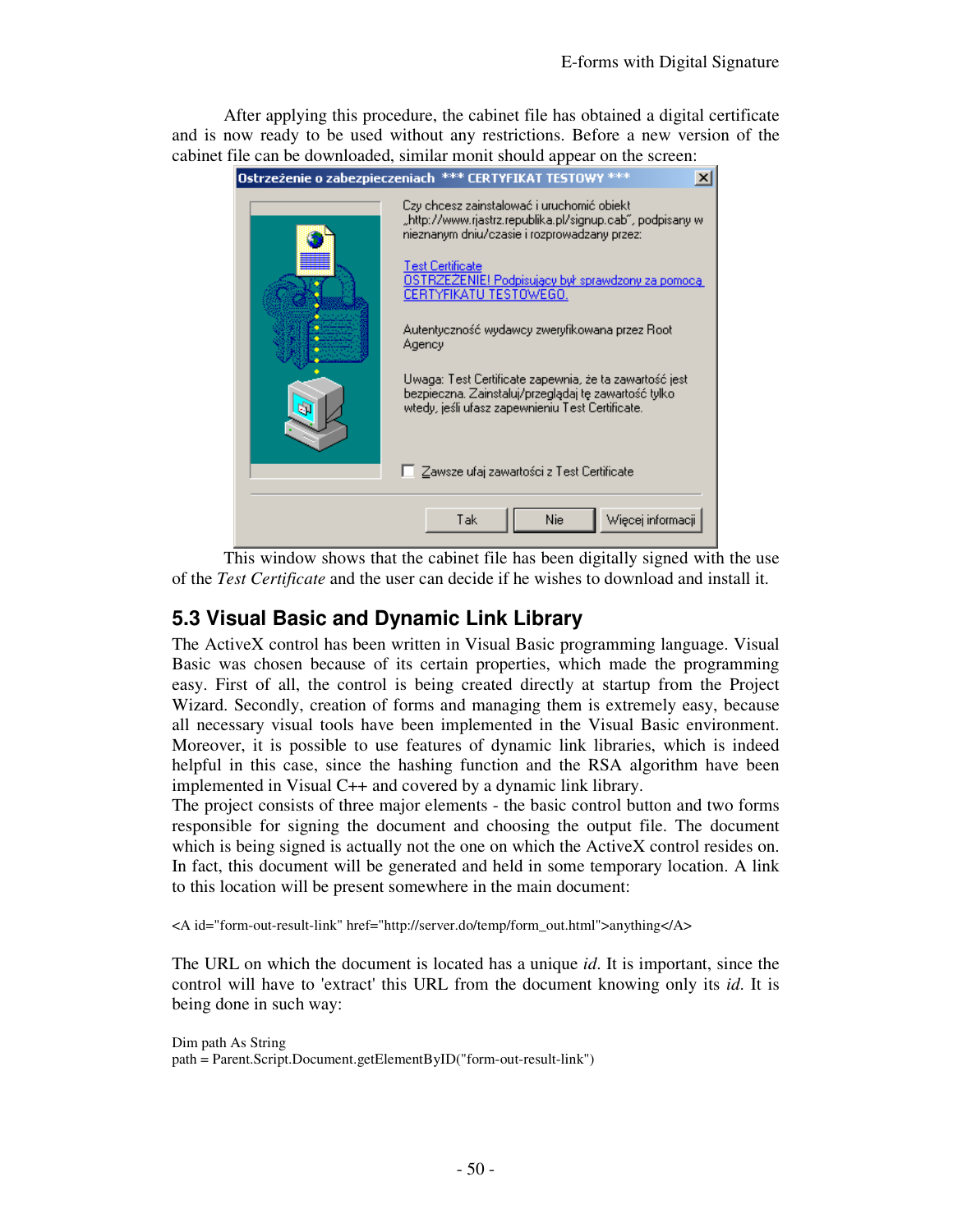The location of the document is being assigned to the *path* variable, with the use of *getElementById* method and the *"form-out-result-link"* value.

The most important feature of this project is proper cooperation between the Visual Basic application and the dll. In fact, the crucial point is a correct passing of parameters between those two applications.

To be able to use any function from a dll under VB, it is necessary to include a *declare* statement into the code:

Private Declare Function enc Lib "hash\_rsa" Alias "encrypt" (ByVal keyN As String, ByVal keyE As String, ByVal uid As String, ByVal foutput As String) As Long

Function *enc* is declared, its alias in the dll is function *encrypt*. The function takes four string variables as parameters and returns an integer value. The *ByVal* keyword assures that parameters are being passed by value, not by a reference. It is necessary to pass arguments of exactly the same type, for example *long* in Visual Basic and *int* in C++ are equivalent, otherwise problems may be expected. The function in the dll is built in such way:

int \_stdcall encrypt(char\* keyN, char\* keyE, char\* uid, char\* foutput)

The *stdcall* calling convention is necessary, because the compiler will now treat the function as a standard call of a Win32 API function, and the dynamic link library has been created in a Win32 environment. One more important thing must be included in the dll project. Namely, it is a definition file, including all functions, which can be accessible from outside the dll. In this case, it is a file *hash\_rsa.def* having the following content:

LIBRARY hash\_rsa EXPORTS encrypt @1 decrypt  $@2$ 

This code means that the library exports two functions named *encrypt* and *decrypt* respectively. The *@1* parameter determines that this function is the first function to be exported. The second function is used for testing purposes only, namely, to determine, if the hashing function and the RSA algorithm work correctly. The decryption will not be performed with help of a graphical user interface, since it must be accomplished manually from the server side.

Since the *encrypt* function returns a value, it is easy to display appropriate message boxes from the control in case of any problems, which may have occurred after some checking have been performed by this function. For example, the key values may be empty or not in a proper form (containing not allowed signs), data from input file cannot be read or the output file that was chosen already exists. Such feature is also very helpful during the debugging phase.

Part of the code of the *encrypt* function looks as follows:

| if $(keyN=NULL)$ return 1;              | // checking if keys empty    |
|-----------------------------------------|------------------------------|
| if $(keyE == NULL)$ return 2;           |                              |
| if (uid= $=$ NULL) return 10;           |                              |
| if (foutput== $\text{NULL}$ ) return 3; |                              |
| if (assign_key(keyN,0)==1) return 4;    | $\frac{1}{2}$ assigning keys |
| if (assign_key(keyE,1)==1) return 5;    |                              |
| if (MDFile(foutput)!=0) return 6;       | // hashing the document      |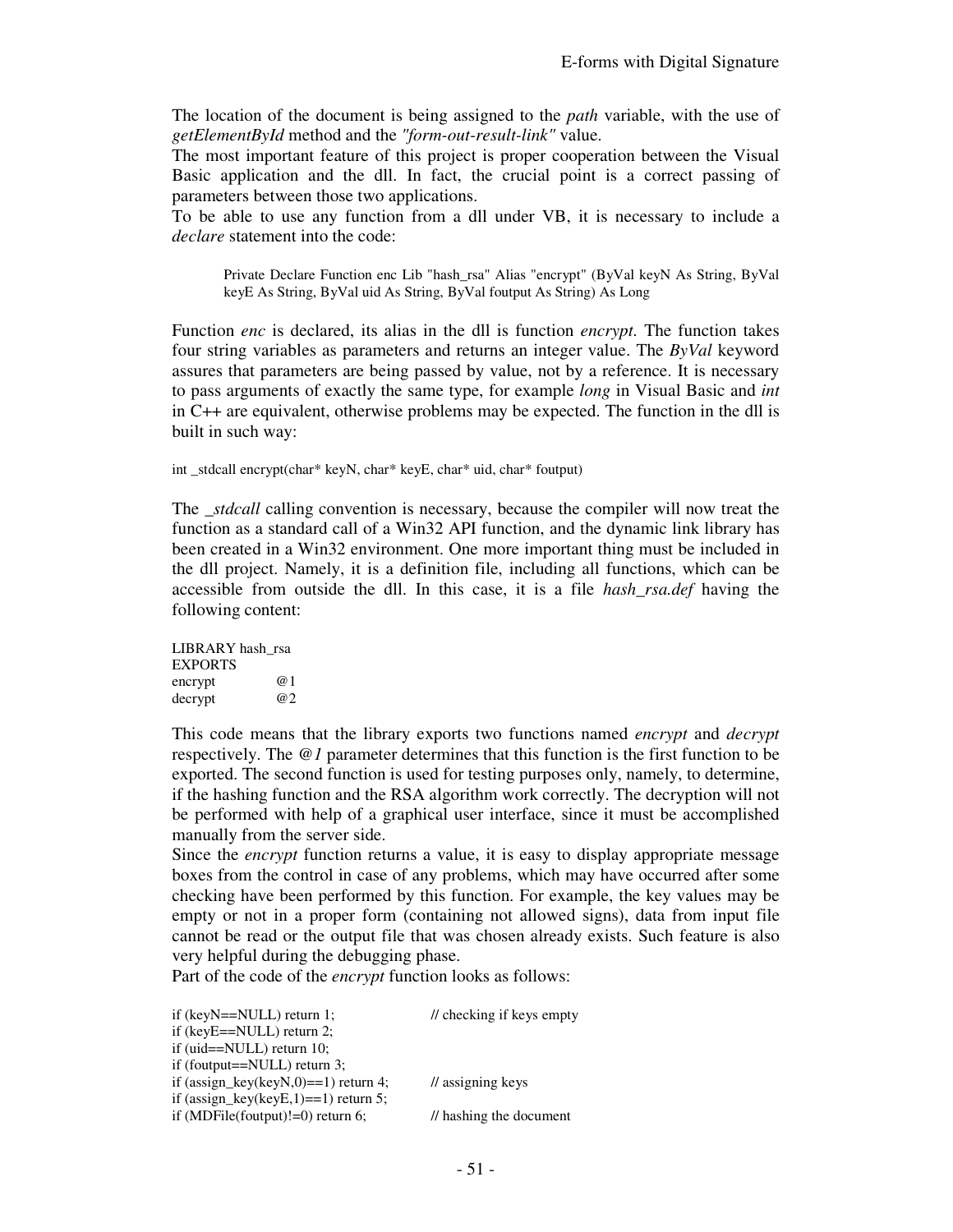text=hash to  $int()$ ; if  $(N \leq t \leq x)$  return 7;  $\frac{1}{\sqrt{2\pi}}$  // checking if keys proper if  $(!(E return 8;$ enc=crypt(text,E); if (enc==tmp) return 9;

Appropriate values will be returned in case of any problems that might occur. For example: input strings are empty  $(1,2,3,10)$ , keys are not in hexadecimal form  $(4,5)$ , an error occurred during hashing  $(6)$ , key N is smaller than the hash size  $(7)$ , key N not greater than key  $E(8)$ , invalid keys - function returned 0 (9). Having the return values, cooperation between the library and the dll is surely easier.

The forms fulfill basic functionality necessary for the key values input and correct choosing of the path and filenames of the files involved in the signing procedure. Thanks to the Visual Basic tools, the graphical view of the forms has been designed with ease, and it joins ease of use with expected functionality. The basic forms used for signing the document are presented below:

| $\vert x \vert$<br>is, Signing the document | S. Specify output file and directory<br>× |
|---------------------------------------------|-------------------------------------------|
| Enter private key N (in hex)<br>Clear       | Documents and Settings                    |
| Enter private key E                         | Program Files<br>Temp<br>WINDOWS          |
| Clear<br>Enter unique user ID               |                                           |
| Clear                                       | $\blacksquare$ c: [SYSTEM]                |
| Browse for output file<br><br>Browse!<br>   | Specify output file                       |
| Decline<br>Accept                           | Decline<br>Accept                         |

 The form on the left is used to input public keys, user's id and browsing for the output file. The form on the right is obtained after pressing the *Browse* button and is used to specify the output file; the user may choose the directory by specifying a folder and a drive.

# **6. Document Submitting** *(Michał Poręba)*

After the document is signed and saved to disk, the user has to select the proper file and submit it to the system. A mechanism to do this is included in the same page as the control button initiating the signing process.

File upload is realized using a special kind of a form field, designed specially for this purpose.

| Select file to be uploaded: | Browse   Upload! |
|-----------------------------|------------------|
|                             |                  |

The code for this form looks as follows:

```
<form enctype="multipart/form-data" action="upload.php" 
method="post"> 
<input type="hidden" name="MAX_FILE_SIZE" value="64000" />
```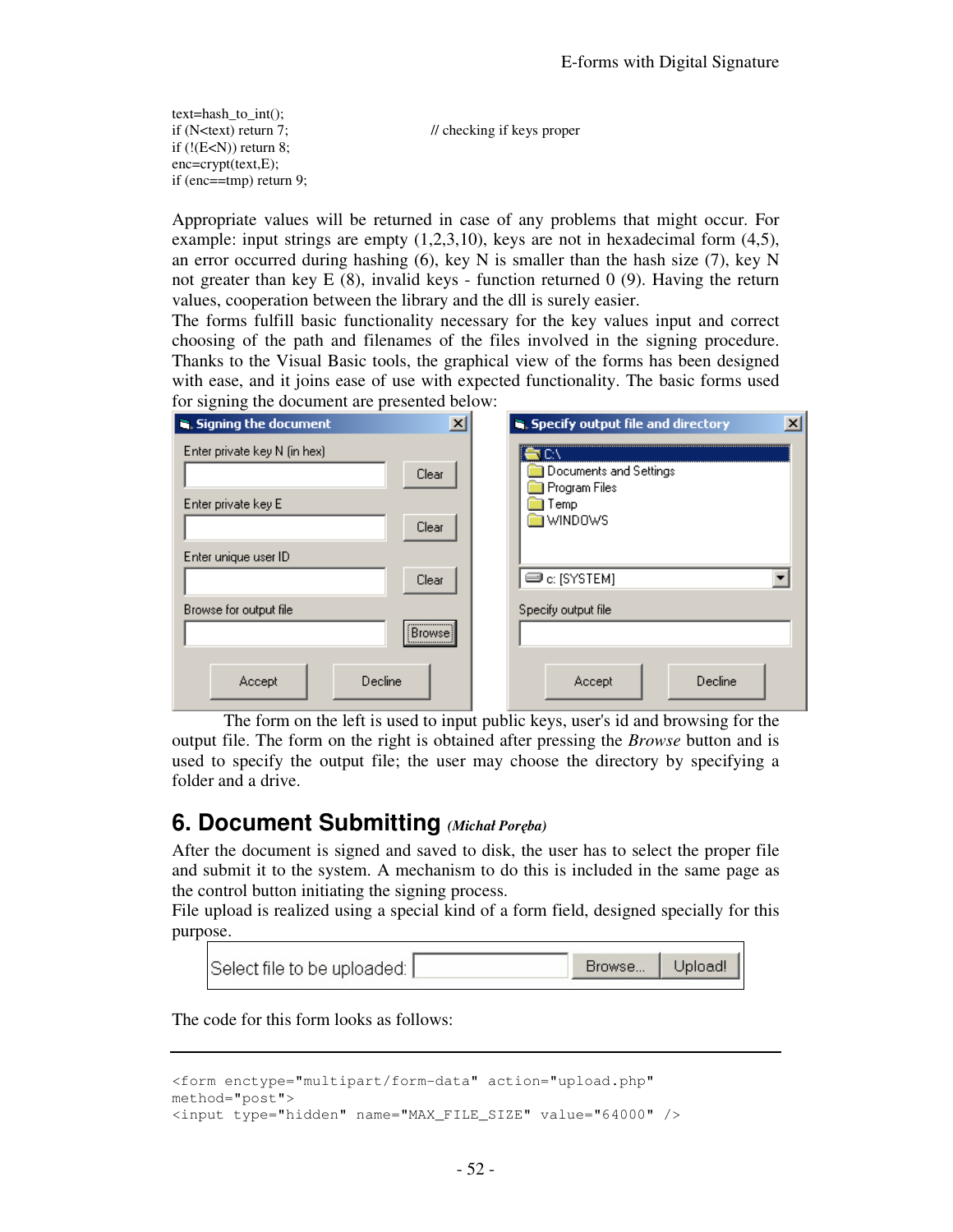```
Select file to be uploaded: <input name="fupload" type="file"
class="submit-window-button" /><input type="submit" value="Upload!" 
class="submit-window-button" /> 
</form>
```
Clicking the 'browse' button invokes the operating system's standard file selection window. Clicking the 'submit' button sends the file (with specified maximum size) to the server via a defined HTTP submission method. In this case, POST method is used to transmit the file to the next module, which is handled by the *upload.php* script file.

# **7. Document Receiving** *(Michał Poręba)*

A document submitted by HTTP POST method is to be saved and sent to the serverside software to verify its correctness.

Upon being uploaded, the file is saved in a unique directory. If no errors occur, the PHP script then invokes an executable program residing on the server that is written in C language. This program is to decrypt and validate the document, compare its contents with the file that was sent to be signed and return the results to the PHP system engine.

Main reason of doing it in C rather than PHP is the speed of execution. No matter which way of installation of PHP is chosen (as a web server module or using a CGI gateway), the speed of complicated numerical operations in parsed PHP is dramatically lower than the speed of any compiled language. Even when written in C and stored as a binary file, the program needs a significant amount of time to process the incoming file and check the signature and data validity (up to several seconds on an 800MHz Duron processor with Windows 2000 operating system and 512MB of RAM without any other software running), which leads to the conclusion that there would be no use in implementing these procedures directly in PHP.

The program is invoked using the *exec()* function, with parameters being filenames of the source files compared, temporary file and a local key repository (for the purpose of the thesis, Robert has decided to use a local file containing sets of keys and user data, instead of contacting the CA repository – see next chapter for details). Instead of commencing the user-entered data verification for the second time, the program simply compares the document that had been submitted recently with its copy saved on the server after the form filling completion. This saves both time and computing power of the system.

## **8. Document Decoding & Signature Verification** *(Robert Jastrzębski)*

### **8.1 The overview**

The main goal of the project is to verify, if the user, who logged in into the system, signed the document and sent it for verification, is really the one who he intends to be, and if the document sent is authentic for sure. It means, that the outcome of all phases included in the signing and verifying routines, should be the answer to the following questions:

- 1. Is the user the owner of a certificate?
- 2. Is the document sent for verification authentic?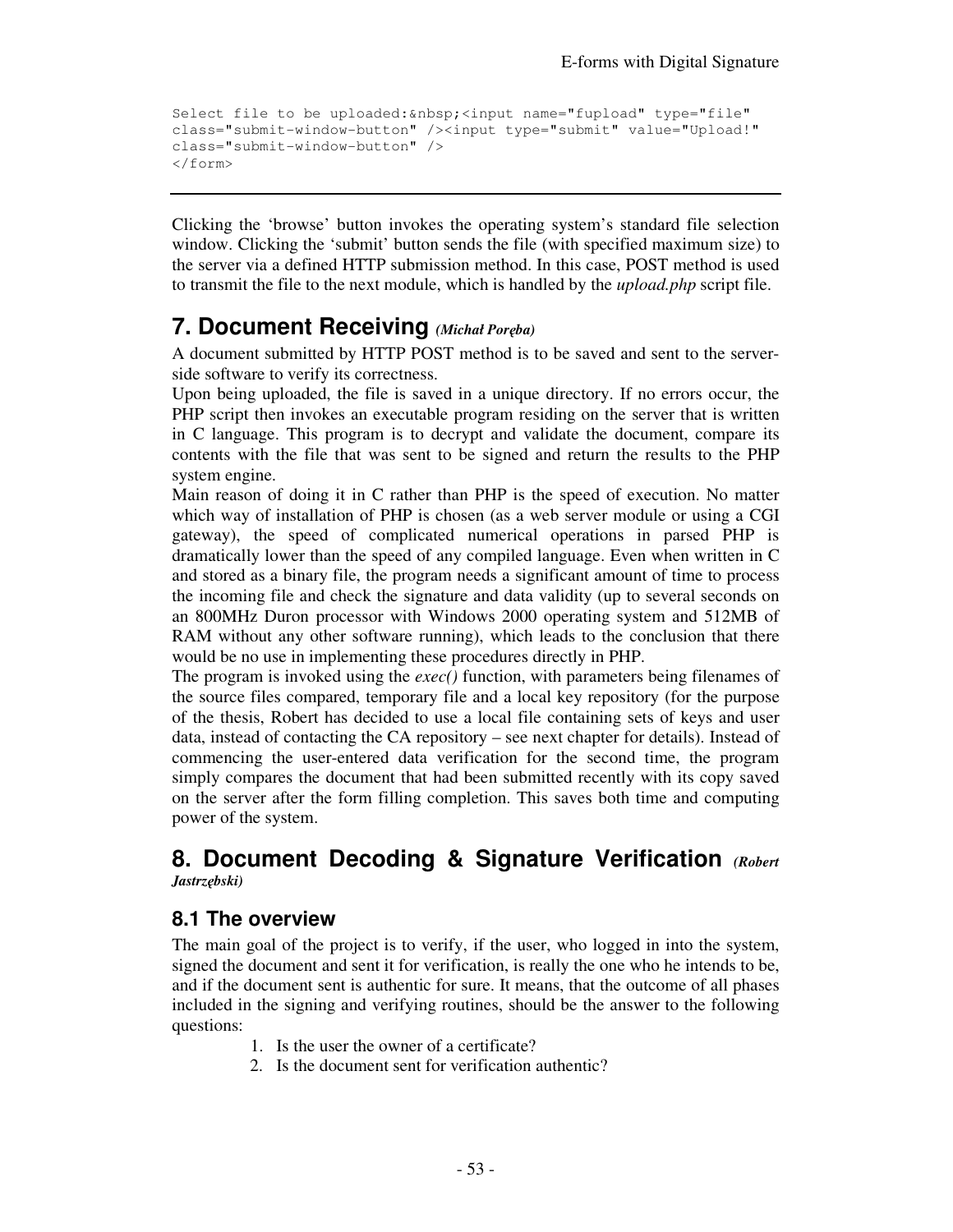

A diagram below should help identify the problem and find answers for the above stated questions:

 It is assumed, that the user who intends to sign the document on the server, will be the owner of a certificate (given by some Certification Center), thus owning a unique user id, a public key and a private key. If he owns one, his id and public key should be stored in so called repository, and held by this Center. The server should have access to this repository, since the data stored there is intended to be public and known to everyone.

 To continue with explaining the routines, important details from the chart have to be briefly described, and so, having: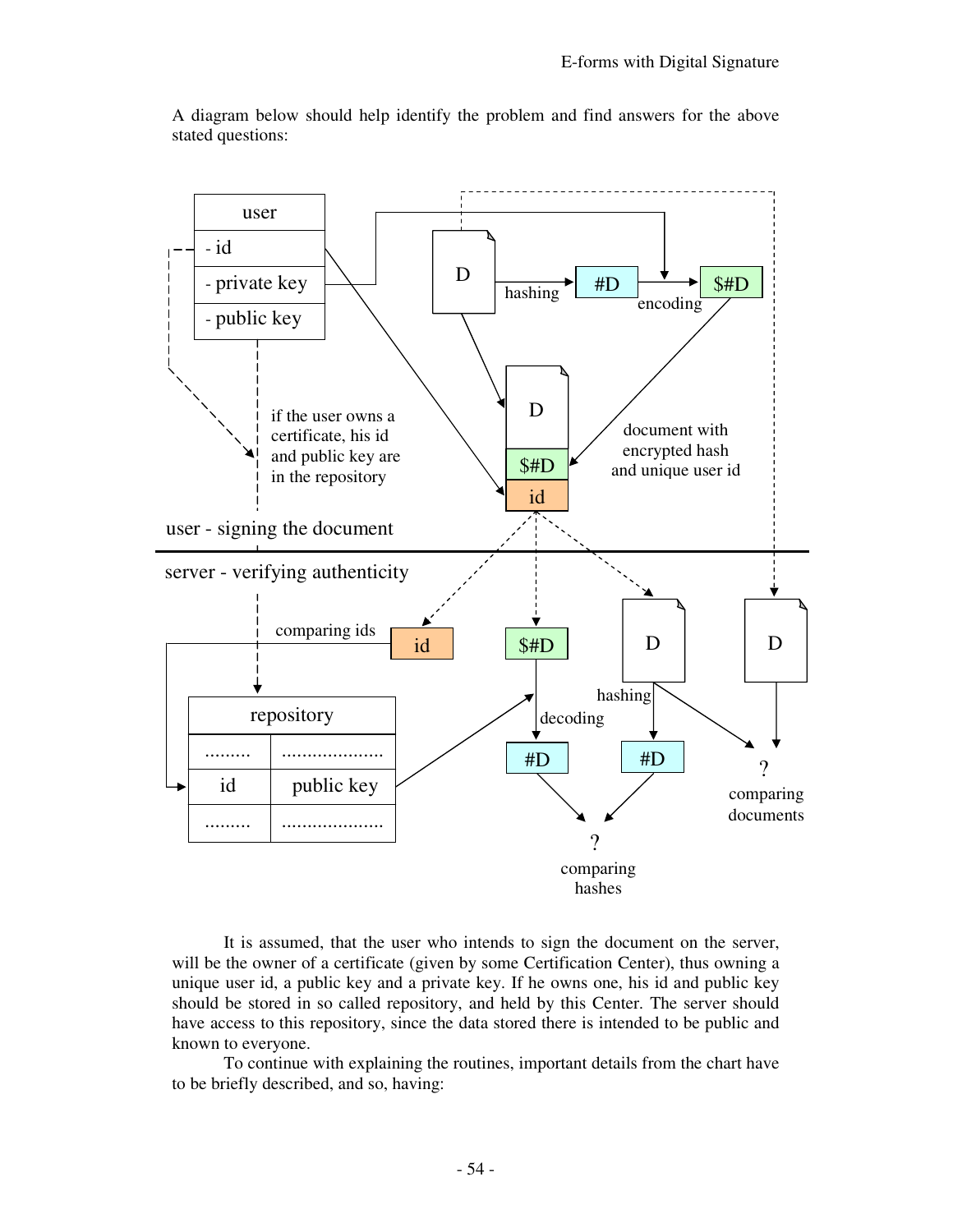- D the document being signed
- #D hash of the document (marked blue)
- \$#D encrypted hash of the document (marked green)
- id unique user id (marked brown)

The whole routine consists of two major phases, namely, signing the document by the user (above), and verifying authenticity by the server (below). The signing phase looks as follows:

 The user chooses a document he wishes to sign, specifies his private key and id, and the ActiveX control located on the website makes the rest, namely, it produces a hash of this document, encrypts it using user's private key, and combines a 'package', consisting of the document, the encrypted hash, and the id. Then, the 'package' is being sent to the server for verification:

 Once it is received, it is being decomposed, and three important comparisons have to be made, to assure that the user is really the owner of a certificate and if the document has been received with no changes applied to it on the way. At first, the document from the server is being compared with the one received and decomposed. If they do not differ, the first step has been completed, and we know that the document has not been modified on the way. Then, the decomposed id is being searched for in the repository, to obtain the public key of the user. If it is not found, it means, that the user does not own a certificate. Finally, having obtained the public key from the repository, last part of the 'package', namely the encrypted hash of the document, will be decrypted using this public key. It means that after decoding we have obtained the hash of the document. Since we may produce another hash from the document, it is possible to compare the two afterwards. If they are identical, it means, that the document is authentic and the user is really the one who he intends to be.

 Although this phase may seem to be quite confusing, it surely answers the questions stated above and guarantees cohesion of the system.

### **8.2 Document format vs. XML standard**

As it was previously described, the document 'package', which is being sent for verification, consists of the following:

- 1. The document itself
- 2. Encrypted hash of the document
- 3. Unique user id

These three parts of the 'package' were carefully chosen, and are the only necessary for the verification routine. However, the system may be adapted to a new standard, called XML, in the future<sup>5</sup>. The XML format has been designed for attaching signature to HTML and related standards. Such signature consists of several fields, most important of which are:

- Signature id id of the signature, for classification purposes
- Canonicalization method an algorithm used to canonicalize the data before digesting it
- Signature method an algorithm used to encrypt the canonicalized data

-

 $<sup>5</sup>$  XML-Signature definition – see [10]</sup>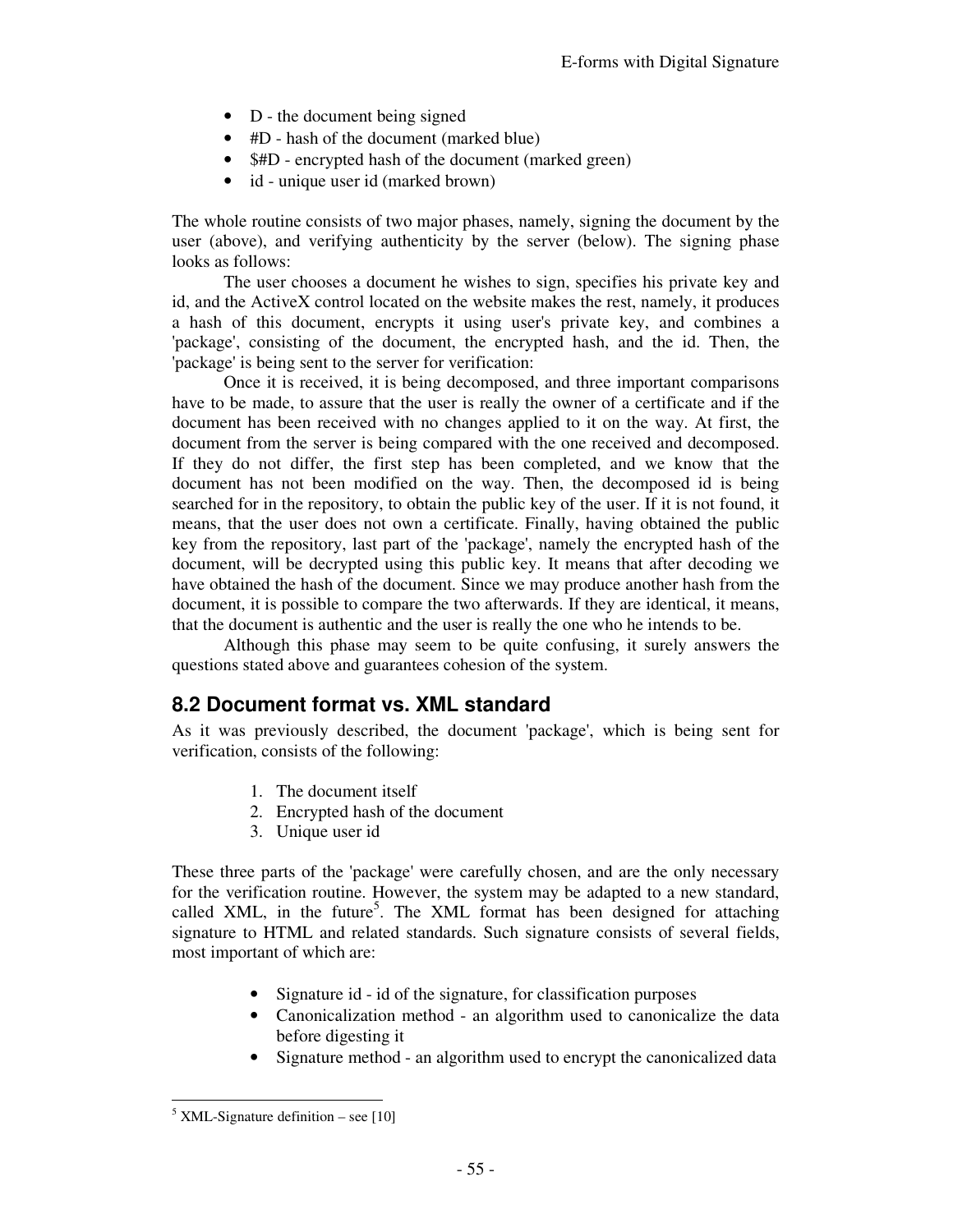- Reference keeps information about the digest method and the digest value
- Transform algorithm optional list of steps, taken during the signing process, such as canonicalization, encryption, decryption, validation, etc.
- Digest method algorithm describes method used during digesting
- Digest value holds value of the digest
- Signature value generated value depending on the field structure

The XML standard has been professionally designed by the World Wide Web Consortium (W3C), and supports all necessary options necessary for adding a signature to a HTML document. Since most of them were unnecessary for the project, much more simpler format was used. However, it may be adapted to the XML format, if it is needed in the newer versions of the software.

# **9. Archiving** *(Michał Poręba)*

Due to the nature of the digital signature, it is required to store not only the data entered by the user, but an entire and unchanged document that he signed and submitted. Therefore, after the document had been verified and its validity is confirmed, it is moved to the archive. If any additional information will be needed to be stored along with the document (for example the IP of the terminal he was connecting from), the entire signed document can be nested in a larger XML document along with this information. Additionally, the information about the fact that a specific user filled a specific form is saved in the database.



If, during later system expansion, any information originating from the document is going to be stored in the main database (which would be a sensible option since database searching and other operations will inevitably be faster than extracting the data form archived documents every time it is needed), this data can now be copied into appropriate database records. Alternatively, two databases may be employed –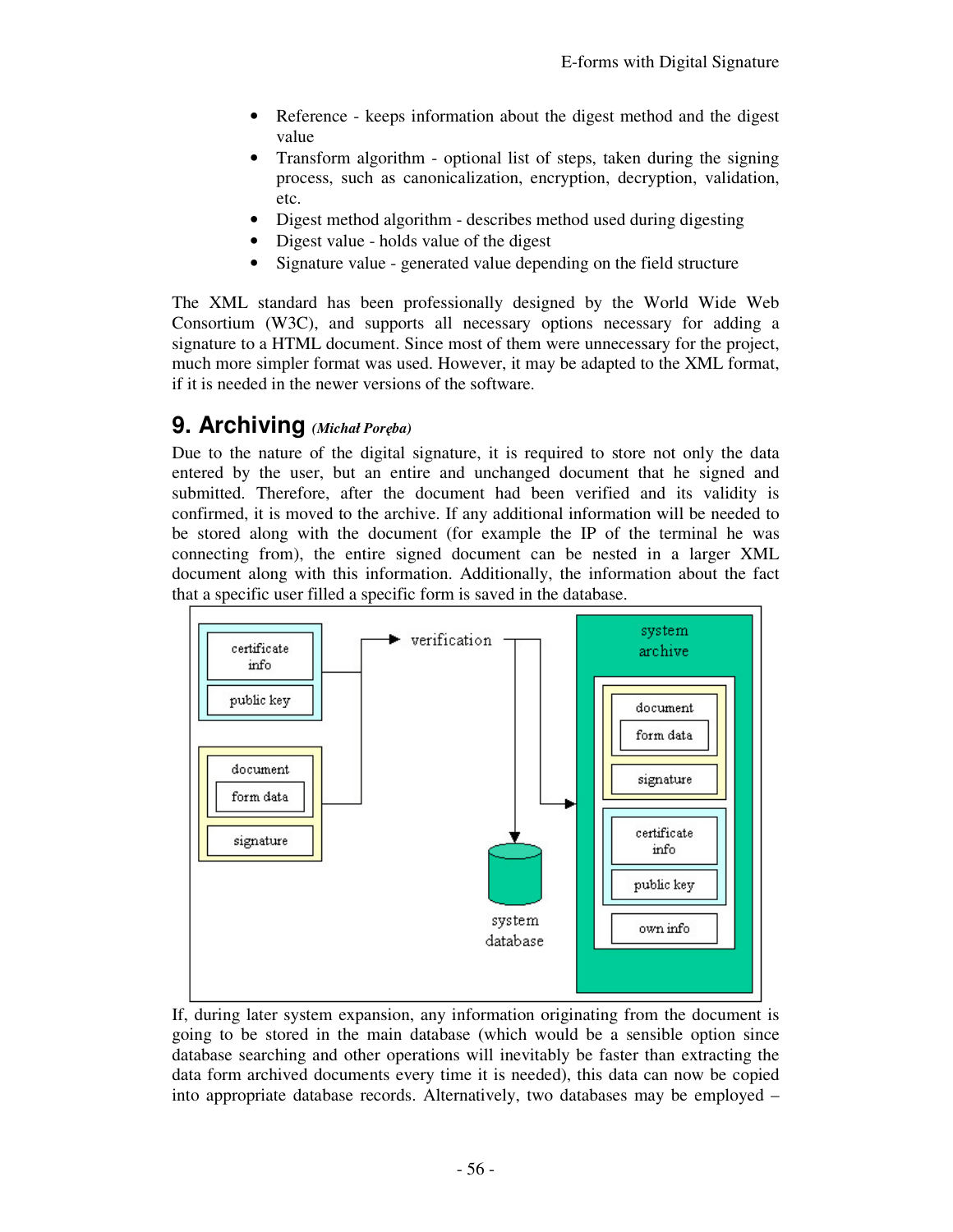first one for managing user data, login, session authorization etc, and second – for holding the data that was submitted as a content of the e-forms.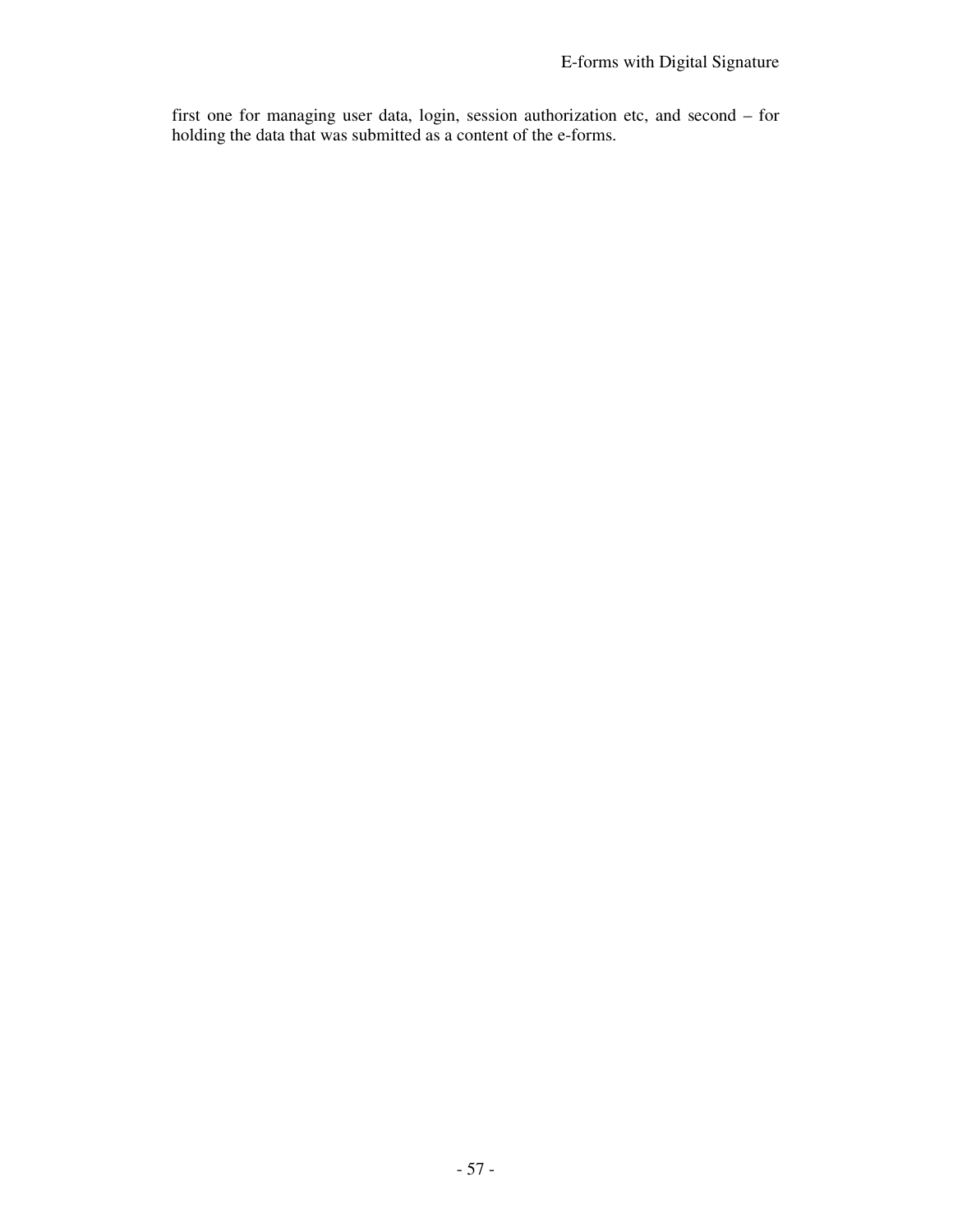# **V. Summary** *(Michał Poręba)*

# **1. Summary of the Work**

The core system was designed according to the results of the analysis presented in the first part of the thesis, with the scope as defined in the first chapter of the Project Description part of this thesis. Implementation was successfully completed; the system had been installed, configured, and tested on the test machine in the Institute of Computer Graphics.

The next chapter presents a few possibilities of expanding and tuning the system to the needs of possible users.

# **2. Expansion and Tuning Possibilities**

# **2.1 Client Software**

To increase the versatility of the system, clients for other platforms may be written. This includes plugins for web browsers different than MS IE (Mozilla, Netscape, Opera) and software for operating systems different than MS Windows<sup>™</sup> - notably Unix/Linux family and MacOS. Possibly Java would be a preferred language to program the parts that cannot be installed as a web browser plugin. The software may be modified and new versions may be introduced whenever such need arises

# **2.2 Server System**

### **System Integration**

The entire system may be incorporated into a larger web application, not loosing its integrity but allowing for more functionality. For example, the system could be a part of a local government portal containing local news, area or city presentation, web directory, weather forecast, company advertisements etc.

### **System Maintenance**

While in its current state the system may be controlled and maintained without major problems from the level of database and by adding new files to the directory, a fullyoperational web-administration panel can be prepared, using the same technology as employed in other parts of the system – namely PHP with XHTML and database access. A front-end module for manipulating the data stored in user database can be added in the same way.

### **Database Engine**

A database engine can be upgraded or changed if it is required to do so. This would require some modifications in the PHP code, but another database system could be introduced instead of the MySQL employed.

### **Database Structure**

The database structure can be expanded in order to store more information and fulfill additional requirements that can appear during the system usage. Depending on the scale of the system, new functionality may be added in the database itself, in the server-side scripting or both.